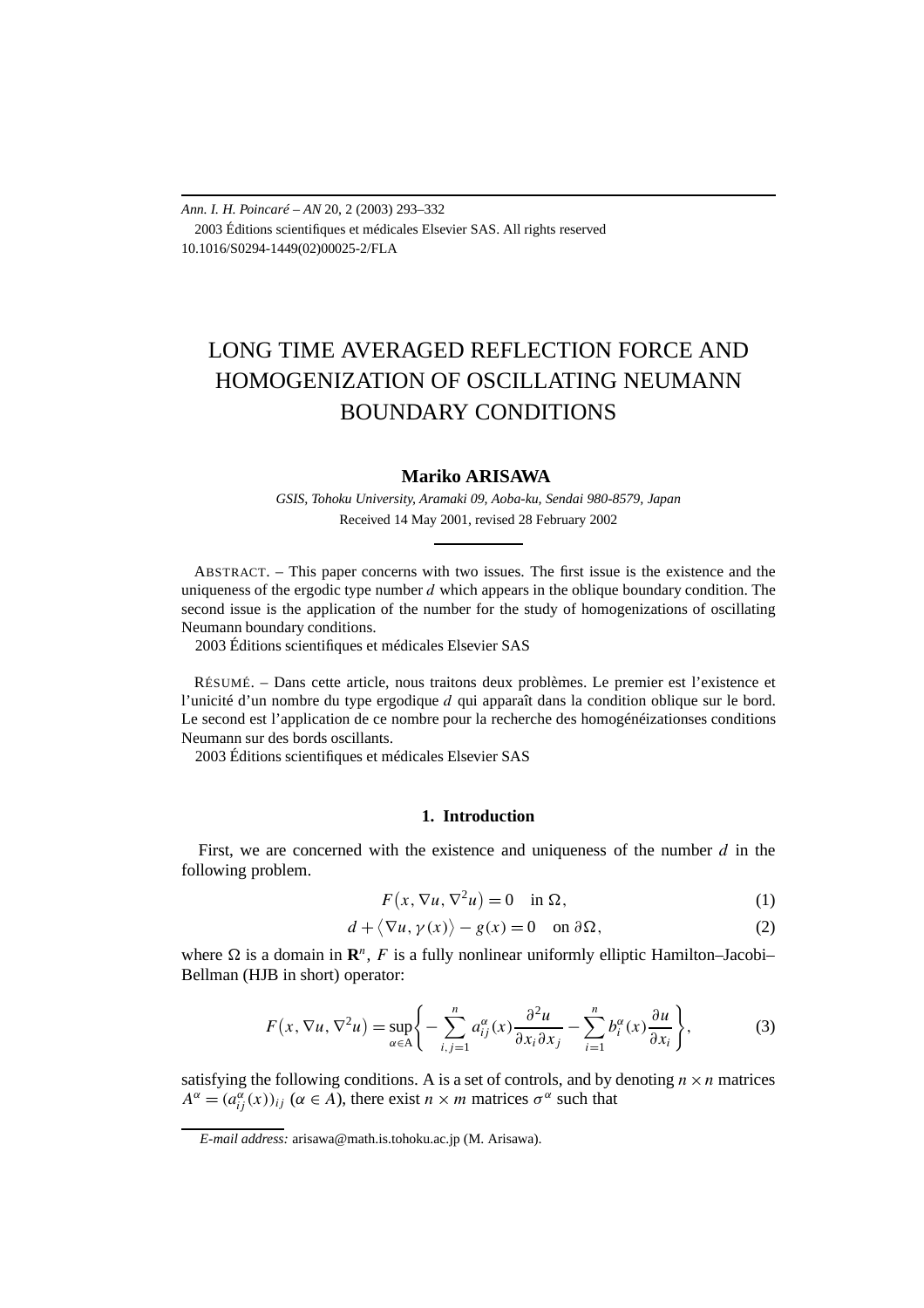294 M. ARISAWA / Ann. I. H. Poincaré – AN 20 (2003) 293–332

$$
A^{\alpha}(x) = \sigma^{\alpha}(\sigma^{\alpha})^{t}(x) \quad \text{any } x \in \Omega, \ \alpha \in A,
$$
  

$$
\lambda_{1} I \leq A^{\alpha}(x) \leq \Lambda_{1} I \quad \text{any } x \in \Omega, \ \alpha \in A,
$$
 (4)

where  $0 < \lambda_1 \le \Lambda_1$  positive constants, *I* the  $n \times n$  identity matrix. There exists a positive constant  $L > 0$  such that

$$
\left| a_{ij}^{\alpha}(x) - a_{ij}^{\alpha}(y) \right| \leq L|x - y| \quad \text{any } 1 \leq i, j \leq n, x \in \Omega, \alpha \in A,
$$
  

$$
\left| b_{i}^{\alpha}(x) - b_{i}^{\alpha}(y) \right| \leq L|x - y| \quad \text{any } 1 \leq i \leq n, x \in \Omega, \alpha \in A.
$$
 (5)

There also exists a positive constant  $\gamma_0$ , such that for the outward unit normal vector **n** $(x)$  ( $x \in \partial \Omega$ ),  $\gamma(x)$  satisfies

$$
\langle \gamma(x), \mathbf{n}(x) \rangle \geqslant \gamma_0 > 0 \quad \text{any } x \in \partial \Omega. \tag{6}
$$

The domain  $\Omega$  is assumed to be either one of the following:

Bounded open domain in 
$$
\mathbb{R}^n
$$
 with  $C^{3,1}$  boundary,  $(7)$ 

or

Half space in  $\mathbb{R}^n$ , periodic in the first *n* − 1 variables with  $C^{3,1}$  boundary:

$$
\{(x', x_n) | \text{ periodic in } x' = (x_1, \dots, x_{n-1}) \in (\mathbf{R}/\mathbf{Z})^{n-1}, x_n \ge f_1(x')\},\
$$
  
where  $f_1 \in C^{3,1}((\mathbf{R}/\mathbf{Z})^{n-1}).$  (8)

(In the latter case (8), a supplement boundary condition at  $x_n = \infty$  will be added to  $(1)–(2)$ .

The following example implies the qualitative meaning of the number *d*.

*Example* 1.1. – Let  $\Omega$  be a domain in (7), and  $g(x)$  be a Lipschitz continuous function on *∂*. Assume that there exists a number *d* such that the following problem has a viscosity solution.

$$
-\Delta u = 0 \quad \text{in } \Omega,
$$

$$
d + \langle \nabla u, \mathbf{n}(x) \rangle - g(x) = 0 \quad \text{on } \partial \Omega.
$$

Then,

$$
d = \frac{1}{|\partial \Omega|} \int\limits_{\partial \Omega} g(x) \, dS.
$$

*Proof of Example 1.1.* – In the Green's first identity: 
$$
\frac{1}{2} + \frac{1}{2} = \frac{1}{2} + \frac{1}{2} = \frac{1}{2} + \frac{1}{2} = \frac{1}{2} + \frac{1}{2} = \frac{1}{2} + \frac{1}{2} = \frac{1}{2} + \frac{1}{2} = \frac{1}{2} + \frac{1}{2} = \frac{1}{2} + \frac{1}{2} = \frac{1}{2} + \frac{1}{2} = \frac{1}{2} + \frac{1}{2} = \frac{1}{2} + \frac{1}{2} = \frac{1}{2} + \frac{1}{2} = \frac{1}{2} + \frac{1}{2} = \frac{1}{2} + \frac{1}{2} = \frac{1}{2} + \frac{1}{2} = \frac{1}{2} + \frac{1}{2} = \frac{1}{2} + \frac{1}{2} = \frac{1}{2} + \frac{1}{2} = \frac{1}{2} + \frac{1}{2} = \frac{1}{2} + \frac{1}{2} = \frac{1}{2} + \frac{1}{2} = \frac{1}{2} + \frac{1}{2} = \frac{1}{2} + \frac{1}{2} = \frac{1}{2} + \frac{1}{2} = \frac{1}{2} + \frac{1}{2} = \frac{1}{2} + \frac{1}{2} = \frac{1}{2} + \frac{1}{2} = \frac{1}{2} + \frac{1}{2} = \frac{1}{2} + \frac{1}{2} = \frac{1}{2} + \frac{1}{2} = \frac{1}{2} + \frac{1}{2} = \frac{1}{2} + \frac{1}{2} = \frac{1}{2} + \frac{1}{2} = \frac{1}{2} + \frac{1}{2} = \frac{1}{2} + \frac{1}{2} = \frac{1}{2} + \frac{1}{2} = \frac{1}{2} + \frac{1}{2} = \frac{1}{2} + \frac{1}{2} = \frac{1}{2} + \frac{1}{2} = \frac{1}{2} + \frac{1}{2} = \frac{1}{2} + \frac{1}{2} = \frac{1}{2} + \frac{1}{2} = \frac{1}{2} + \frac{1}{2} = \frac{1}{2} + \frac{1}{2} = \frac{1}{2} + \frac{1}{2} = \frac{1}{2} + \frac{1}{2} = \frac{1}{2}
$$

$$
\int_{\Omega} \Delta uv \, dx + \int_{\Omega} \nabla u \cdot \nabla v \, dx = \int_{\partial \Omega} v \frac{\partial u}{\partial n} \, dS,
$$

we put  $v = 1$ , and get  $d |\partial \Omega| = \int_{\partial \Omega} g(x) dS$ .  $\Box$ 

Thus, *d* is a kind of the averaged quantity on  $\partial \Omega$ . For general Hamiltonians *F*, the way to construct the number *d* and  $u(x)$  in (1)–(2) is the following. Here we assume that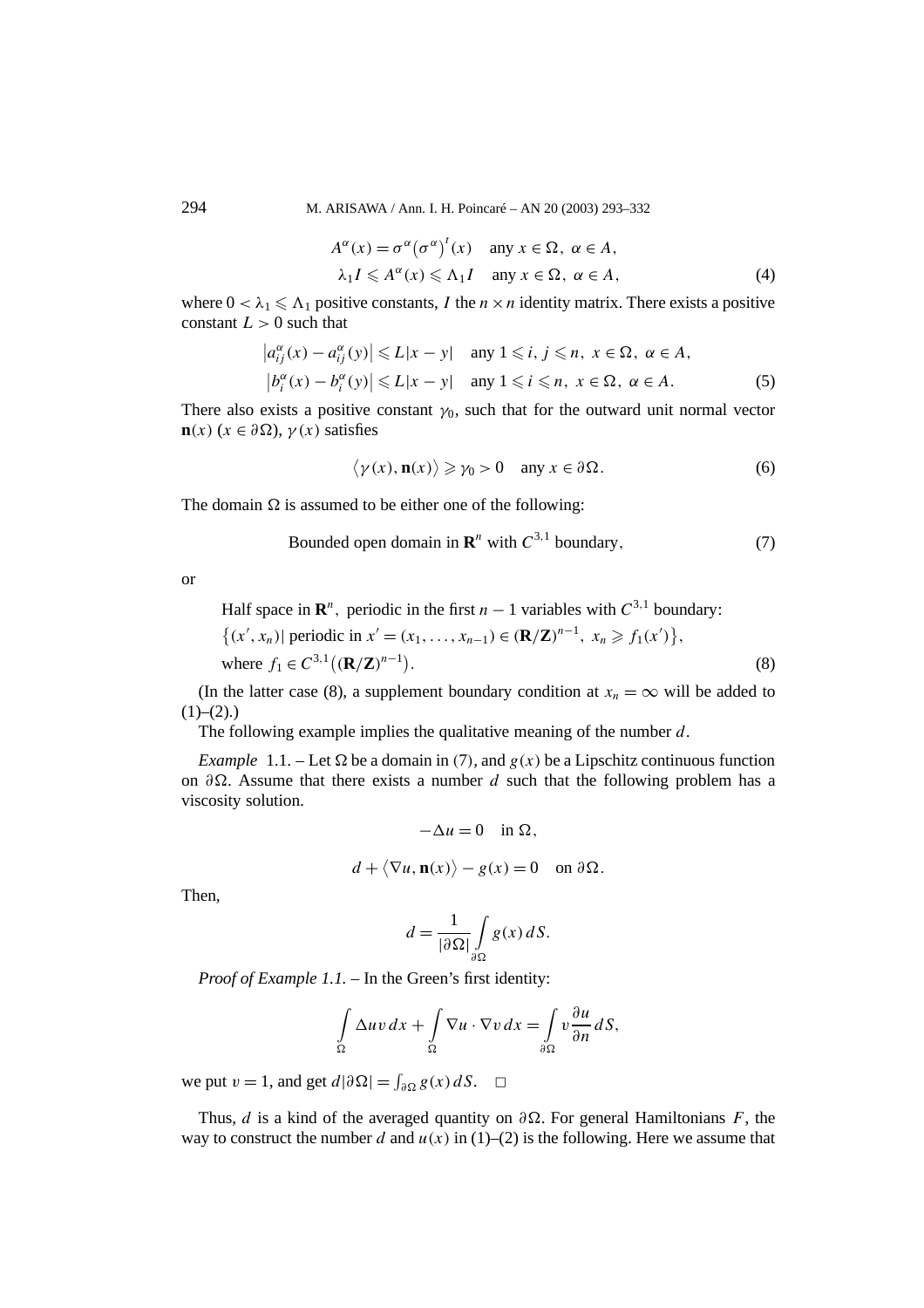(7) holds. (The case (8) is more complicated, and will be treated in Section 3 below.) For any  $\lambda > 0$ , consider

$$
F(x, \nabla u_\lambda, \nabla^2 u_\lambda) = 0 \quad \text{in } \Omega,
$$
\n(9)

$$
\lambda u_{\lambda} + \langle \nabla u, \gamma(x) \rangle - g(x) = 0 \quad \text{on } \partial \Omega. \tag{10}
$$

The regularity of  $u_\lambda$  ( $\lambda \in (0, 1)$ ) which will be shown in Section 2 yields, for any fixed  $x_0 \in \Omega$ 

$$
\lim_{\lambda \downarrow 0} \lambda u_{\lambda}(x) = d \quad \text{uniformly in } \overline{\Omega}, \tag{11}
$$

and by taking a subsequence  $\lambda' \downarrow 0$ ,

$$
\lim_{\lambda' \downarrow 0} (u_{\lambda'}(x) - u_{\lambda'}(x_0)) = u(x) \quad \text{uniformly in } \overline{\Omega}. \tag{12}
$$

The limit number  $d$  is unique in the sense that with which  $(1)$ – $(2)$  has a viscosity solution. The above limit function  $u(x)$  is one of such solutions. (The solution of  $(1)$ – $(2)$  is not unique, for  $u + C$  (*C* constant) is also a solution.) We shall show in Section 2 these facts. Now, the meaning of the number  $d$  can be stated by using  $(11)$ . For any fixed measurable function  $\alpha(t):[0,\infty) \to A$  (control process), let  $(X_t^{\alpha}, A_t^{\alpha})$  be the stochastic process defined by

$$
X_t^{\alpha} = x + \int_0^t \sigma^{\alpha}(X_s^{\alpha}) dW_s + \int_0^t b^{\alpha}(X_s^{\alpha}) ds - \int_0^t \gamma(X_s^{\alpha}) dA_s, \quad t \ge 0,
$$
  

$$
A_t^{\alpha} = \int_0^t 1_{\partial \Omega}(X_s^{\alpha}) dA_s \text{ is continuous, nondecreasing in } t \ge 0,
$$
 (13)

where  $b^{\alpha} = (b_i^{\alpha})_i$ ,  $1_{\partial \Omega}(\cdot)$  a characteristic function on  $\partial \Omega$ ,  $W_t$  ( $t \ge 0$ ) an *m*-dimensional Brownian motion. The study of the existence and the uniqueness of  $(X_t^{\alpha}, A_t^{\alpha})$  is called the Skorokhod problem, and its solvability is known under the preceding assumptions. We refer the readers to Lions and Sznitman [30], Lions, Menaldi and Sznitman [28], and Lions [27]. Let

$$
J_{\lambda}^{\alpha}(x) = E_x \int_{0}^{\infty} e^{-\lambda t} g(X_t^{\alpha}) 1_{\partial \Omega}(X_t^{\alpha}) dA_t,
$$

and define

$$
u_{\lambda}(x) = \inf_{\alpha(\cdot)} J_{\lambda}^{\alpha}(x) \quad \text{in } \Omega,
$$
 (14)

where the infimum is taken over all possible control processes. It is known that  $u_\lambda$ is the unique solution of  $(9)$ – $(10)$ . (See, Lions and Trudinger [31], and Freidlin and Wentzell [21].) Thus,

$$
d = \liminf_{\lambda \downarrow 0} \lambda E_x \int_0^\infty e^{-\lambda t} g(X_t^\alpha) 1_{\partial \Omega}(X_t^\alpha) dA_t,
$$
 (15)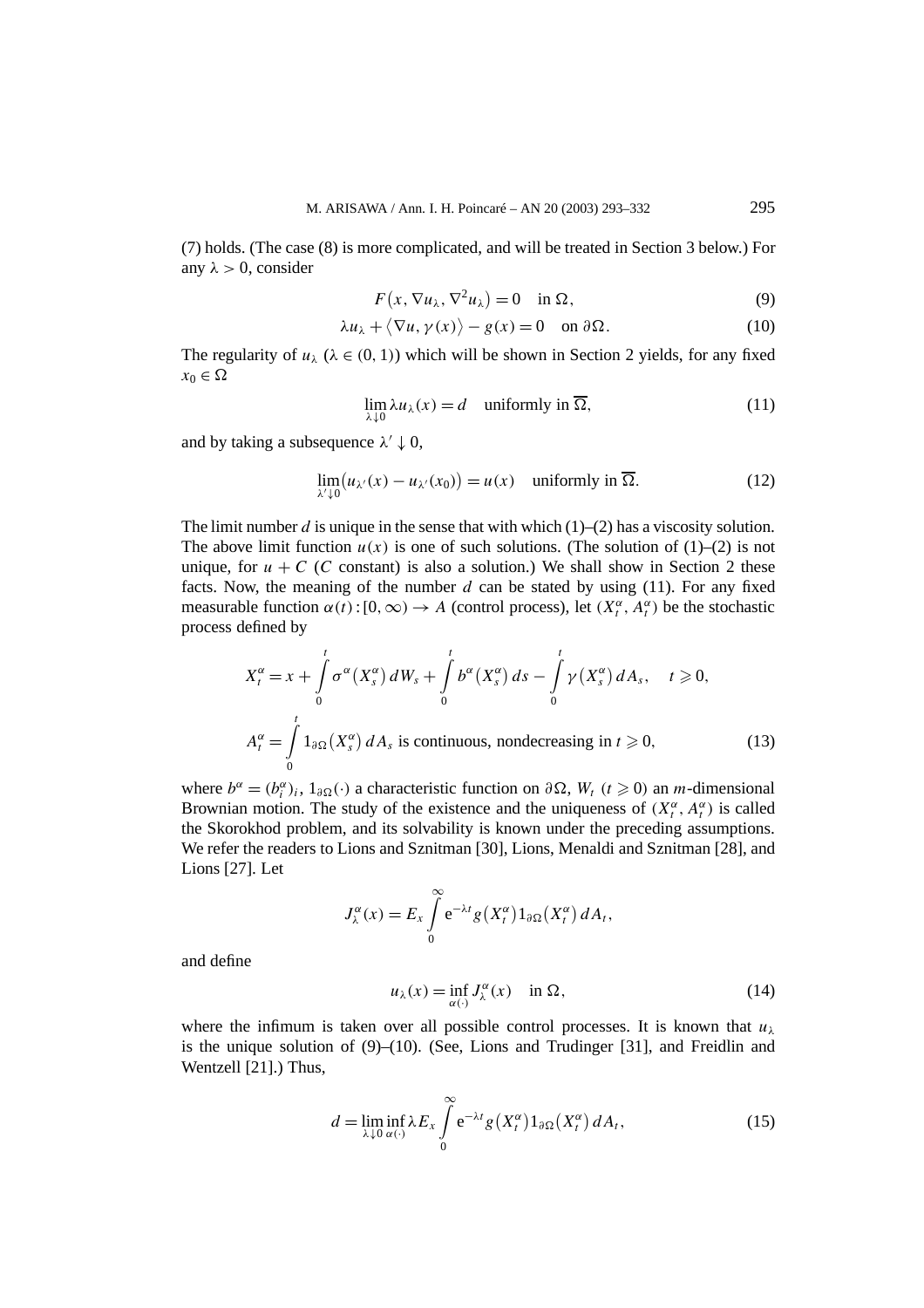if the right hand side of (11) exists, which represents the fact that the number *d* is the long time averaged reflection force on the boundary. (Each time the tragectory reaches to  $∂Ω$ , it gains the force *g(x)* and is pushed back in the direction of  $-γ(x)$ .) We remark the similarity of the convergence (11) to the so-called ergodic problem for HJB equations. That is, by considering,

$$
\lambda u_{\lambda}(x) + F(x, \nabla u_{\lambda}, \nabla^2 u_{\lambda}) = 0 \quad \text{in } \Omega, \langle \nabla u_{\lambda}(x), \gamma(x) \rangle = 0 \quad \text{on } \partial \Omega,
$$

it is known that an unique number  $d'$  exists such that

$$
\lim_{\lambda \downarrow 0} \lambda u_{\lambda}(x) = d' \quad \text{uniformly in } \Omega.
$$

We refer the readers to Arisawa and Lions [6], Arisawa [1,2], Bensoussan [10] for the various types (operators and boundary conditions) of ergodic problems. As the above ergodic problem "in the domain", the existence of *d* in (2) "on the boundary" relates to the ergodicity of the stochastic process (13). Even for some classes of degenerate elliptic operators *F*, the number *d* in (2) exists. We remark this in Section 4, below.

Next, we turn our interests to the homogenization. The unique existence of *d* in (1)– (2) plays an essential role to study the homogenization of oscillating Neumann boundary conditions. The simplest example is as follows.

*Example* 1.2. – Let *c*, *g*,  $f_1(x, \xi_1)$  be functions defined in  $(x, \xi_1) \in \mathbb{R}^2 \times \mathbb{R} \setminus \mathbb{Z}$ (periodic in  $\xi_1$  with period 1). Assume that  $f_1 \geq 0$ , and that there exists a constant  $c_0 > 0$ such that  $c > c_0 > 0$ . For any  $\varepsilon \geq 0$ , let

$$
\Omega_{\varepsilon} = \left\{ (x_1, x_2) \mid \varepsilon f_1 \left( x, \frac{x_1}{\varepsilon} \right) \leq x_2 \leq b, \ |x_1| \leq a \right\},\
$$

$$
\Gamma_{\varepsilon} = \left\{ (x_1, x_2) \mid x_2 = \varepsilon f_1 \left( x, \frac{x_1}{\varepsilon} \right) \right\} \cap \partial \Omega_{\varepsilon}.
$$

Let  $u_{\varepsilon}(x)$  ( $\varepsilon > 0$ ) be the solution of

$$
-\Delta u_{\varepsilon} = 0 \quad \text{in } \Omega_{\varepsilon},\tag{16}
$$

$$
\langle \nabla u_{\varepsilon}(x), \mathbf{n}_{\varepsilon}(x) \rangle + c \left( x, \frac{x_1}{\varepsilon} \right) u_{\varepsilon} = g \left( x, \frac{x_1}{\varepsilon} \right) \quad \text{on } \Gamma_{\varepsilon}, \tag{17}
$$

$$
u_{\varepsilon} = 0 \quad \text{on } \partial \Omega_{\varepsilon} \backslash \Gamma_{\varepsilon}, \tag{18}
$$

where  $\mathbf{n}_{\varepsilon}(x)$  is the outward unit normal to  $\Gamma_{\varepsilon}$ . Then, as  $\varepsilon \downarrow 0$ ,  $u_{\varepsilon}$  converges to a unique functiont  $u(x)$  uniformly in  $\overline{\Omega_0}$ , which is the solution of

$$
-\Delta u = 0 \quad \text{in } \Omega_0,
$$
  

$$
\langle \nabla u(x), v(x) \rangle + \overline{L}(x, u, \nabla u) = 0 \quad \text{on } \Gamma_0,
$$
  

$$
u = 0 \quad \text{on } \partial \Omega_0 \backslash \Gamma_0,
$$
 (19)

where *ν* is the outward unit normal to  $\Gamma_0$ , and  $\overline{L}$  is defined as follows.

Let  $O(x) = \{(\xi_1, \xi_2) | \xi_2 \ge f_1(x, \xi_1), \xi_1 \in \mathbb{R} \setminus \mathbb{Z}\}$ . Then, for any fixed  $(x, r, p) \in$  $\Omega \times \mathbf{R} \times \mathbf{R}^2$ , there exists a unique number  $d(x, r, p)$  such that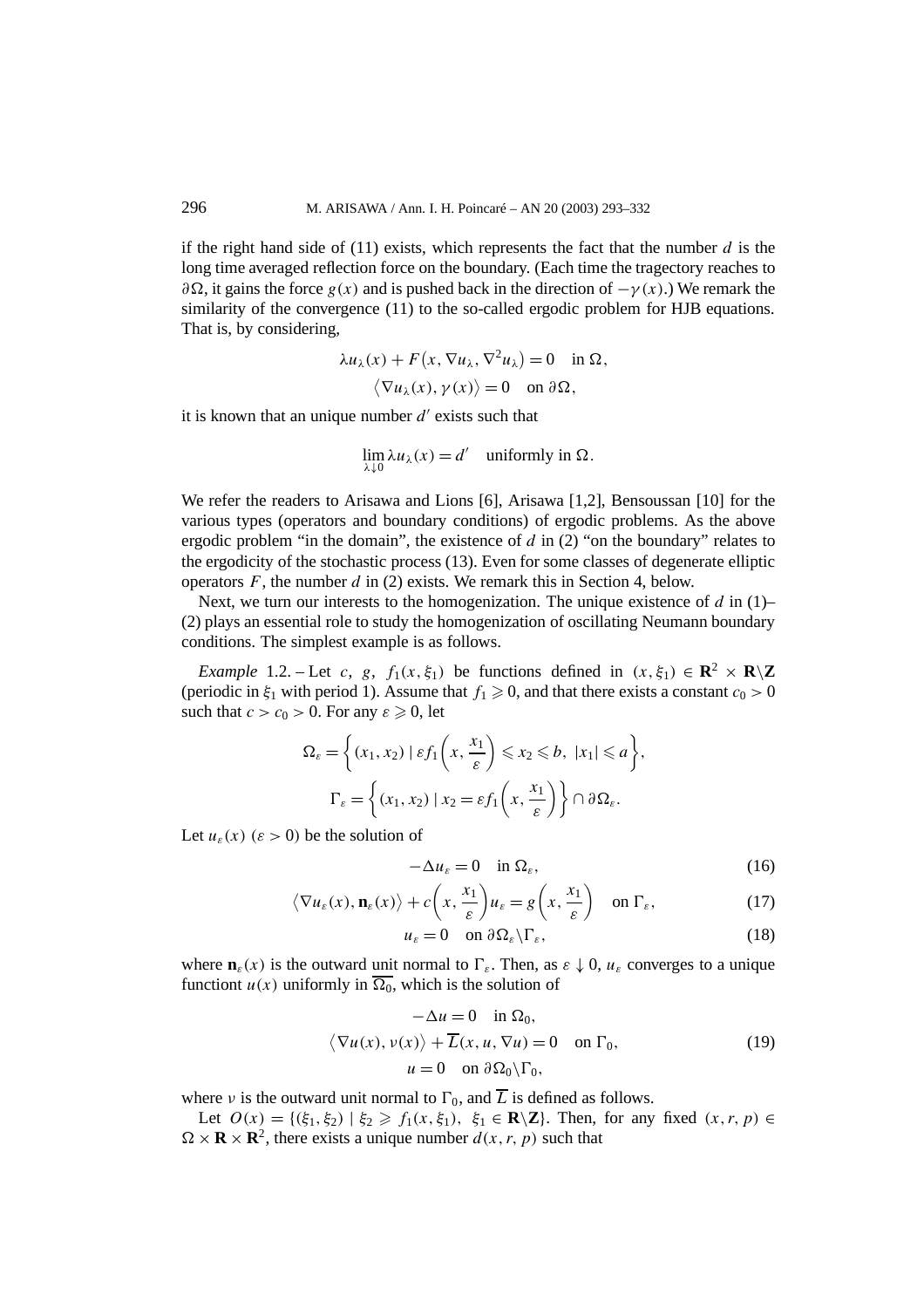$$
-\Delta_{\xi} v \equiv -\left(\frac{\partial^2 v}{\partial \xi_1^2} + \frac{\partial^2 v}{\partial \xi_2^2}\right) = 0 \quad \text{in } O(x),
$$
  

$$
d(x, r, p) + \langle \nabla_{\xi} v, \gamma(\xi) \rangle - \left(\sqrt{1 + \left(\frac{\partial f_1}{\partial \xi_1}\right)^2 g} - \sqrt{1 + \left(\frac{\partial f_1}{\partial \xi_1}\right)^2 cr} - p_1 \frac{\partial f_1}{\partial \xi_1}\right) = 0
$$

on  $\partial O(x)$ , where  $\gamma(\xi) = (\frac{\partial f_1}{\partial \xi_1}, -1)$  ( $\xi \in \partial O(x)$ ), and

$$
\overline{L}(x, r, p) = -d(x, r, p). \tag{20}
$$

In Friedman, Hu, and Liu [22], a similar problem to the above example (linear, three scales case) was treated by the variational approach. (See also [13].) We shall extend the result (including Example 1.2.) to nonlinear problems by using the existence of the long time averaged reflection number  $d$  in  $(1)$ – $(2)$ . As Example 1.2 indicates, the effective limit boundary condition (19) is defined by using the long time averaged number in (20). Our present approach was inspired by the classical method of formal asymptotic expansions of Bensoussin, Lions, and Papanicolaou [11]. This approach is closely related to the ergodic problem for HJB equations described in the preceding part of this introduction. For the application of the ergodic problem [6,1,2] to obtain the effective P.D.E. in the domain, we refer the readers to Arisawa [3,4], Arisawa and Giga [5], Evans [18,19], and Lions, Papanicolaou, and Varadhan [29]. As far as we know, there is no existing reference which treats the homogenization of the oscillating Neumann boundary conditions from the view point of the ergodic problem.

The plan of this paper is the following.

Section 1. Introduction.

Section 2. Existence and uniqueness of the number *d* in the case of the bounded domain.

Section 3. Existence and uniqueness of the number *d* in the case of the half space.

Section 4. Some remarks on the degenerate elliptic operators case.

Section 5. Homogenization of the oscillating Neumann boundary conditions.

Throughout of this paper, the gradient and the Hesse matrix of  $u(x)$  ( $x \in \Omega$ ) **R**<sup>*n*</sup>) (respectively  $v(\xi)$  ( $\xi \in \Omega' \subset \mathbb{R}^n$ )) are denoted by  $\nabla u(x)$ ,  $\nabla^2 u(x)$  (respectively  $\nabla_{\xi} v(\xi)$ ,  $\nabla_{\xi}^2 v(\xi)$  or  $D_{\xi}^2 v(\xi)$ ). For  $u(x)$  ( $x \in \Omega \subset \mathbf{R}^n$ ), the partial derivatives in  $x_i$ ,  $x_j$  $(1 ≤ i, j ≤ n)$  are denoted by  $\frac{\partial u}{\partial x_i} = D_i u$ ,  $\frac{\partial^2 u}{\partial x_i \partial x_j} = D_{ij} u$ , etc., and the derivatives in the directions of *y*, *z* ∈ **R**<sup>*n*</sup> are denoted by  $D_y u = \sum_{i=1}^n y_i \frac{\partial u}{\partial x_i}$  $\frac{\partial u}{\partial x_i}$ ,  $D_{yz}u = \sum_{i,j=1}^n y_i z_j \frac{\partial^2 u}{\partial x_i \partial y_j}$  $\frac{\partial^2 u}{\partial x_i \partial x_j}$ , etc. When a function  $w(x, \xi)$  depends on both variables of  $x \in \mathbb{R}^n$  and  $\xi \in \mathbb{R}^n$ , and when we consider the derivatives  $\frac{\partial^2 w(x,\xi)}{\partial x_k \partial \xi_l}$  etc., we denote them by  $D_{ij}w(x,\xi)$  $(1 \le i, j \le 2n)$ , etc. For the twice continuously differentiable function  $u(x)$  ( $x \in$  $\Omega \subset \mathbf{R}^n$ ), we denote  $|u|_{L^{\infty}(\Omega)} = \sup_{x \in \Omega} |u|, |\nabla u|_{L^{\infty}(\Omega)} = \sup_{x \in \Omega} \sup_{1 \leq i \leq n} |\frac{\partial u}{\partial x_i}(x)|,$  $|\nabla^2 u|_{L^{\infty}(\Omega)} = \sup_{x \in \Omega} \sup_{1 \le i,j \le n} |\frac{\partial^2 u}{\partial x_i \partial x_j}(x)|,$ 

$$
|u|_{\beta;\Omega} = \sup_{(x,y)\in\Omega\times\Omega} \frac{|u(x) - u(y)|}{|x - y|^{\beta}},
$$
  

$$
|\nabla u|_{\beta;\Omega} = \sup_{1\leq i\leq n} \sup_{(x,y)\in\Omega\times\Omega} \frac{|\frac{\partial u}{\partial x_i}(x) - \frac{\partial u}{\partial x_i}(y)|}{|x - y|^{\beta}}, \quad 0 < \beta \leq 1,
$$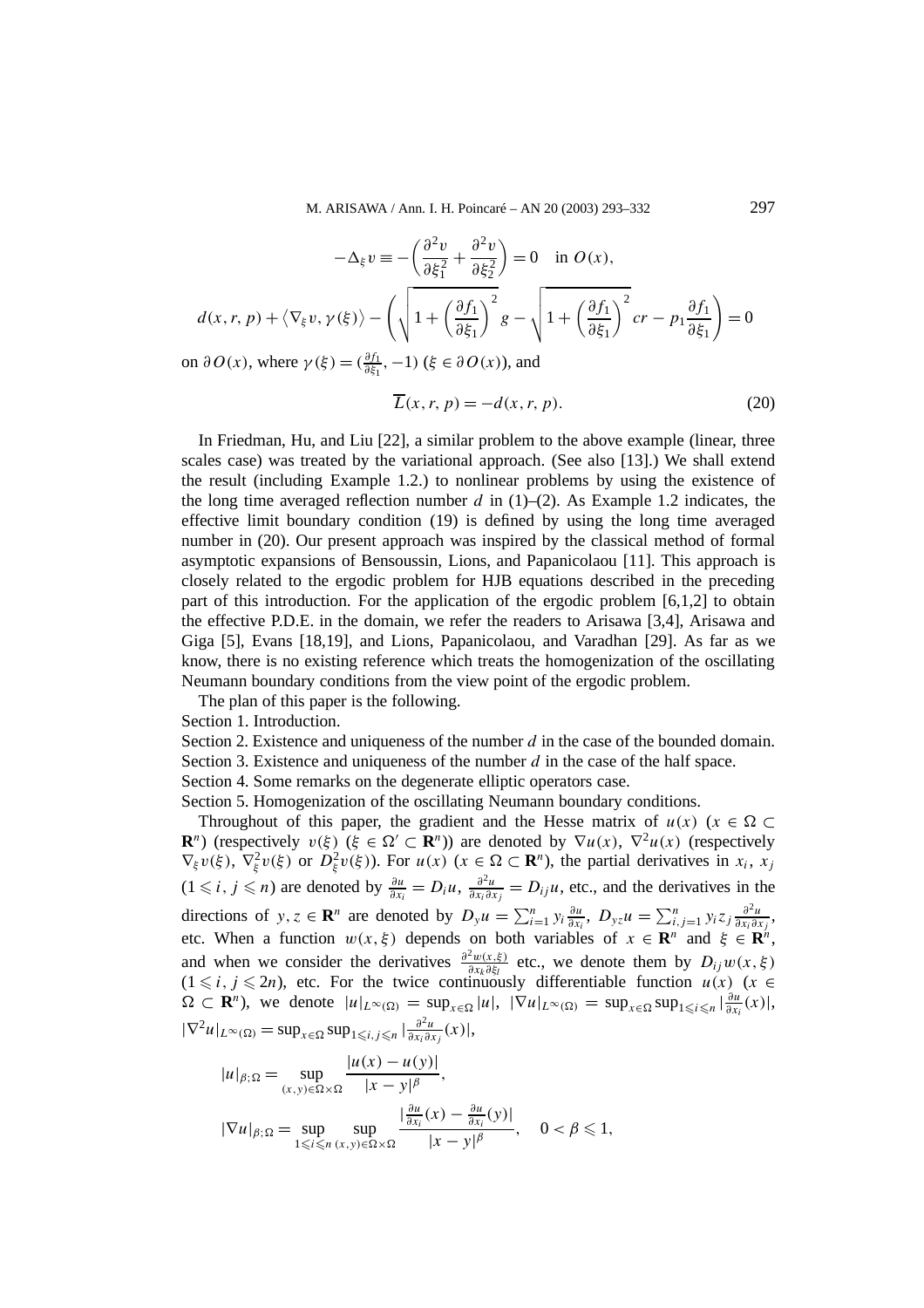$$
|u|_{j,\beta;\Omega} = |\nabla^j u|_{L^{\infty}(\Omega)} + \sup_{x \neq y \in \Omega} \frac{|\nabla^j u(x) - \nabla^j u(y)|}{|x - y|^{\beta}}, \quad 0 < \beta \leq 1, \ j = 1, 2.
$$

We consider the solvability of PDEs in the framework of viscosity solutions, and treat the second-order sub and super differentials of upper and lower semi continuous functions *u(x)* and  $v(x)$  ( $x \in D \subset \mathbb{R}^n$ ) at a point  $\bar{x}$  in the domain *D*. We denote them by  $J_D^{2,+}u(\bar{x})$ (the second-order superjets of *u* at  $\bar{x}$ ) and  $J_D^{2,-}v(\bar{x})$  (the second-order subjets of *v* at  $\bar{x}$ ) respectively. (See Crandall and Lions [16], Crandall, Ishii and Lions [15], and Fleming and Soner [20].) We use the notation  $B(x, r)$  ( $x \in \Omega, r > 0$ ) for the open ball centered at *x* with radius  $r > 0$ .

# **2. Existence and uniqueness of the long time averaged reflection force in the bounded domain**

In this section, the existence and uniqueness of the number  $d$  in  $(1)$ – $(2)$  is shown in the case that  $\Omega$  satisfies (7). The Hamiltonian  $F(x, \nabla u, \nabla^2 u)$ , given in (3), positively homogeneous in degree one, is assumed to satisfy (4) and (5); the vector field  $\gamma$  on  $\partial\Omega$ is assumed to satisfy (6). For the existence, we further assume that

$$
|a_{ij}^{\alpha}|, |\nabla a_{ij}^{\alpha}|, |\nabla^2 a_{ij}^{\alpha}|, |b_i^{\alpha}|, |\nabla b_i^{\alpha}|, |\nabla^2 b_i^{\alpha}| \leq K \quad \text{any } x \in \Omega, 1 \leq i, j \leq n, \alpha \in A,
$$
\n(21)

where  $K > 0$  is a constant, and that  $\gamma$ , *g* can be extendable in a neighborhood *U* of  $\partial \Omega$ to twice continuously differentiable functions so that

$$
|\nabla \gamma|, |\nabla^2 \gamma|, |\nabla^2 g|, |\nabla^2 g| \leqslant K \quad \text{in } U,
$$
\n(22)

where  $K > 0$  is the constant in (21). For the existence of *d*, we approximate (1)–(2) by (9)–(10) (*λ* ∈ *(*0*,* 1*)*) and examine the regularity of *uλ*, uniformly in *λ*. In order to have  $(11)$ – $(12)$ , we need the following estimates.

THEOREM 2.1. – *Assume that*  $\Omega$  *is* (7)*, and that* (4)*,* (6)*,* (21*) and* (22*) hold. Then there exists a unique solution*  $u_{\lambda} \in C^{1,1}(\overline{\Omega}) \cap C^{2,\beta}(\Omega)$  *of* (9)–(10)*, where*  $\beta > 0$  *depends on n* and  $\Lambda_1/\lambda_1$ *. Moreover, for any fixed*  $x_0 \in \Omega$ *, there exists a constant*  $C > 0$  *such that the following estimates hold.*

$$
\left|u_{\lambda}-u_{\lambda}(x_0)\right|_{L^{\infty}(\overline{\Omega})} \leqslant C \quad \text{any } \lambda \in (0,1), \tag{23}
$$

$$
|\nabla u_{\lambda}|_{L^{\infty}(\overline{\Omega})} \leq C \quad \text{any } \lambda \in (0, 1), \tag{24}
$$

$$
|\nabla u_{\lambda}|_{1;\overline{\Omega}} \leqslant C \quad \text{any } \lambda \in (0,1). \tag{25}
$$

*Remark* 2.1. – One can replace the conditions  $(21)$ – $(22)$  to other conditions, for example those in [24], to have

$$
|u_{\lambda}(x) - u_{\lambda}(y)| \leq C|x - y|^{\theta}
$$
 any  $x, y \in \overline{\Omega}, \lambda \in (0, 1)$ ,

where  $C > 0$ ,  $\theta \in (0, 1)$  are independent on  $\lambda > 0$ . The proof of this inequality can be done in a similar way to [24], but by taking account of the Neumann type boundary conditions, and also by using the estimate (23). We do not write the proof in this direction here, but shall use the method in a future occassion.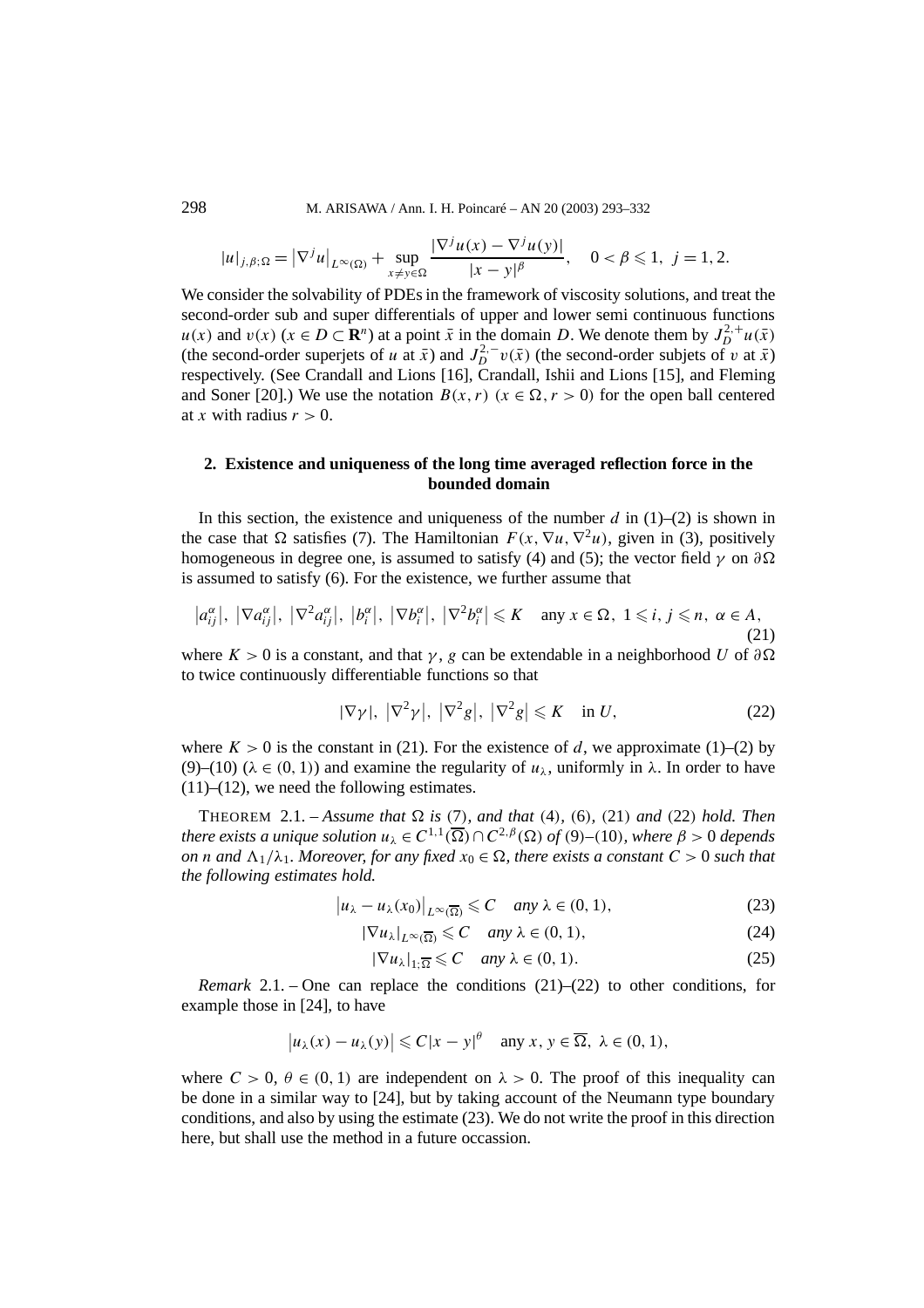*Proof of Theorem 2.1.* – For each  $\lambda > 0$ , the existence and uniqueness of  $u_{\lambda} \in$  $C^{1,1}(\overline{\Omega}) \cap C^{2,\beta}(\Omega)$  is established in Lions and Trudinger [31]. We are to show the uniform (in  $\lambda \in (0, 1)$ ) regularity (23)–(25) in the following two steps. In Step 1, (23) will be shown, and in Step 2, (24) and (25) will be shown.

*Step* 1. We prove (23) by a contradiction argument. Let  $x_0 \in \Omega$  be fixed. Assume, as  $λ > 0$  goes to 0

$$
|u_{\lambda}-u_{\lambda}(x_0)|_{L^{\infty}(\overline{\Omega})}\to\infty.
$$

Set

$$
\varepsilon_{\lambda} \equiv \left| u_{\lambda} - u_{\lambda}(x_0) \right|_{L^{\infty}(\overline{\Omega})}^{-1}, \quad \lambda \in (0, 1),
$$

and let  $v_{\lambda} \equiv \varepsilon_{\lambda} (u_{\lambda} - u_{\lambda}(x_0))$ . Then,

$$
|v_{\lambda}|_{L^{\infty}(\overline{\Omega})}=1, \quad v_{\lambda}(x_0)=0 \quad \text{any } \lambda \in (0, 1).
$$

From (3),  $v_{\lambda}$  satisfies  $F(x, \nabla v_{\lambda}, \nabla^2 v_{\lambda}) = 0$  in  $\Omega$ , and from (4) the Krylov–Safonov inequality (see [12] for instance) leads: for any compact set  $V \n\t\in \Omega$ , there exists a constant  $M_V > 0$  such that

$$
|\nabla v_{\lambda}|_{L^{\infty}(\overline{V})} \leqslant M_V \quad \text{any } \lambda \in (0, 1). \tag{26}
$$

We denote

$$
v^*(x) = \limsup_{\lambda \downarrow 0, y \to x} v_{\lambda}(y), \qquad v_*(x) = \liminf_{\lambda \downarrow 0, y \to x} v_{\lambda}(y).
$$

Then, since  $v_\lambda(x_0) = 0$  ( $\forall \lambda \in (0, 1)$ ), from (26) we have

$$
v^*(x_0) = v_*(x_0) = 0,\t\t(27)
$$

$$
|v^*|_{L^{\infty}(\overline{\Omega})} = 1, \quad \text{or} \quad |v_*|_{L^{\infty}(\overline{\Omega})} = 1.
$$
 (28)

From (2),  $v_{\lambda}$  satisfies

$$
\langle \nabla v_\lambda, \gamma(x) \rangle = \varepsilon_\lambda g - \lambda (v_\lambda + \varepsilon_\lambda u_\lambda(x_0)),
$$

and by the comparison result for  $(9)$ – $(10)$ 

$$
\left|\lambda u_{\lambda}(x_0)\right|_{L^{\infty}(\overline{\Omega})} \leqslant C \quad \text{any } \lambda \in (0,1),
$$

where  $C > 0$  is a constant. By letting  $\lambda \downarrow 0$ ,  $v^*$  and  $v_*$  are viscosity solutions of

$$
\langle \nabla v^*, \gamma(x) \rangle \leq 0 \quad \text{on } \partial \Omega,\tag{29}
$$

$$
\langle \nabla v_*, \gamma(x) \rangle \geq 0 \quad \text{on } \partial \Omega,\tag{30}
$$

and  $v^*(x)$  (respectively  $v_*(x)$ ) ( $x \in \Omega$ ) satisfies

$$
F(x, \nabla v^*, \nabla^2 v^*) \le 0, \quad \text{(respectively } F(x, \nabla v_*, \nabla^2 v_*) \ge 0) \quad \text{in } \Omega. \tag{10'}
$$

(We refer the readers to [15] and Barles and Perthame [9] for this stability result.)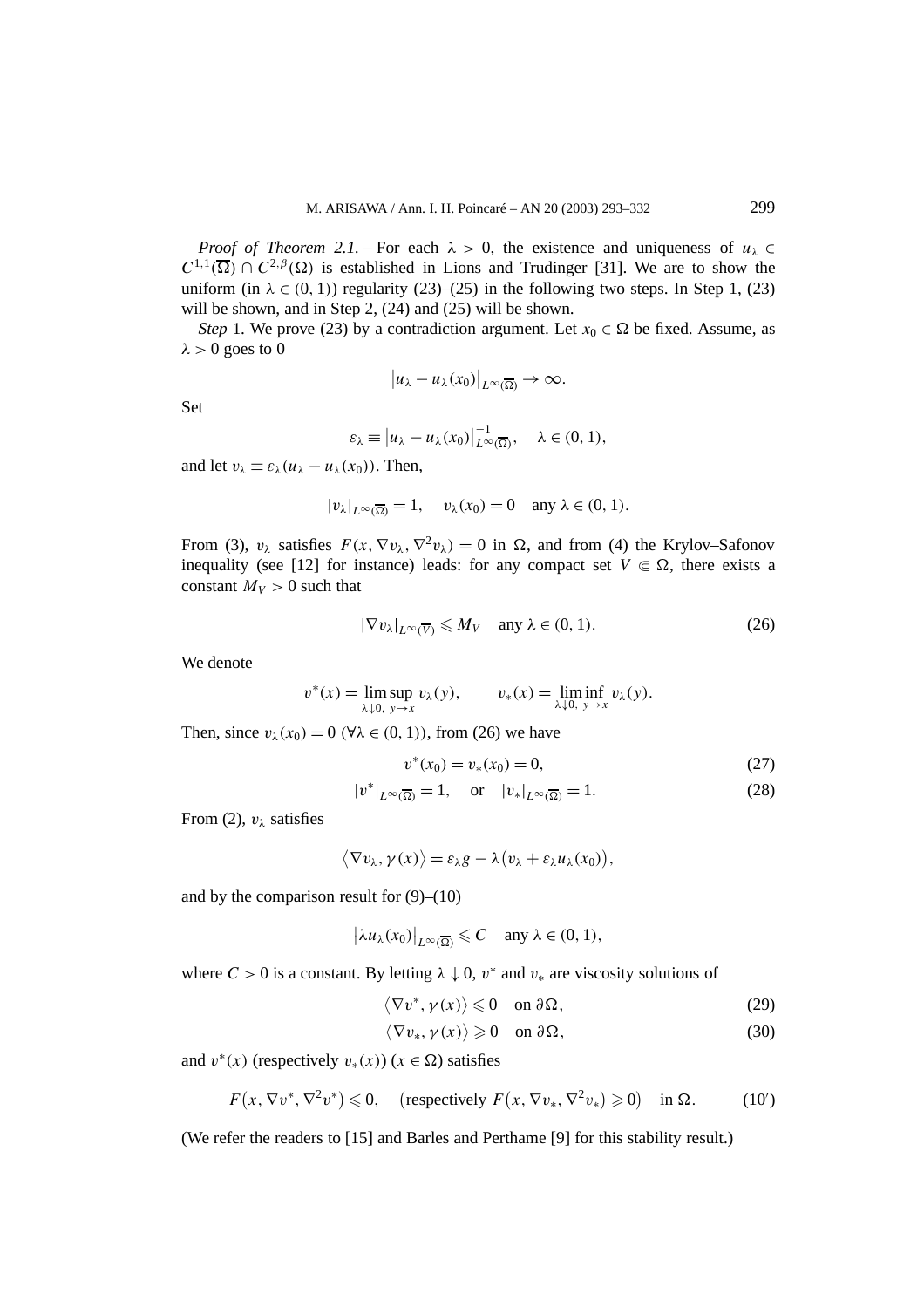Now we employ the strong maximum principle of Bardi and Da-Lio [7]. Remark that  $F(x, p, R)$  given in (3), satisfying (4) and (21) enjoys the following two properties of (31) and (32).

(Scaling property) For any  $x_0 \in \Omega$ , for any  $\eta > 0$ , there exists a function  $\phi : (0, 1) \rightarrow$  $(0, \infty)$  such that

$$
\overline{F}(x,\xi p,\xi R) \ge \phi(\xi)\overline{F}(x,p,R) \quad \text{any } \xi \in (0,1), \tag{31}
$$

holds for any  $x \in B(x_0, \eta)$ ,  $0 < |p| \leq \eta$ ,  $|R| \leq \eta$ .

(Nondegeneracy property) For any  $x_0 \in \Omega$ , for any small vector  $v \neq 0$ , there exists a positive number  $r_0$  such that

$$
\overline{F}(x_0, \nu, I - r\nu \otimes \nu) > 0 \quad \text{any } r > r_0. \tag{32}
$$

We cite the following result for our present and later purposes.

LEMMA A [7] (Strong maximum priciple). – Let  $\Omega \subset \mathbb{R}^n$  be an open set and let u be *an upper semicontinuous viscosity subsolution of*

$$
\overline{F}(x, \nabla u, \nabla^2 u) = 0 \quad \text{in } \Omega,
$$

*which attains a maximum in*  $\Omega$ . Assume that  $\overline{F}$  satisfies (31), (32), and for any  $x_0 \in \Omega$ *there exists*  $\rho_0 > 0$  *such that for any*  $\nu \in B(0, \rho_0) \setminus \{0\}$ , (32)

$$
holds for some \t r_0 > 0. \t(33)
$$

*Then, u is a constant.*

We go back to the proof of (23). Assume that  $|v^*|_{L^{\infty}(\overline{\Omega})} = 1$  holds in (28). (The another case of  $|v_*|_{L^\infty(\overline{\Omega})} = 1$  can be treated similarly.) Thus from (27),  $v^*$  is not constant, and from (10') and the strong maximum principle (Lemma A),  $v^*$  attains its maximum at a point  $x_1 \in \partial \Omega$ :

$$
v^*(x_1) > v^*(x) \quad \text{any } x \in \Omega.
$$

Since  $\partial \Omega$  is  $C^{3,1}$ , the interior sphere condition (see Gilbarg and Trudinger [23]) is satisfied: there exists  $y \in \Omega$  such that for  $R = |x_1 - y|$ 

$$
B(y, R) \in \Omega, \quad x_1 \in \partial B(y, R).
$$

Let

$$
\phi(x) = e^{-cR^2} - e^{-c|x-y|^2}, \quad x \in \Omega,
$$

where  $c > 0$  is a constant large enough so that

$$
F(x_1, \nabla \phi(x_1), \nabla^2 \phi(x_1))
$$
  
=  $F(x_1, 2c(x_1 - y)e^{-c|x_1 - y|^2}, 2ce^{-c|x_1 - y|^2} (I - 2c(x_1 - y) \otimes (x_1 - y)))$   
=  $2ce^{-c|x_1 - y|^2} F(x_1, x_1 - y, I - 2c(x_1 - y) \otimes (x_1 - y)) > 0$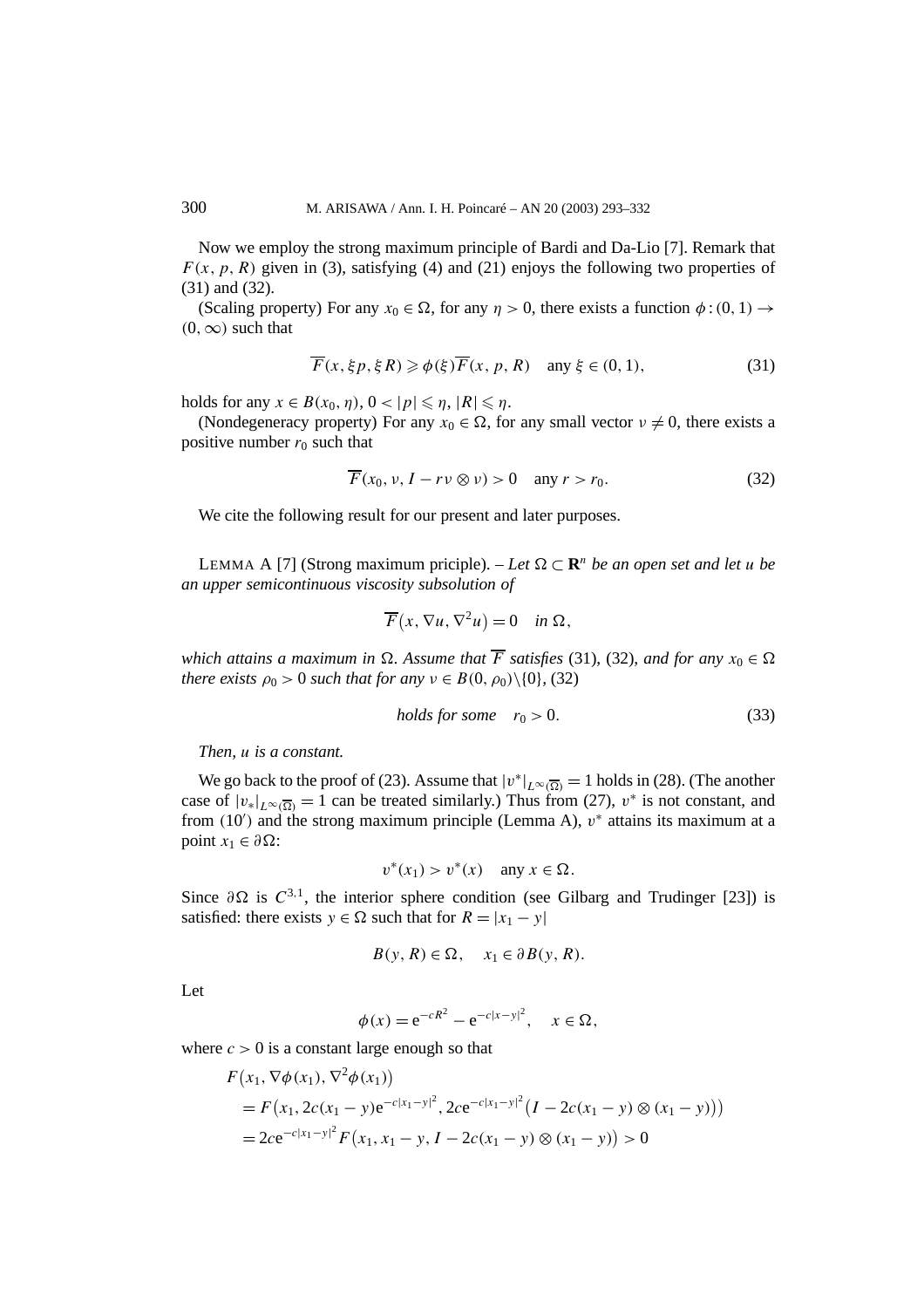holds. (Here, we used (3), (32) and (33).) By the lower semicontinuity of  $F$  in  $x$ , there exists  $r \in B(0, R)$  and  $C' > 0$  such that

$$
F(x, \nabla \phi(x), \nabla^2 \phi(x)) \geq C' > 0 \quad \text{in } B(x_1, r) \cap \overline{\Omega}.
$$
 (34)

We claim that

$$
v^*(x) - v^*(x_1) - \phi(x) \leq 0 \quad \text{in } B(x_1, r) \cap \overline{\Omega}. \tag{35}
$$

In fact, if  $x \in B(y, R)^c$ ,  $\phi(x) \ge 0$  and (35) holds. Assume that for  $x' \in B(x_1, r)$  $B(y, R)$  (35) does not hold, and

$$
v^*(x') - v^*(x_1) - \phi(x') = \max_{B(x_1,r) \cap B(y,R)} v^*(x) - v^*(x_1) - \phi(x).
$$

Then by the definition of the viscosity solution,

$$
F(x', \nabla \phi(x'), \nabla^2 \phi(x')) \leq 0,
$$

which contradicts to (34). Therefore, (35) holds. By remarking that  $\phi(x_1) = 0$ , (35) indicates that  $v^* - \phi$  takes its maximum at  $x_1 \in \partial \Omega$ . Since  $v^*$  satisfies (29) in the sense of viscosity solutions, either

$$
\langle \phi(x_1), \gamma(x_1) \rangle \leq 0,
$$

or

$$
F(x_1, \nabla \phi(x_1), \nabla^2 \phi(x_1)) \leq 0
$$

must be satisfied. However from the definition of  $\phi$ , (6) and (34), both of the above are not satisfied. We got a contradiction, and proved (23).

*Step* 2. To obtain (24) and (25), we appply (23) in the argument of [31]. First, we regularlize the Hamiltonian *F*. Let  $\rho$  be a mollifier on  $\mathbf{R}^n$  ( $\rho \geq 0$ ,  $\rho \in C_0^{\infty}(\mathbf{R}^n)$ ,  $\int \rho = 1$ ). For any  $\delta > 0$ , set

$$
h_{\delta}(y) = \delta^{-n} \int_{\mathbf{R}^N} \rho\left(\frac{y-z}{\delta}\right) \left(\inf_{1 \leq k \leq N} z_k\right) dz,
$$

$$
F_{\delta}^N[u] \equiv h_{\delta}\left(L^{\alpha_1}u, \ldots, L^{\alpha_N}u\right),
$$

where

*∂F <sup>N</sup>*

$$
L^{\alpha_l}u=-\sum_{i,j=1}^n a_{ij}^{\alpha_l}\frac{\partial^2 u}{\partial x_i \partial x_j}-\sum_i^{\alpha_l}b_i^{\alpha_l}\frac{\partial u}{\partial x_i}, \quad 1 \leq l \leq N.
$$

Remark that for any  $\delta \in (0, 1)$ , the operator  $F_{\delta}^{N}(x, p, R)$  satisfies

$$
\lambda_1 I \leq \left(\frac{\partial F_\delta^N}{\partial r_{ij}}(x, p, R)\right)_{1 \leq i, j \leq n} \leq \Lambda_1 I, \quad x \in \Omega, R \in \mathbf{S}^n,
$$
 (36)

$$
F_{\delta}^{N}(x, p, R) \leq \mu_0 \left(1 + |p| + |R|\right), \quad x \in \Omega, \ R \in \mathbf{S}^n,\tag{37}
$$

$$
\left|\frac{\partial F_{\delta}^N}{\partial x}\right|, \ \left|\frac{\partial F_{\delta}^N}{\partial p}\right|, \ \left|\frac{\partial F_{\delta}^N}{\partial R}\right| \leq \mu_1 \left\{ \left(1+|p|+|R|\right)|x|+|p|+|R|\right\}, \quad x \in \Omega, \ R \in \mathbf{S}^n, \ (38)
$$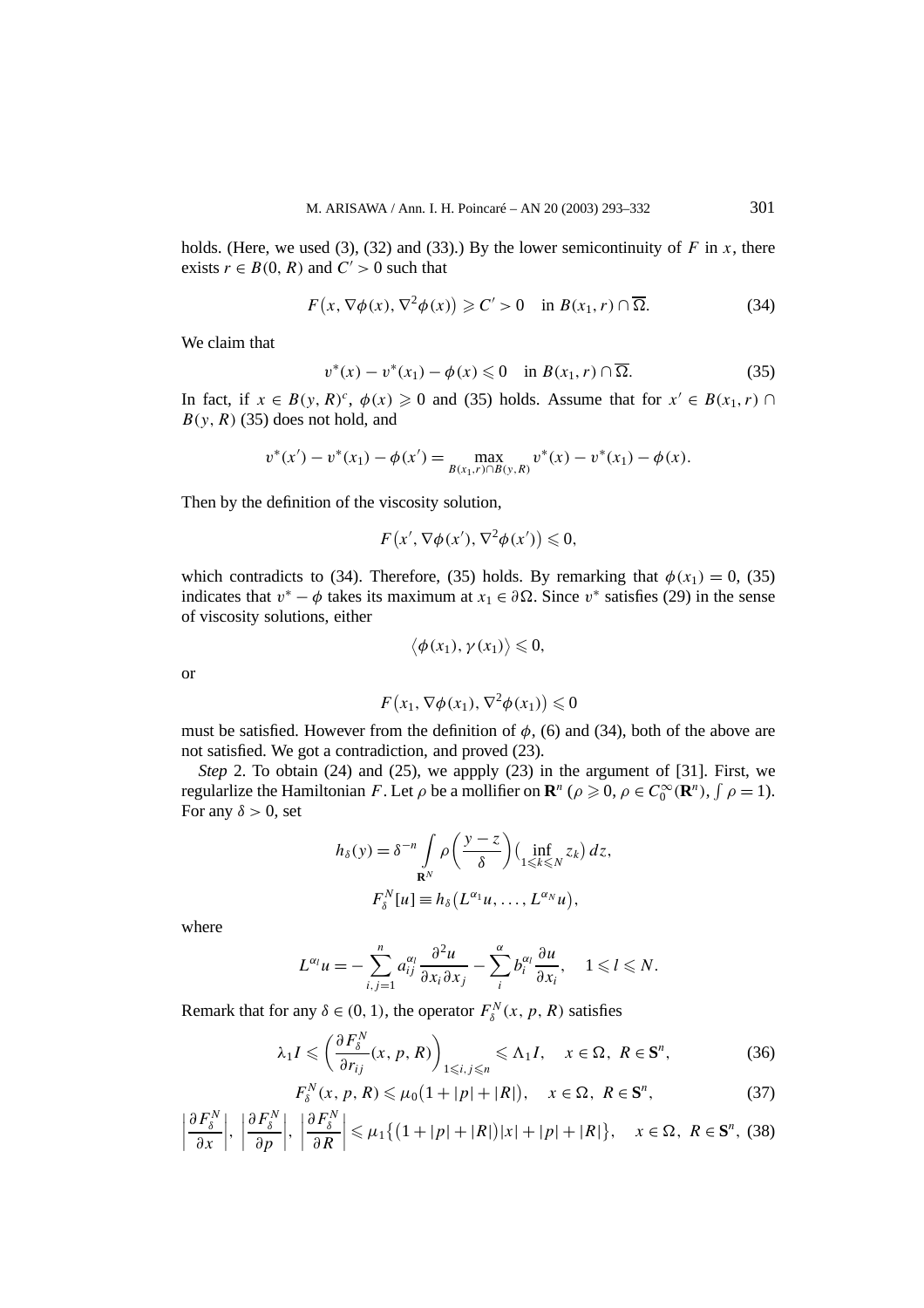$$
\left| \frac{\partial^2 F^N_\delta}{\partial x^2} \right|, \left| \frac{\partial^2 F^N_\delta}{\partial x \partial p} \right|, \left| \frac{\partial^2 F^N_\delta}{\partial x \partial R} \right|
$$
  
\$\leq \mu\_2 \{ (1 + |p| + |R|) |x| + |p| + |R| \} \times |x|, \quad x \in \Omega, R \in \mathbb{S}^n, \tag{39}

where  $\mu_i$  (*i* = 0, 1, 2) are positive constants, and  $|p| = \max_{1 \le i \le n} |p_i|$  ( $p = (p_i)_{1 \le i \le n}$ ),  $|R| = \max_{1 \le i, j \le n} |r_{ij}| (R = (r_{ij})_{1 \le i, j \le n}).$ 

We need the following a priori estimates.

LEMMA 2.2. – Let  $u^{\delta}_{\lambda,N} \in C^4(\Omega) \cap C^3(\overline{\Omega})$  be a solution of

$$
F_{\delta}^{N}(x,\nabla u_{\lambda,N}^{\delta},\nabla^{2} u_{\lambda,N}^{\delta})=0 \quad \text{in } \Omega,
$$
\n(40)

$$
\lambda u_{\lambda,N}^{\delta} + \langle \nabla u_{\lambda,N}^{\delta}, \gamma(x) \rangle - g(x) = 0 \quad on \ \partial \Omega. \tag{41}
$$

*Then, there exists*  $C > 0$  *such that* 

$$
|\nabla u_{\lambda,N}^{\delta}|_{L^{\infty}(\overline{\Omega})}, \quad |\nabla^2 u_{\lambda,N}^{\delta}|_{L^{\infty}(\overline{\Omega})} \leq C \quad \text{any } \delta, \lambda \in (0,1), \ N \in \mathbb{N}, \tag{42}
$$

*where*  $C > 0$  *depends on n*,  $\lambda_1$ ,  $\Lambda_1$ ,  $\mu_i$  ( $i = 0, 1, 2$ ),  $\Omega$ , and K.

*Remark* 2.2. – In the estimates of [31], Theorem 2.1, the above constant *C* depends also on  $\lambda \in (0, 1)$ .

By delaying the proof of Lemma 2.2, we shall show how (42) leads (24) and (25). By the method of continuity, for each  $\delta > 0$  the a priori estimate (42) yields the existence of  $u^{\delta}_{\lambda,N} \in C^3(\Omega) \cap C^{2,\alpha}(\overline{\Omega})$  of (40)–(41). Put  $w^{\delta}_{\lambda,N} = u^{\delta}_{\lambda,N} - u^{\delta}_{\lambda,N}(x_0)$ . The same argument as in Step 1 works for  $w_{\lambda,N}^{\delta}$ , and

$$
\left|w_{\lambda,N}^{\delta}\right|_{L^{\infty}(\overline{\Omega})} \leqslant C \quad \text{any } \delta, \ \lambda \in (0,1), \ N \in \mathbf{N}.
$$

From (42), by extracting a subsequence of  $\delta' \downarrow 0$ , there exists  $w_{\lambda,N} \in C^{1,1}(\overline{\Omega})$  such that

$$
\lim_{\delta' \downarrow 0} w_{\lambda,N}^{\delta} = w_{\lambda,N} \quad \text{uniformly in } \overline{\Omega},
$$
  

$$
\lim_{\delta' \downarrow 0} \nabla w_{\lambda,N}^{\delta} = \nabla w_{\lambda,N} \quad \text{uniformly in } \overline{\Omega},
$$

and

$$
|w_{\lambda,N}|_{L^{\infty}(\overline{\Omega})}, \quad |\nabla w_{\lambda,N}|_{L^{\infty}(\overline{\Omega})}, \quad |\nabla w_{\lambda,N}|_{1;\overline{\Omega}} \leqslant C \quad \text{any } \lambda \in (0,1), \ N > 0.
$$

On the other hand, from (36) and the Evans–Krylov interior estimate (see, e.g., Evans [17], Cabre and Caffarelli [12], Krylov [25,26], and [31]) leads for any  $\Omega' \in \Omega$ 

$$
\left|\nabla^2 w_{\lambda,N}^{\delta}\right|_{\alpha;\Omega'} \leqslant C \quad \text{any } \delta \in (0,1),
$$

where  $C > 0$  depends on  $\Omega'$  and  $\alpha \in (0, 1)$ . Thus, we obtain  $w_{\lambda,N} \in C^{1,1}(\overline{\Omega}) \cap C^{2,\beta}(\Omega)$ of

$$
\max_{1 \leq l \leq N} \{ L^{\alpha_l} w_{\lambda, N} \} = 0 \quad \text{in } \Omega,
$$
  

$$
\lambda w_{\lambda, N} + \langle \nabla w_{\lambda, N}, \gamma(x) \rangle - g(x) = 0 \quad \text{on } \partial \Omega.
$$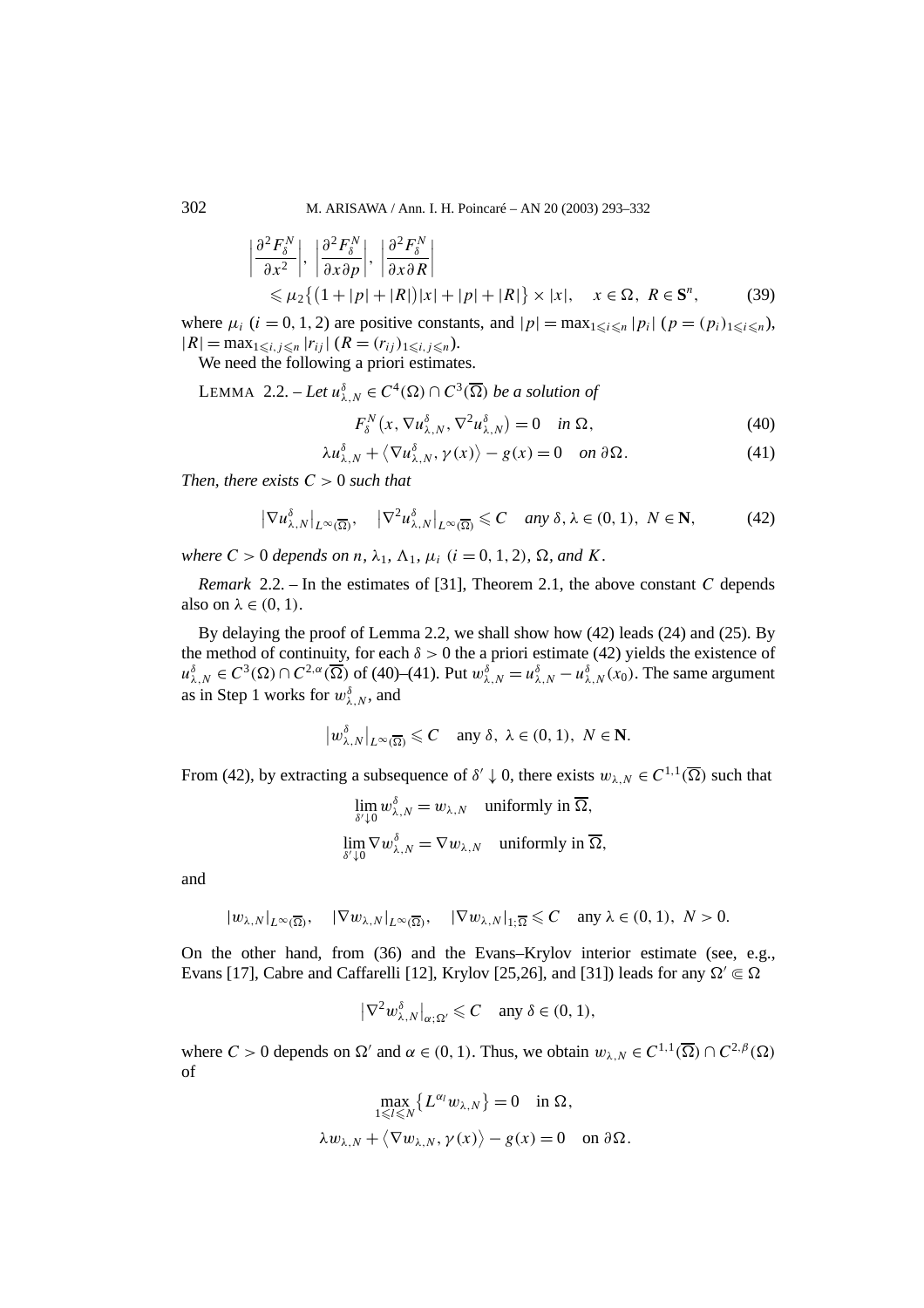Letting  $N \to \infty$ , we obtain (24) and (25) from the preceding estimates. In the following, we shall prove Lemma 2.2.

*Proof of Lemma 2.2. –* Set

$$
v_{\lambda,N}^{\delta} \equiv \frac{u_{\lambda,N}^{\delta} - u_{\lambda,N}^{\delta}(x_0)}{|\nabla(u_{\lambda,N}^{\delta} - u_{\lambda,N}^{\delta}(x_0))|_{L^{\infty}(\overline{\Omega})}}.
$$
(43)

From (23), there exists a constant  $M_1 > 0$  such that

$$
\left|v_{\lambda,N}^{\delta}\right|_{L^{\infty}(\overline{\Omega})}, \left|\nabla v_{\lambda,N}^{\delta}\right|_{L^{\infty}(\overline{\Omega})} \leqslant M_1 \quad \text{any } \delta, \lambda \in (0,1), \ N \in \mathbf{N}.\tag{44}
$$

It is clear that

$$
F_{\delta}^{N}(x, \nabla v_{\lambda,N}^{\delta}, \nabla^{2} v_{\lambda,N}^{\delta}) = 0 \quad \text{in } \Omega,
$$
\n(45)

$$
\lambda v_{\lambda,N}^{\delta} + \langle \nabla v_{\lambda,N}^{\delta}, \gamma(x) \rangle - \bar{g} = 0 \quad \text{on } \partial \Omega, \tag{46}
$$

where

$$
\bar{g} = \frac{g - \lambda u_{\lambda,N}^{\delta}(x_0)}{|\nabla(u_{\lambda,N}^{\delta} - u_{\lambda,N}^{\delta}(x_0))|_{L^{\infty}(\overline{\Omega})}}.
$$

We need the following lemma.

LEMMA 2.3. – Let  $v_{\lambda,N}^{\delta}$  be defined in (43). Then, there exists  $C > 0$  such that

$$
\left|\nabla^2 v_{\lambda,N}^{\delta}\right|_{L^{\infty}(\overline{\Omega})} \leqslant C \quad \text{any } \delta, \lambda \in (0,1), \ N \in \mathbb{N}.
$$
 (47)

Lemma 2.3 will lead our present goal (42) in Lemma 2.2. In fact, from (43), (47), we have

$$
\frac{\sup}{\overline{\Omega}} |\nabla^2 u_{\lambda,N}^{\delta}| \leqslant C \left( 1 + \frac{\sup}{\overline{\Omega}} |\nabla u_{\lambda,N}^{\delta}| \right). \tag{48}
$$

We use the following interpolation inequality in the above.

LEMMA B ([23], Lemma 6.35). – *Suppose*  $j + \beta < k + \alpha$ *, where*  $j = 0, 1, 2, ...$ ;  $k = 1, 2, \ldots,$  *and*  $0 \le \alpha, \beta \le 1$ *. Let D be a*  $C^{k, \alpha}$  *domain in*  $\mathbb{R}^n$ *, and assume*  $u \in C^{k, \alpha}(\overline{D})$ *. Then, for any*  $\varepsilon > 0$  *and some constant*  $C = C(\varepsilon, j, k, D)$  *we have* 

$$
|u|_{j,\beta;D} \leqslant C|u|_{L^{\infty}(D)} + \varepsilon |u|_{k,\alpha;D}.
$$

By putting  $j = 1$ ,  $k = 2$ ,  $\alpha = \beta = 0$  in Lemma B, (48) leads (42) in Lemma 2.2. Finally, we are to prove Lemma 2.3.

*Proof of Lemma 2.3.* – For simplicity, write  $F = F_\delta$ ,  $v = v_{\lambda,N}^\delta$ . First, we examine the regularity of *v* on *∂*. By differentiating (45) twice with respect to a vector *ξ* ∈ **R***<sup>n</sup>*,  $|\xi| = 1$ ,

$$
\sum_{i,j=1}^n \frac{\partial F}{\partial r_{ij}} \frac{\partial^2}{\partial x_i \partial x_j} D_{\xi} v + \sum_{i=1}^n \frac{\partial F}{\partial p_i} \frac{\partial}{\partial x_i} D_{\xi} v + \frac{\partial F}{\partial \xi} = 0,
$$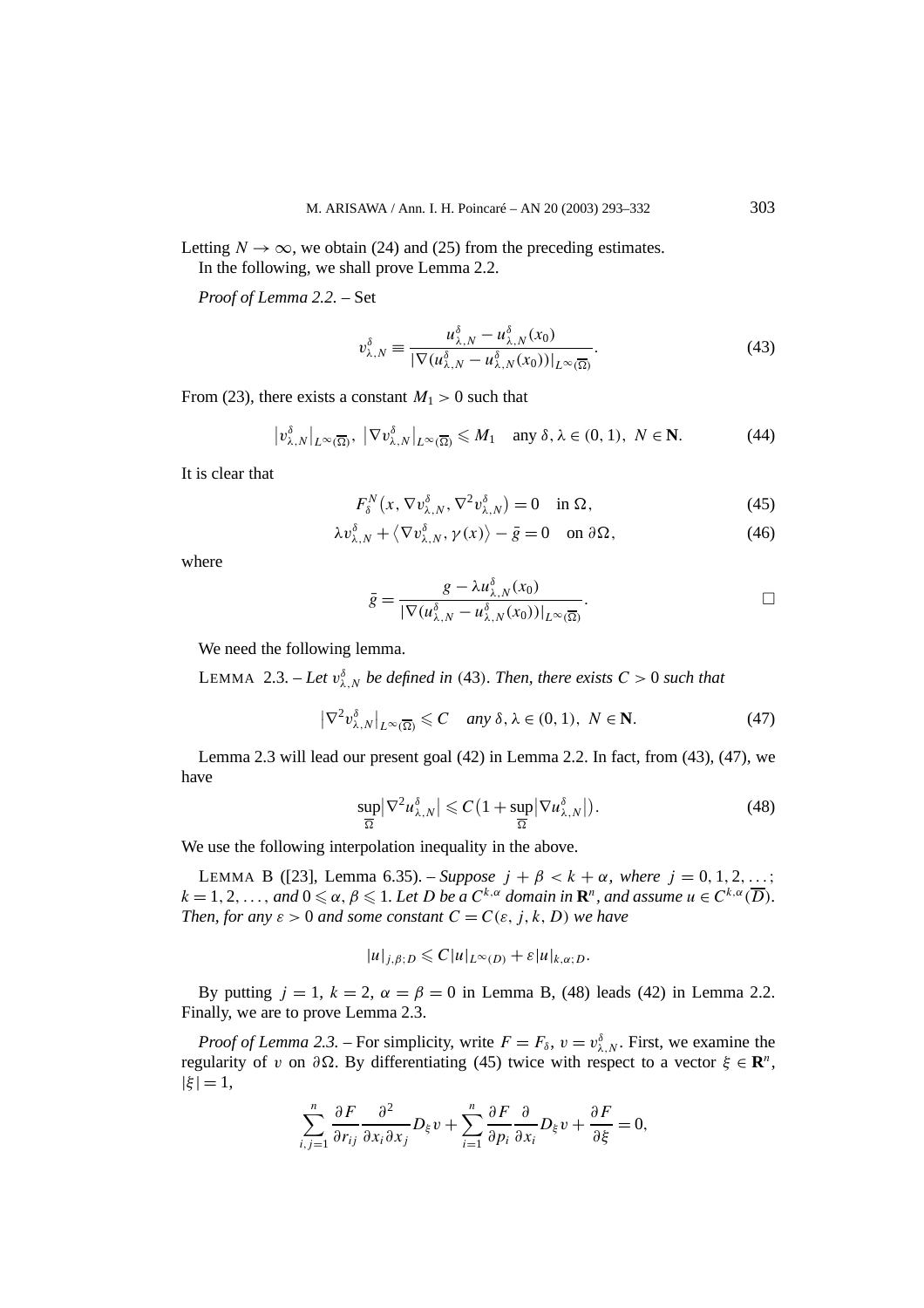304 M. ARISAWA / Ann. I. H. Poincaré – AN 20 (2003) 293–332

$$
\sum_{i,j=1}^n \frac{\partial F}{\partial r_{ij}} \frac{\partial^2}{\partial x_i \partial x_j} D_{\xi \xi} v + \sum_{i=1}^n \frac{\partial F}{\partial p_i} \frac{\partial}{\partial x_i} D_{\xi \xi} v + F_{\overline{XX}} = 0,
$$

where  $F_{\overline{XY}}$  is the derivarives of *F* with respect to  $\overline{X} = (\xi, \nabla(D_\xi v), \nabla^2(D_\xi v))$ . Using the structure conditions (36)–(39), we obtain from above inequalities

$$
\left|\sum_{i,j=1}^{n} \frac{\partial F}{\partial r_{ij}} \frac{\partial^2}{\partial x_i \partial x_j} D_{\xi} v\right| \leqslant C\left(1 + |\nabla^2 v|\right),\tag{49}
$$

$$
\sum_{i,j=1}^{n} \frac{\partial F}{\partial r_{ij}} \frac{\partial^2}{\partial x_i \partial x_j} D_{\xi\xi} v \leqslant C \left( 1 + |\nabla^2 v| + |\nabla^2 D_{\xi} v| \right),\tag{50}
$$

where  $C > 0$  depends on *n*,  $M_1$ ,  $\mu_1$  and  $\mu_2$ . By the usual argument of flattening the boundary, we may assume that  $\partial \Omega = \{(x', x_n) \mid x_n \geq 0\}$  in a neighborhood of  $x = 0 \in \partial \Omega$ . Although by the change of variables, (45)–(46) is transformed into  $\overline{F} = 0$  $(F$  is the new Hamiltonian) etc., we keep to denote  $\overline{F} = F$ , etc., for simplicity. Denote  $B_r^+ = \{x \in B(0, r) \mid x_n > 0\}$ , and for  $\xi = (\xi_1, \ldots, \xi_{n-1}, 0) \in \mathbb{R}^{n-1}, |\xi| \leq 1$ , consider

$$
w(x,\xi) \equiv \eta^2(x,\xi) (z(x,\xi) + Av'),
$$
 (51)

where  $\eta$  is a smooth cut-off function to be precised in below, A a constant,

$$
z(x,\xi) \equiv D_{\xi\xi}v(x) = \sum_{ij} \frac{\partial^2 v}{\partial x_i \partial x_j} \xi_i \xi_j, \qquad v' \equiv \sum_{i=1}^{n-1} \left| \frac{\partial v}{\partial x_i} \right|^2.
$$

By introducing (36), (37), (44) and (45) into (49), we obtain

$$
\sum_{i,j=1}^n \left( \frac{\partial F}{\partial r_{ij}} \frac{\partial^2 z}{\partial x_i \partial x_j} + C_{ij} \frac{\partial^2}{\partial x_i \partial x_j} D_\xi v \right) \leqslant C \left( 1 + |\nabla^2 v|' \right)
$$

where the coefficients  $C_{ij}$  are such that  $C_{in} = 0$ ,  $|C_{ij}| \leq C$  depending on *n*,  $\lambda_1$ ,  $\mu_i$  $(i = 0, 1, 2)$ ,  $M_1$ , and  $|\nabla^2 v|' = (\sum_{i+j < 2n} |\frac{\partial^2 v}{\partial x_i \partial x_j}|^2)^{1/2}$ . Using the relations

$$
\frac{\partial}{\partial x_i} D_{\xi_j} z = 2 \frac{\partial^2}{\partial x_i \partial x_j} D_{\xi} v, \qquad D_{\xi_i \xi_j} z = 2 \frac{\partial^2 v}{\partial x_i \partial x_j},
$$

we can take constants  $C_0$  and  $C$  such that the following  $(2n - 1) \times (2n - 1)$  matrix  $(F'_{ij})_{ij}$ :

$$
\sum_{i,j=1}^{2n-1} F'_{ij} D_{ij} z \equiv \sum_{i,j=1}^{n} \frac{\partial F}{\partial r_{ij}} \frac{\partial^2 z}{\partial x_i \partial x_j} + \frac{1}{2} \sum_{i=1}^{n} \sum_{j=1}^{n-1} C_{ij} \frac{\partial}{\partial x_i} D_{\xi_j} z + C_0 \sum_{j=1}^{n-1} D_{\xi_j \xi_j} z
$$
  

$$
\leq C \left( 1 + |\nabla^2 v|' \right)
$$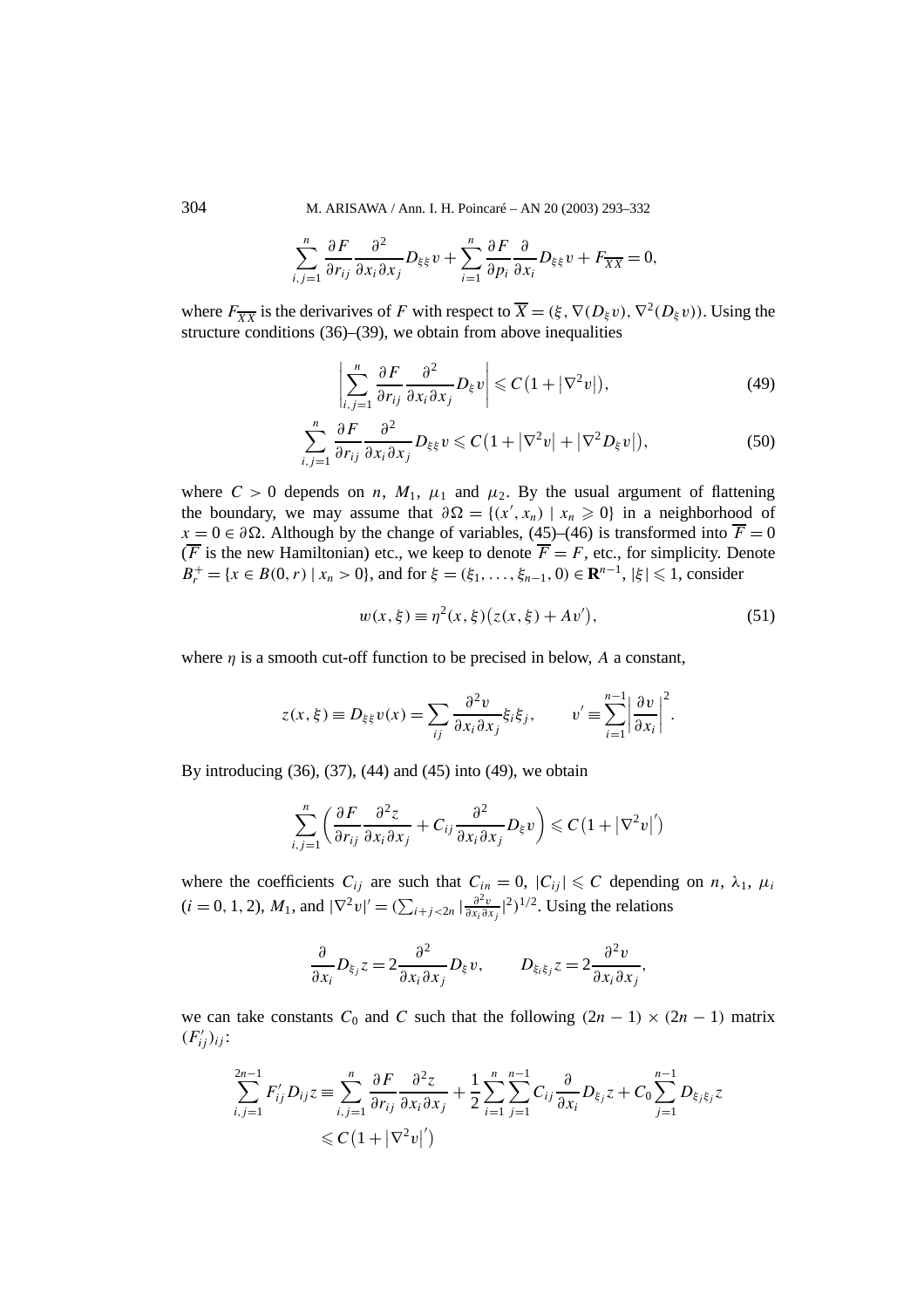is uniformly elliptic with minimum eigenvalue  $\lambda' \geq \frac{\lambda_1}{2}$ . From (49),

$$
\sum_{k=1}^{n-1} \frac{\partial F}{\partial r_{ij}} \frac{\partial^2 v}{\partial x_i \partial x_k} \frac{\partial^2 v}{\partial x_j \partial x_k} + \frac{1}{2} \frac{\partial F}{\partial r_{ij}} \frac{\partial^2 v'}{\partial x_i \partial x_j} \leqslant C \big( 1 + |\nabla^2 v|' \big).
$$

By combining the above two inequalities, we arrive at

$$
\eta^2 \sum_{i,j=1}^{2n-1} F'_{ij} D_{ij} w - 2 \sum_{i,j=1}^{2n-1} F'_{ij} D_i \eta^2 D_j w
$$
  
\$\leq -2K\lambda \left( |\nabla^2 v|'\right)^2 \eta^4 + 6 \left( \sum\_{i,j=1}^{2n-1} F'\_{ij} D\_i \eta D\_j \eta \right) w - 2\eta \left( \sum\_{i,j=1}^{2n-1} F'\_{ij} D\_{ij} \eta \right) w\$  
- C(1+K)\eta^4 (1+ |\nabla^2 v|')  
\$\leq -A\lambda w^2 + C\_A, \qquad (52)

where the constant  $C_A$  depends on  $n$ ,  $\lambda_1$ ,  $\mu_i$  ( $i = 0, 1, 2$ ) and  $M_1$ . (Remark that  $C_A$  does not depend on  $\lambda \in (0, 1)$ , for we have not yet used the boundary condition (46).)

Next, by differentiating (46) in the direction of  $\xi_k$ ,  $\xi_l$ ,

$$
\lambda D_{\xi_k} v + \langle \nabla(D_{\xi_k} v), \gamma \rangle + \langle \nabla v, D_{\xi_k} \gamma \rangle = D_{\xi_k} \bar{g},
$$
  
\n
$$
\lambda D_{\xi_k \xi_l} v + \langle \nabla(D_{\xi_k \xi_l} v), \gamma \rangle + \langle \nabla(D_{\xi_k} v), D_{\xi_l} \gamma \rangle + \langle \nabla(D_{\xi_l} v), D_{\xi_k} \gamma \rangle
$$
  
\n
$$
+ \langle \nabla v, D_{\xi_k \xi_l} \gamma \rangle = D_{\xi_k \xi_l} \bar{g}.
$$
\n(54)

Since

$$
\frac{\partial w}{\partial x_i} = 2\frac{w}{\eta} \frac{\partial \eta}{\partial x_i} + \eta^2 \left(\frac{\partial z}{\partial x_i} + A \frac{\partial v'}{\partial x_i}\right),
$$
  

$$
\lambda w + \langle \nabla w, \gamma \rangle - 2\frac{w}{\eta} \langle \nabla \eta, \gamma \rangle = \eta^2 \langle \nabla z, \gamma \rangle + \eta^2 A \langle \nabla v', \gamma \rangle + \lambda \eta^2 (z + Av'),
$$

and from (54),

$$
= \eta^2 A \langle \nabla v', \gamma \rangle + \lambda \eta^2 A v' - \eta^2 \langle \nabla v, D_{\xi_k \xi_l} \gamma \rangle - 2 \eta^2 \langle \nabla (D_{\xi_k} v), D_{\xi_k} \gamma \rangle.
$$

From (22) and (44),

$$
|v'|, |D_{\xi_k} \gamma|, |D_{\xi_k \xi_l} \gamma| \leqslant K \quad \text{any } 1 \leqslant k, l \leqslant n-1,
$$

and by (53)  $\langle \nabla v', \gamma \rangle$  and  $\langle \nabla (D_{\xi_k} v), D_{\xi_k} \gamma \rangle$  are bounded. Therefore, we can fix *A* so that

$$
\lambda w + \langle \nabla w, \gamma \rangle - 2 \frac{w}{\eta} \langle \nabla \eta, \gamma \rangle \leqslant C_1 \eta^2,
$$

where  $C_1 > 0$  depends on *n*,  $\lambda_1$ ,  $\mu_i$  (*i* = 0, 1, 2), *K* and  $M_1$ . (In particular,  $C_1$  is independent of  $\lambda \in (0, 1)$ .) Now, fix

$$
\eta(x,\xi) = [1 - 4\{|x'|^2 + (x_n - \overline{\varepsilon}r)^2\}/r^2 - |\xi|^2]^{+},
$$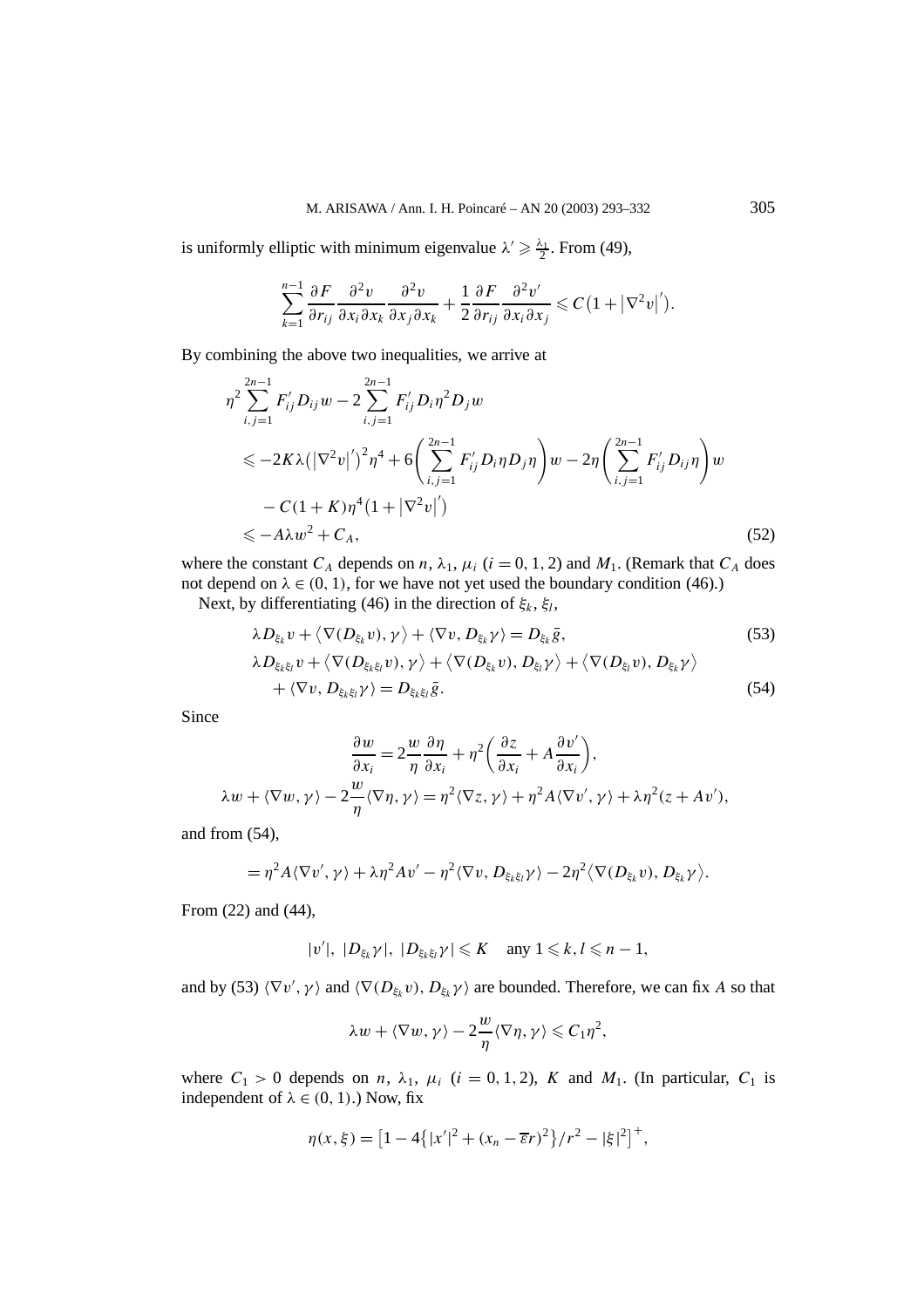where for

$$
T = \{x \in B_r, x_n = 0\}, \qquad N = \{(x, \xi) \in \mathbf{R}^{2n-1} \mid \eta(x, \xi) > 0\},
$$

$$
\overline{\varepsilon} = \zeta / \sqrt{1 + \zeta^2}, \qquad \zeta = \sup_T \frac{|\gamma|}{\gamma_n} \leq C.
$$

Then, on  $T \cap \partial N \cap \{w \geq 0\}$ 

$$
\langle \nabla w, \gamma \rangle + \lambda w \leqslant C_2,
$$

where  $C_2$  is independent of  $\lambda \in (0, 1)$ . We take  $\overline{w} = w + C_3 \lambda_1^{-1} x_n$  so that

$$
\langle \nabla \overline{w}, \gamma \rangle = \langle \nabla w, \gamma \rangle + \gamma_n \frac{C_3}{\lambda_1} \gamma \leqslant C_2 - \lambda w + \gamma_n \frac{C_3}{\lambda_1} \leqslant 0.
$$

From the definition of *w*, the above constant  $C_3$  can be taken uniformly in  $\lambda \in (0, 1)$ . By applying the maximum principle to  $\overline{w}$ , instead of *w*, we obtain

$$
D_{\xi\xi}v(0)\leqslant C,\tag{55}
$$

*for any ξ* =  $(ξ_1, ..., ξ_{n-1}, 0)$  ( $|ξ| = 1$ ), where *C* > 0 depends only on *η*, *λ*<sub>1</sub>, *μ<sub>i</sub>* (*i* =  $0, 1, 2$ ),  $M_1$ , Ω and *K*. (*C* is independent of  $λ ∈ (0, 1)$ .) As for the remaining inequalities, the same argument in [31] is available. That is, by regarding

$$
G(x) = \lambda v + \langle \nabla v, \gamma \rangle - g(x)
$$

as a function in  $B(0, r)$  ( $0 \in \partial \Omega$ ,  $\gamma$  and g are extendable to some neighborhood of *∂* (22)),

$$
\left|\sum_{i,j=1}^n \frac{\partial F}{\partial r_{ij}} \frac{\partial^2 G}{\partial x_i \partial x_j}\right| \leqslant C(1+M_2) \quad (M_2 = \sup_{\Omega} |\nabla^2 v|) \quad \text{in } B(0,r),
$$
  

$$
G = 0 \quad \text{on } \partial \Omega,
$$

where *C* depends on *n*,  $M_1$ ,  $\mu_1$ , *K*, and does not depend on  $\lambda \in (0, 1)$ . From this, the barrier argument leads

$$
|DG(0)| \leqslant C\sqrt{1+M_2},\tag{56}
$$

and we can extend the inequality (55) to

$$
D_{\xi\xi}v(0) \leqslant C \quad \text{any } |\xi| = 1, \ \xi \in \mathbf{R}^n. \tag{57}
$$

Then, by the uniform ellipticity (36), the usual argument leads

$$
\sup_{\partial \Omega} |\nabla^2 v| \leqslant C \quad \text{any } |\xi| = 1, \ \xi \in \mathbf{R}^n,
$$

where *C* is independent of  $\lambda \in (0, 1)$ . From (36), by coupling (58) with the global Dirichlet bound for (45)–(46) leads (47), and Lemma 2.3 was proved.

We complete the proof of Theorem 2.1.  $\Box$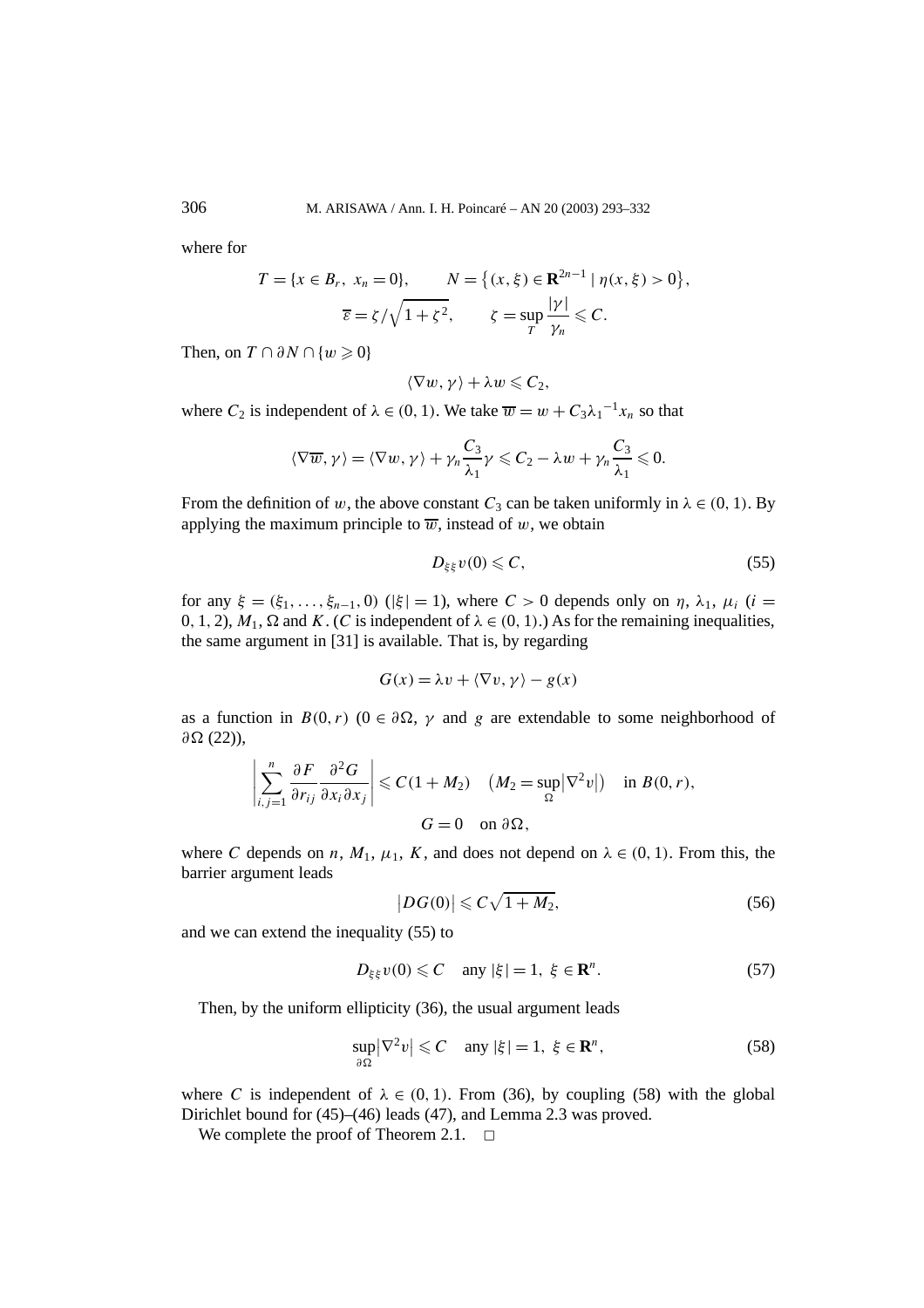THEOREM 2.4. – *Assume that*  $\Omega$  *is* (7)*, and that* (4)*,* (6)*,* (21*) and* (22*) hold. Then there exists a number d and a function*  $u(x) \in C^{1,1}(\overline{\Omega}) \cap C^{2,\alpha}(\Omega)$  ( $\alpha \in (0,1)$ ) which *satisfy (*1*)–(*2*).*

*Proof.* – From (23)–(25) and the Evans–Krylov estimate, we can extract a subsequence  $\lambda' \downarrow 0$  such that there exist a number *d* and  $u(x) \in C^{1,1}(\overline{\Omega}) \cap C^{2,\beta}(\Omega)$ , and

$$
\lim_{\lambda' \downarrow 0} \lambda' u_{\lambda'}(x) = d, \quad \lim_{\lambda' \downarrow 0} (u_{\lambda'} - u_{\lambda'})(x_0) = u(x) \quad \text{uniformly on } \overline{\Omega}. \tag{59}
$$

From the usual stability result [15], it is clear that the pair  $(d, u)$  satisfies (1)–(2).  $\Box$ 

As for the uniqueness of the number *d*, we give the following theorem in which we consider  $(1)$ – $(2)$  in the framework of viscosity solutions.

THEOREM 2.5. – *Assume that*  $\Omega$  *is* (7)*, and that* (4)*,* (5)*,* (6) *and* (22*) hold. Then, the number d such that (*1*)–(*2*) has a viscosity solution u is unique.*

*Proof.* – We argue by contradiction. Let  $(d_1, u_1)$  and  $(d_2, u_2)$  be two pairs satisfying (1)–(2) in the sense of viscosity solutions. We assume  $d_1 > d_2$ . First, we show the following lemma.

LEMMA 2.6. – Let  $v = u_1 - u_2$ . Then, *v* satisfies

$$
-M^{+}(\nabla^{2} v) + \inf_{\alpha \in A} \left\{ -\sum_{i=1}^{n} b_{i}^{\alpha} \frac{\partial v}{\partial x_{i}} \right\} \leq 0 \quad \text{in } \Omega, \tag{60}
$$

$$
\langle \nabla v, \gamma \rangle \leq d_2 - d_1 < 0 \quad \text{on } \partial \Omega,\tag{61}
$$

*where*

$$
M^{+}(X) = \sup_{\lambda_{1} I \leq A \leq \Lambda_{1} I} \operatorname{Tr}(AX), \quad X \in \mathbf{S}^{n}.
$$
 (62)

*Proof.* – Let  $\phi \in C^2(\overline{\Omega})$  be such that  $u - \phi$  takes its local strict maxixum at  $\bar{x} \in \overline{\Omega}$ . From the definition of viscosity solutions, we are to show the following.

(i) If  $\bar{x} \in \Omega$ ,

$$
-M^+(\nabla^2\phi(\bar{x})) + \inf_{\alpha \in A} \{ \langle -b^{\alpha}(\bar{x}), \phi(\bar{x}) \rangle \} \leq 0.
$$

 $(ii)$  If  $\bar{x} \in \partial \Omega$ ,

$$
-M^+(\nabla^2\phi(\bar{x})) + \inf_{\alpha \in A} \{ \langle -b^{\alpha}(\bar{x}), \phi(\bar{x}) \rangle \} \leq 0,
$$

or

$$
\langle \phi(\bar{x}), \gamma(\bar{x}) \rangle \leq d_2 - d_1.
$$

*Step* 1. We shall show (i) by the contradiction argument. Thus, assume

$$
-M^{+}(\nabla^{2}\phi(\bar{x})) + \inf_{\alpha \in A} \{ \langle -b^{\alpha}(\bar{x}), \phi(\bar{x}) \rangle \} > 0,
$$
\n(63)

and we shall look for a contradiction. Define, for  $\beta > 0$ 

$$
\Psi_{\beta}(x, y) = u_1(x) - u_2(y) - \phi\left(\frac{x + y}{2}\right) - \beta|x - y|^2 \quad \text{in } \Omega \times \Omega,
$$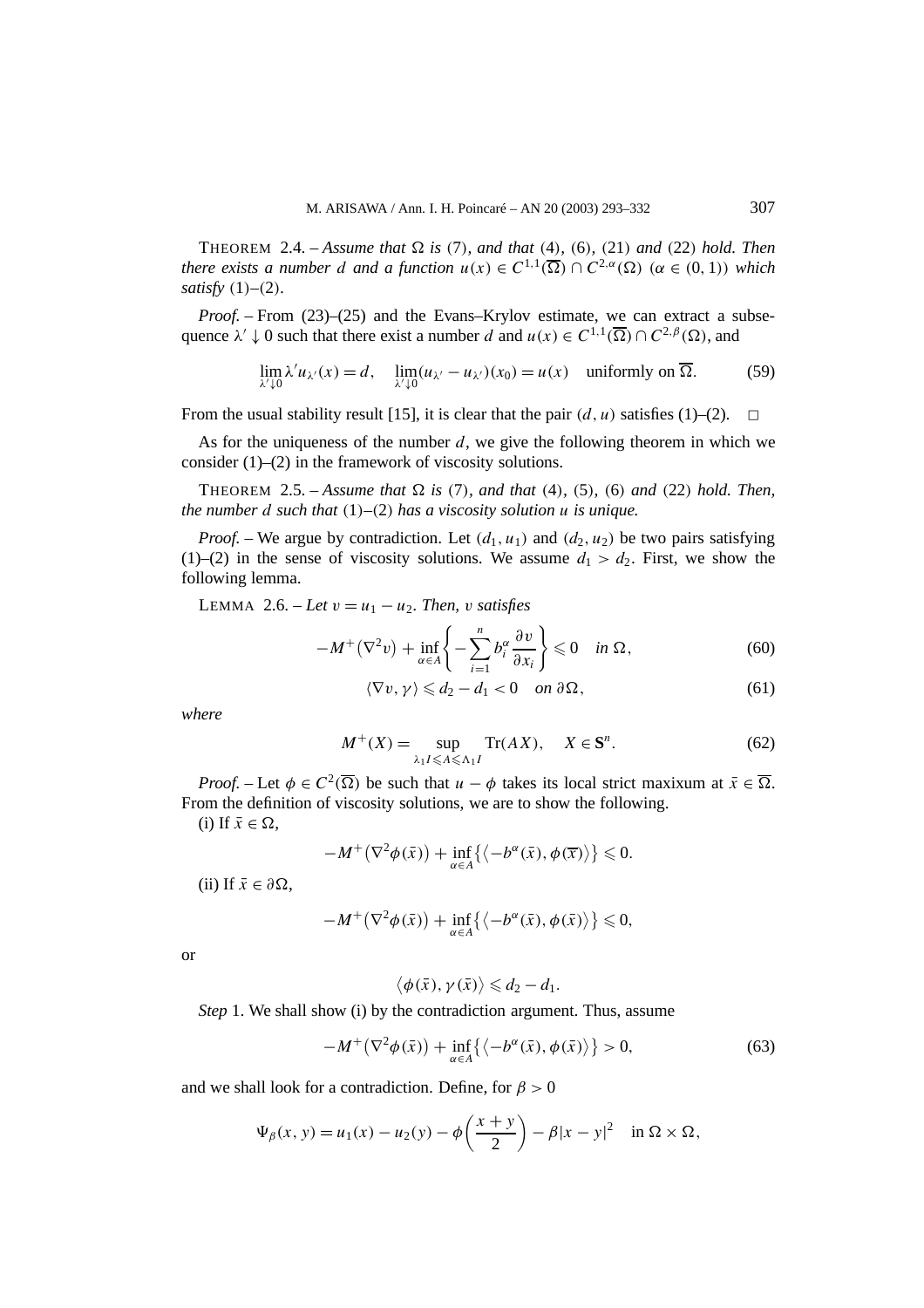and let  $(x_\beta, y_\beta)$  be the maximum point of  $\Psi_\beta$ . It is well known (see [15]) that

$$
(x_{\beta}, y_{\beta}) \rightarrow (\bar{x}, \bar{x}), \quad \beta |x_{\beta} - y_{\beta}|^2 \rightarrow 0 \quad \text{as } \beta \rightarrow \infty,
$$

and that for any  $\varepsilon > 0$ , there exist *X*,  $Y \in S^n$  such that

11

$$
\left(\frac{1}{2}\nabla\phi\left(\frac{x_{\beta}+y_{\beta}}{2}\right)+2\beta(x_{\beta}-y_{\beta}),X\right)\in J_{\Omega}^{2,+}u_{1}(x_{\beta}),
$$

$$
\left(-\frac{1}{2}\nabla\phi\left(\frac{x_{\beta}+y_{\beta}}{2}\right)+2\beta(x_{\beta}-y_{\beta}),Y\right)\in J_{\Omega}^{2,-}u_{2}(y_{\beta}),
$$

and

$$
-\left(\frac{1}{\varepsilon} + \|A\|\right)I \leqslant \left(\begin{array}{cc} X & O \\ O & -Y \end{array}\right) \leqslant A + \varepsilon A^2,\tag{64}
$$

where by denoting  $\psi(x, y) = \phi(\frac{x+y}{2}) + \beta|x - y|^2$ ,

$$
A = D^2 \psi(x_\beta, y_\beta) \in \mathbf{S}^{2n}, \quad \|A\| = \sup\{|\langle A\xi, \xi\rangle|: |\xi| \leq 1\}.
$$

Now, by using the definition of viscosity solution for  $u_i$  ( $i = 1, 2$ ),

$$
F\left(x_{\beta}, \frac{1}{2}\nabla\phi\left(\frac{x_{\beta} + y_{\beta}}{2}\right) + 2\beta(x_{\beta} - y_{\beta}), X\right) \leq 0,
$$
  

$$
F\left(y_{\beta}, -\frac{1}{2}\nabla\phi\left(\frac{x_{\beta} + y_{\beta}}{2}\right) + 2\beta(x_{\beta} - y_{\beta}), Y\right) \geq 0,
$$

and by taking the differences of two inequalities, using the form of (3), for any small *δ* > 0 there exists a control  $α' ∈ A$  such that

$$
\left\{-\operatorname{Tr}(A^{\alpha'}(x_{\beta})X) - \left\langle \frac{1}{2} \nabla \phi \left( \frac{x_{\beta} + y_{\beta}}{2} \right), b^{\alpha'}(x_{\beta}) \right\rangle \right\} - \left\{-\operatorname{Tr}(A^{\alpha'}(y_{\beta})Y) - \left\langle \frac{1}{2} \nabla \phi \left( \frac{x_{\beta} + y_{\beta}}{2} \right), b^{\alpha'}(y_{\beta}) \right\rangle \right\} \le \delta.
$$
 (65)

By taking  $\varepsilon = \frac{1}{\beta}$  in (64), and multiplying the rightmost inequality in (64) by the symmetric matrix

$$
\begin{pmatrix}\sigma^{\alpha'}(x_\beta)^t\sigma^{\alpha'}(x_\beta) & \sigma^{\alpha'}(y_\beta)^t\sigma^{\alpha'}(x_\beta) \\ \sigma^{\alpha'}(x_\beta)^t\sigma^{\alpha'}(y_\beta) & \sigma^{\alpha'}(y_\beta)^t\sigma^{\alpha'}(y_\beta)\end{pmatrix},
$$

and taking traces, we have

$$
\operatorname{Tr}(A^{\alpha'}(x_{\beta})X) - \operatorname{Tr}(A^{\alpha'}(y_{\beta})Y) - \operatorname{Tr}(\nabla^2 \phi(\bar{x})A^{\alpha'}(\bar{x})) \leq L^2 \beta |x_{\beta} - y_{\beta}|^2 + o(\beta^{-1})
$$

as  $\beta \to \infty$ , where  $L > 0$  is the Lipschitz constant in (5) (or *K* in (21)). (See [15], Ishii and Lions [24] for this techniques.) Therefore from (65), for any  $\varepsilon > 0$  there exists  $\alpha' \in A$ such that

$$
-\operatorname{Tr}(\nabla^2 \phi(\bar{x}) A^{\alpha}(\bar{x})) - \langle \nabla \phi(\bar{x}), b^{\alpha'}(\bar{x}) \rangle \leq \delta + o(\beta^{-1}),
$$

which contradicts to (63), since  $\delta > 0$  is arbitrary. Thus, we showed (i).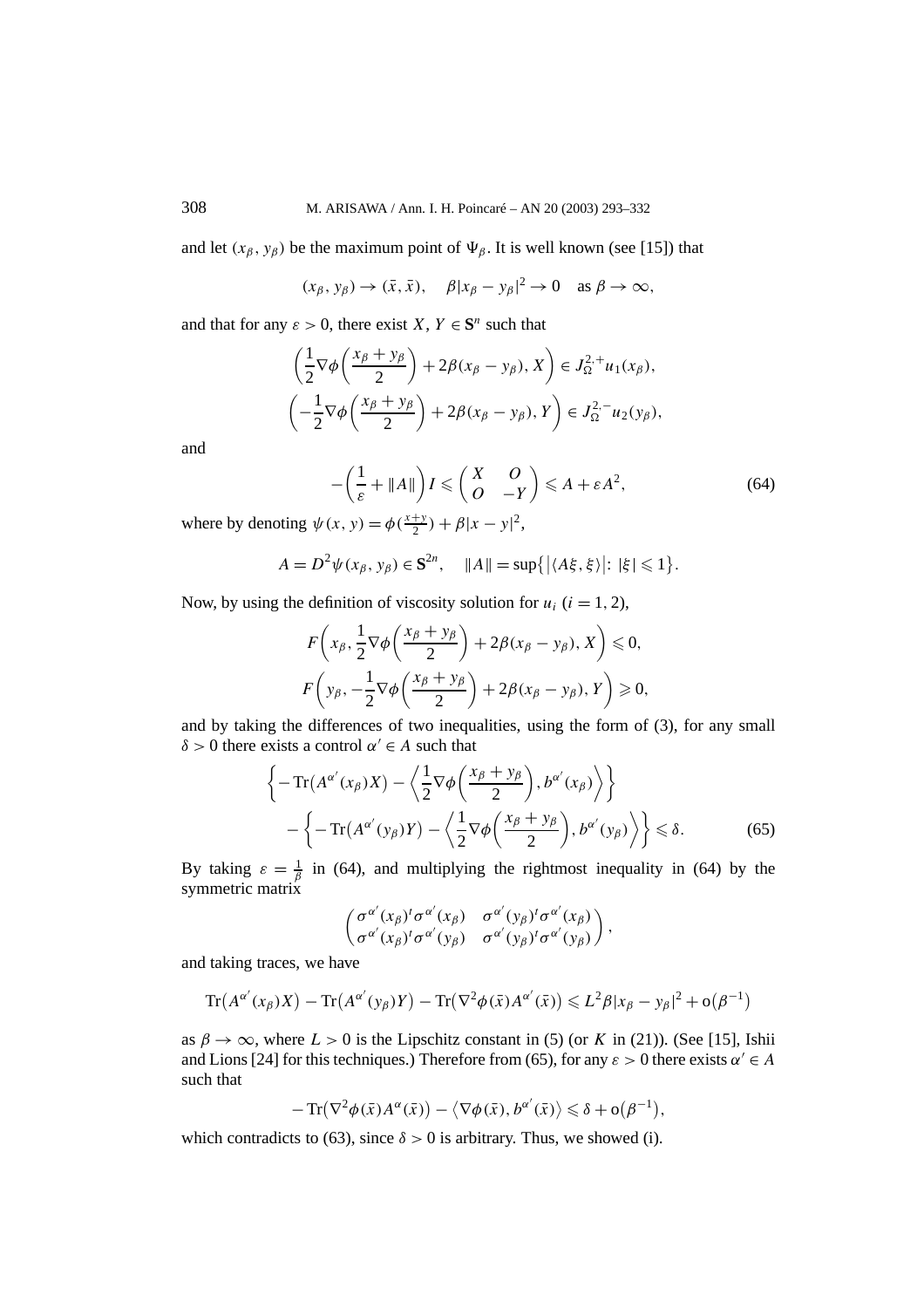*Step* 2. We shall prove (ii). First of all, from the usual technique to treat the Neumann boundary condition in the theory of viscosity solutions, we may replace the conditions to

$$
d_1 + \langle \nabla u_1, \gamma \rangle - g(x) \leqslant -\delta \quad \text{on } \partial \Omega,\tag{66}
$$

$$
d_2 + \langle \nabla u_2, \gamma \rangle - g(x) \ge \delta \quad \text{on } \partial \Omega,
$$
 (67)

where  $\delta > 0$  is a small number. (See [15].) Then, we assume that (ii) does not hold, and shall look for a contradiction. So, let

$$
-M^{+}(\nabla^{2}\phi(\bar{x})) + \inf_{\alpha \in A} \{ \langle -b^{\alpha}(\bar{x}), \nabla \phi(\bar{x}) \rangle \} > 0,
$$
\n(68)

$$
\langle \nabla \phi(\bar{x}), \gamma(\bar{x}) \rangle > d_2 - d_1. \tag{69}
$$

It is well known, [27] that since  $\partial \Omega$  is  $C^{3,1}$ , by putting

$$
L(x, y) = \inf \left\{ \int_{0}^{1} c_{ij} (\xi(t)) \dot{\xi}_{i} \dot{\xi}_{j} dt \mid \xi \in C^{1}([0, 1]; \mathbf{R}^{n}), \xi(0) = y, \xi(1) = x \right\},\
$$

where  $c_{ij}(x)$  is a smooth function, say in  $C^3(\overline{\Omega})$  such that for  $\mathbf{n} = (n_i)_i$ 

$$
\sum_j c_{ij}(x)\gamma_j(x) = n_i(x) \quad \text{any } 1 \leq i \leq n, \ x \in \partial\Omega,
$$

we have:

$$
\langle \gamma(x), \nabla_x L(x, y) \rangle < \frac{1}{C} |y - x|^2
$$
 any  $x \in \partial \Omega$ ,  $y \in \Omega$ , (70)

where  $C > 0$  is a constant. Define, for  $\beta > 0$ 

$$
\Psi_{\beta}(x, y) = u_1(x) - u_2(y) - \phi\left(\frac{x + y}{2}\right) - \beta L(x, y) + (d_1 - g)\langle\gamma(\bar{x}), x - y\rangle + |x - \bar{x}|^4 + \frac{1}{2}\langle\nabla\phi(\bar{x}), x - y\rangle \quad \text{in } \Omega \times \Omega.
$$

Set

$$
\psi(x, y) = \phi\left(\frac{x+y}{2}\right) + \beta L(x, y) - (d_1 - g)\langle\gamma(\bar{x}), x - y\rangle - |x - \bar{x}|^4
$$

$$
-\frac{1}{2}\langle\nabla\phi(\bar{x}), x - y\rangle.
$$

Let  $(x_\beta, y_\beta)$  be the maximum point of  $\Psi_\beta$ . As in Step 1, it is known (see [15]) that

$$
(x_{\beta}, y_{\beta}) \rightarrow (\bar{x}, \bar{x}), \quad \beta |x_{\beta} - y_{\beta}|^2 \rightarrow 0 \quad \text{as } \beta \rightarrow \infty,
$$

and that for any  $\varepsilon > 0$ , there exist *X*,  $Y \in S^n$  such that

$$
(\nabla_x \psi(x_\beta, y_\beta), X) \in J_{\Omega}^{2,+} u_1(x_\beta), \qquad (-\nabla_y \psi(x_\beta, y_\beta), Y) \in J_{\Omega}^{2,-} u_2(y_\beta),
$$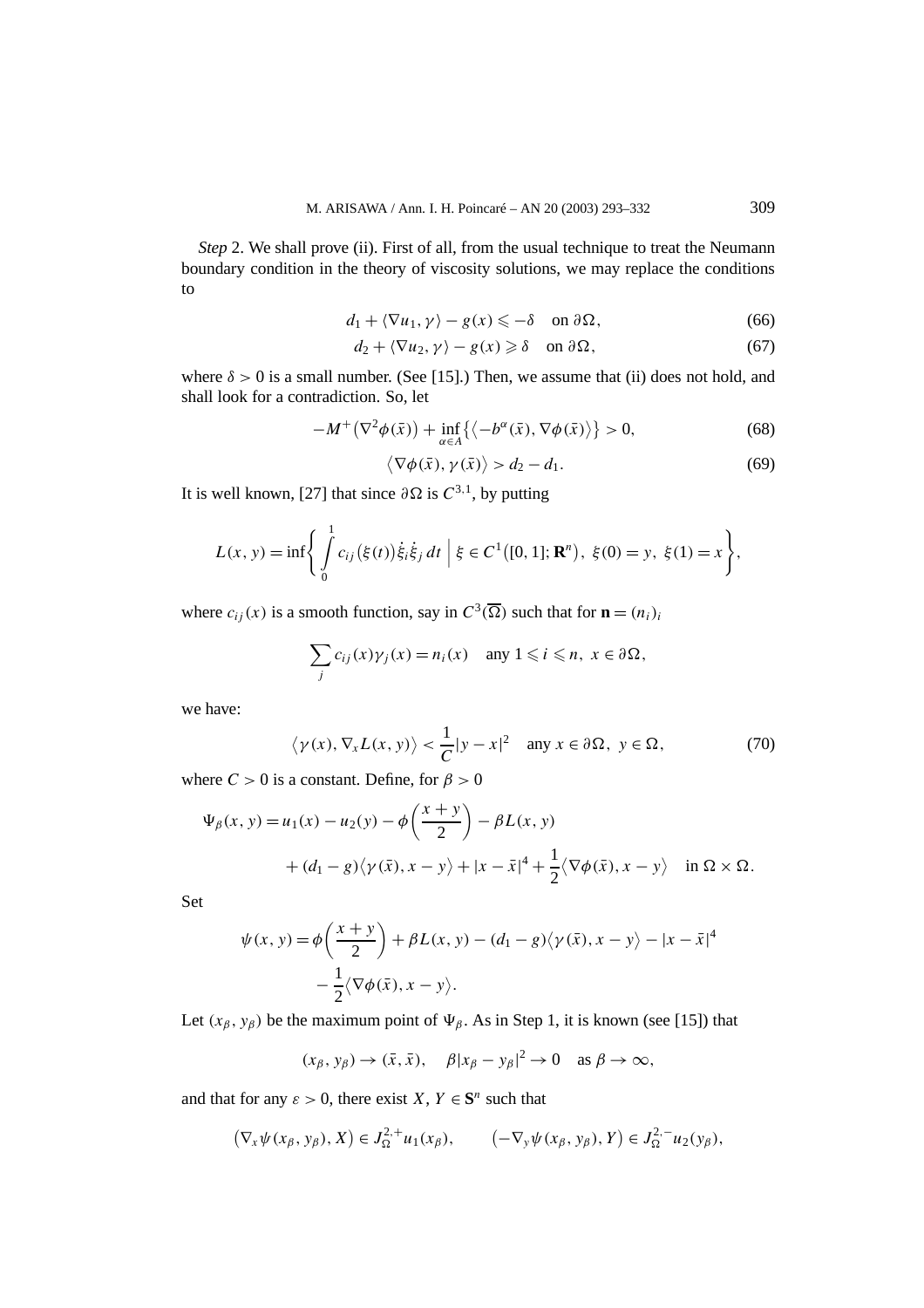which satisfy (64) with  $A = D^2 \psi \in \mathbf{S}^{2n}$ . If  $(x_\beta, y_\beta) \in \partial \Omega$ , by using (70) we calculate

$$
\langle \nabla \psi(x_{\beta}, y_{\beta}), \gamma(x_{\beta}) \rangle + d_{1} - g(x_{\beta})
$$
  
\n
$$
= \langle \frac{1}{2} \nabla \phi \left( \frac{x_{\beta} + y_{\beta}}{2} \right), \gamma(x_{\beta}) \rangle
$$
  
\n
$$
+ 2\beta \langle \gamma(x_{\beta}), \nabla_{x} L(x_{\beta}, y_{\beta}) \rangle - (d_{1} - g) \langle \gamma(x_{\beta}), \gamma(\bar{x}) \rangle
$$
  
\n
$$
- 4|x_{\beta} - \bar{x}|^{2} \langle \gamma(x_{\beta}), x_{\beta} - \bar{x} \rangle - \langle \gamma(x_{\beta}), \frac{1}{2} \nabla \phi(\bar{x}) \rangle + d_{1} - g
$$
  
\n
$$
\geq -\frac{\beta}{C} |x_{\beta} - y_{\beta}|^{2} + O(|x_{\beta} - z|^{3}) \geq o(1) \text{ as } \beta \to \infty,
$$
  
\n
$$
\langle -\nabla \psi(x_{\beta}, y_{\beta}), \gamma(y_{\beta}) \rangle + d_{2} - g(y_{\beta})
$$
  
\n
$$
= \langle -\frac{1}{2} \nabla \phi \left( \frac{x_{\beta} + y_{\beta}}{2} \right), \gamma(y_{\beta}) \rangle
$$
  
\n
$$
- 2\beta \langle \gamma(y_{\beta}), \nabla_{y} L(x_{\beta}, y_{\beta}) \rangle - (d_{1} - g) \langle \gamma(y_{\beta}), \gamma(\bar{x}) \rangle
$$
  
\n
$$
+ \langle \gamma(y_{\beta}), \frac{1}{2} \nabla \phi(\bar{x}) \rangle + d_{2} - g
$$
  
\n
$$
\leq \frac{\beta}{C} |x_{\beta} - y_{\beta}|^{2} + d_{2} - d_{1} + o(1) \leq o(1) \text{ as } \beta \to \infty.
$$

(In the last inequality, we used the assumption  $d_1 > d_2$ .)

Therefore, by taking account of (66) and (67), regardless the fact that  $x_\beta, y_\beta \in \Omega$  or  $\in \partial \Omega$ , we have the following.

$$
F(x_{\beta}, \nabla \psi(x_{\beta}, y_{\beta}), X) \leqslant o(1) \text{ as } \beta \to \infty,
$$
  

$$
F(y_{\beta}, -\nabla \psi(x_{\beta}, y_{\beta}), Y) \geqslant o(1) \text{ as } \beta \to \infty.
$$

The rest of the argument to obtain a contradiction from the above two inequalities is similar to that of Step 1, and we omit it here.  $\Box$ 

Now, we go back to the proof of Theorem 2.5, which is immediate from Lemma 2.6. From the strong maximum principle (Lemma A), *v*, which is not constant, attains its maximum at some point  $x_1 \in \partial \Omega$ 

$$
v(x_1) > v(x) \quad \text{any } x \in \Omega.
$$

However, as we have seen in the proof of Theorem 2.1 in Step 1, this is not compatible with  $\langle \nabla v, \gamma \rangle \leq d_2 - d_1$  on  $\partial \Omega$ , in the sense of viscosity solutions. Thus, we have proved  $d_1 = d_2$  must be hold.  $\Box$ 

If we consider the uniqueness of *d* in the framework of the  $C^{1,1}(\overline{\Omega})$  solutions, the proof is much simpler. We add this as follows.

PROPOSITION 2.7. – Assume that  $\Omega$  is (7), and that (4), (5) and (6) hold. Moreover, *assume that F satisfies the following comparison*: *for a subsolution u and a supersolu*tion v of (1) such that  $u \leq v$  on  $\partial \Omega$ ,  $u \leq v$  in  $\overline{\Omega}$ . Then, the number d such that (1)–(2) *has a solution*  $u \in C^{1,1}(\overline{\Omega})$  *is unique.*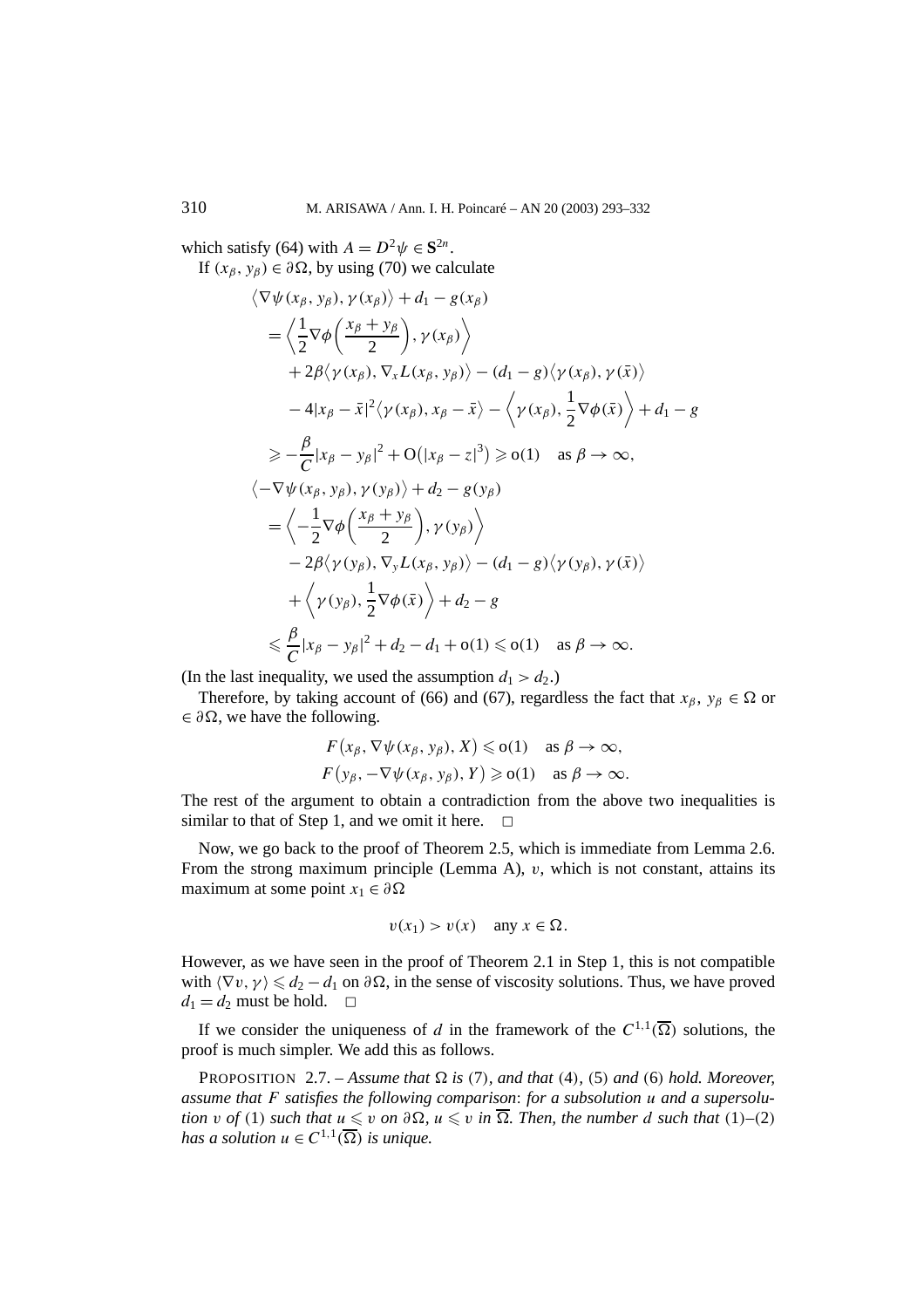*Proof.* – We assume that there are two pairs  $(d_1, u_1)$  and  $(d_2, u_2)$  which satisfy (1)–(2) such that  $d_1 > d_2$  and  $u_i \in C^{1,1}(\overline{\Omega})$  (*i* = 1, 2). By adding a constant if necessary, we may assume that there is a point  $x_0 \in \partial \Omega$  such that  $u_1(x_0) = u_2(x_0)$  and

$$
u_1(x) \leq u_2(x)
$$
 on  $\partial \Omega$ .

Put  $v = u_2 - u_1$ , which satisfies

$$
\langle \nabla v(x), \gamma(x) \rangle = d_1 - d_2 > 0, \quad v(x) \geq 0 \quad \text{on } \partial \Omega.
$$

From the comparison for  $(1)$ ,

$$
v(x) \geq 0 \quad \text{any } x \in \overline{\Omega}.
$$

However, at  $x_0 \in \partial \Omega$ ,  $v(x_0) = 0$  and  $\langle \nabla v(x_0), \gamma(x_0) \rangle > 0$  in the classical sense. Thus, we get a contradiction and  $d_1 = d_2$ .  $\Box$ 

#### **3. Long time averaged reflection force in half spaces**

In this section, the existence and uniqueness of the number *d* in (1)–(2) is shown in the case that  $\Omega$  satisfies (8), with a supplement boundary condition at  $x_n = \infty$ . We denote

$$
\Omega = \{ (x', x_n) \mid x_n \ge f(x'), x' \in (\mathbf{R} \setminus \mathbf{Z})^{n-1} \},
$$
  
\n
$$
\Gamma_0 = \partial \Omega = \{ (x', x_n) \mid x_n = f(x'), x' \in (\mathbf{R} \setminus \mathbf{Z})^{n-1} \},
$$

where  $f(x')$  is periodic in  $x' \in (\mathbb{R} \setminus \mathbb{Z})^{n-1}$  and is  $C^{3,1}$ . Our goal is to find a unique number *d* which admits a viscosity solution *u* of  $(1)$ – $(2)$  such that

$$
u \text{ is bounded and periodic in } x'. \tag{71}
$$

We begin with the uniqueness of *d*.

THEOREM 3.1. – Assume that  $\Omega$  is (8), and that (4), (5), (6) and (22) hold. More*over, assume that*

$$
b_n^{\alpha}(x) \leq 0 \quad \text{any } x \in \Omega, \ \alpha \in A. \tag{72}
$$

*Then, the number d such that (*1*)–(*2*) and (*71*) has a viscosity solution u is unique.*

*Proof.* – We argue by contradiction. Assume that there exist two pairs  $(d_1, u_1)$  and  $(d_2, u_2)$  which satisfy (1)–(2) and (71), and that  $d_1 > d_2$ . By using a similar argument to the proof of Lemma 2.6,  $v = u_1 - u_2$  is a subsolution of

$$
-M^{+}(\nabla^{2} v) + \inf_{\alpha} \{ \langle -b^{\alpha}(x), \nabla v \rangle \} \leq 0 \quad \text{in } \Omega,
$$
 (73)

$$
\langle \nabla v, \gamma(x) \rangle = d_2 - d_1 < 0 \quad \text{on } \partial \Omega,\tag{74}
$$

where  $M^+$  is the Pucci operator defined in (62) (see [14]). For  $R > 0$  large enough, let

$$
\Omega_R = \big\{ (x', x_n) \mid f(x') \leqslant x_n \leqslant R \big\},\
$$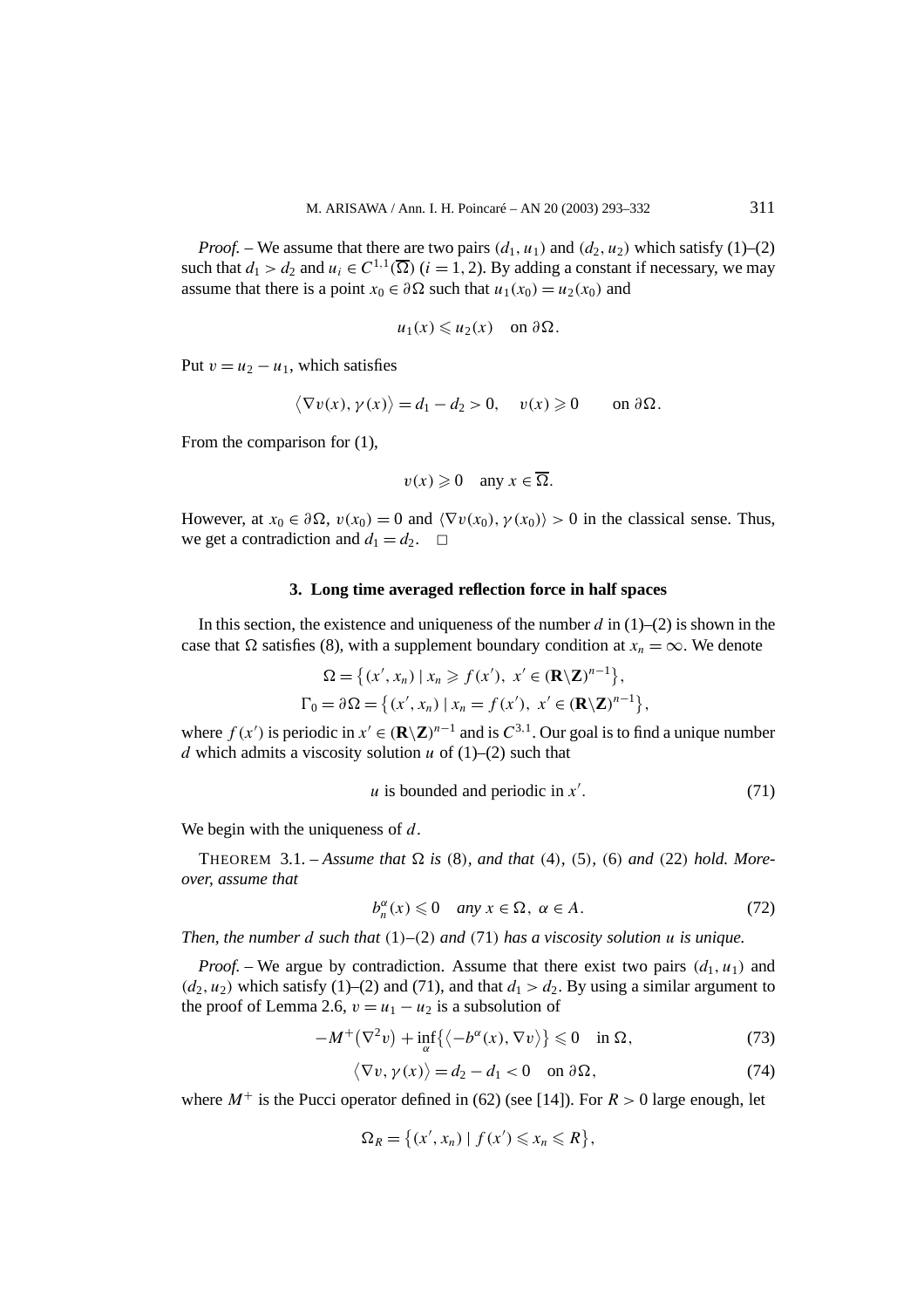and define

$$
M_R = \sup_{\overline{\Omega_R}} |v|.
$$

(Remark that *v* is periodic in  $x' \in (\mathbb{R} \setminus \mathbb{Z})^{n-1}$  and the above supremum is well-defined.) Let  $x_0 \in \Gamma_0$  be a point such that  $v(x_0) = \sup_{x \in \Gamma_0} v(x) \equiv M_0$ . Let  $(x'_c, c) \in \Gamma_0$  be a point such that

$$
c \leq x_n \quad \text{any } (x', x_n) \in \Gamma_0.
$$

We take

$$
w_R(x', x_n) \equiv \frac{M_R - M_0}{R - c}(x_n - c) + M_0, \quad (x', x_n) \in \Omega.
$$
 (75)

Since  $\frac{M_R - M_0}{R - c} \geq 0$ , from (72)

$$
-M^{+}(\nabla^{2} w_{R}) + \inf_{\alpha} \{ \langle -b^{\alpha}(x), \nabla w_{R} \rangle \} \geq 0 \quad \text{in } \Omega_{R},
$$

$$
w_{R|\Gamma_{0}} = \frac{M_{R} - M_{0}}{R - c}(x_{n} - c) + M_{0} \geq M_{0},
$$

$$
w_{R|\Gamma_{R}} = M_{R}.
$$

Thus, by using the comparison argument, we get

$$
v \leq w_R
$$
 in  $\overline{\Omega_R}$ , any  $R > 0$  large enough.

By (71), tending  $R \to \infty$ , this yields

 $v \leqslant M_0$  in  $\Omega$ .

Therefore, *v* takes its maximum on  $\Gamma_0$ . Finally, by using the strong maximum principle (Lemma A), (73) and (74) yields a contradiction as we argued in the proof of Theorem 2.1, Step 1. Thus,  $d_1 = d_2$  must hold.  $\Box$ 

*Remark* 3.1 *(Counter example)*. – If we do not assume the boundary condition at infinity (71), *d* is not unique in general. For example, consider

$$
-\Delta u = 0 \quad \text{in } \{x_n \geq 0\} \subset \mathbf{R}^n,
$$
\n(76)

$$
d + \langle \nabla u, \mathbf{n}(x) \rangle = 0 \quad \text{on } \{x_n = 0\} \subset \mathbf{R}^n,
$$
 (77)

where **n** is the outward unit normal, and the solution *u* is periodic in  $x' = (x_1, \ldots, x_{n-1})$ . Then, for any  $c, d \in R$ ,  $u = -dx_n + c$  is the solution of (76)–(77). Thus, the number *d* in (77) is not unique. (Green's first identity does not hold in the half space.)

Next, for the existence of  $d$  we approximate (1)–(2) and (71) by

$$
F(x, \nabla u_{\lambda}^{R}, \nabla^{2} u_{\lambda}^{R}) = 0 \quad \text{in } \Omega_{R} = \{(x', x_{n}) \mid f(x') \le x_{n} \le R\},
$$
  
\n
$$
\langle \nabla u_{\lambda}^{R}, \mathbf{n}(x) \rangle = 0 \quad \text{on } \Gamma_{R} = \{(x', x_{n}) \mid x_{n} = R\},
$$
  
\n
$$
\lambda u_{\lambda}^{R} + \langle \nabla u_{\lambda}^{R}, \gamma(x) \rangle - g(x) = 0 \quad \text{on } \partial \Omega = \Gamma_{0} = \{x_{n} = f(x')\},
$$
\n(78)

where  $R > 0$  is large enough so that  $\Gamma_R$  and  $\Gamma_0$  do not intersect, say  $R \ge R_0$ . We examine the regularity of  $u_{\lambda}^{R}$  uniformly in  $\lambda \in (0, 1)$  and  $R > R_0$ .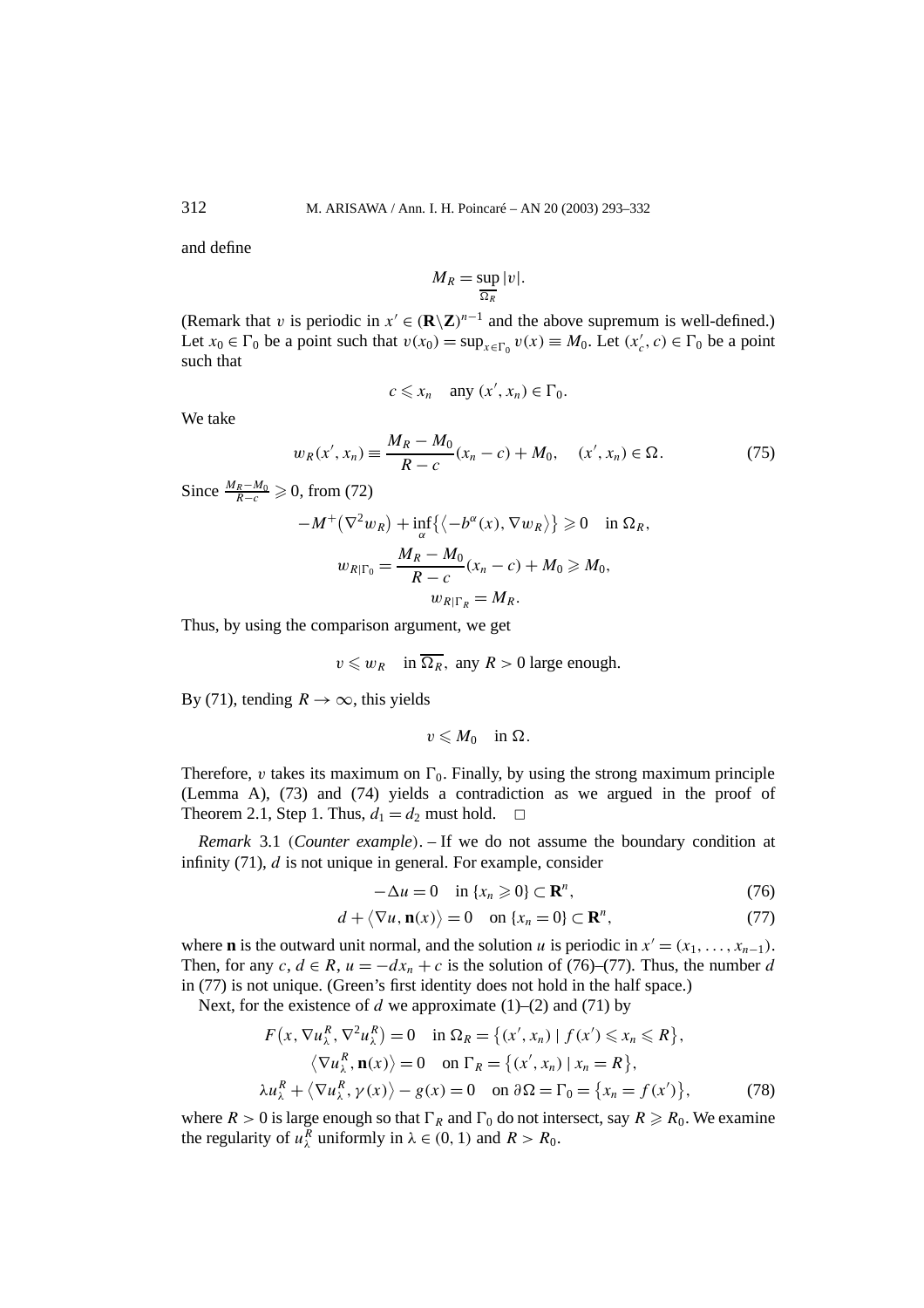PROPOSITION 3.2. – *Assume that*  $\Omega$  *is* (8)*, and that* (4)*,* (6)*,* (21*) and* (22*) hold. Let*  $R > R_0$  *be fixed, and let*  $u^R_\lambda$  *be the solution of* (78)*. Then, there exists a number*  $d_R$  *and a function uR such that*

$$
\lim_{\lambda \downarrow 0} \lambda u_{\lambda}^{R}(x) = d_{R},
$$
  

$$
\lim_{\lambda \downarrow 0} (u_{\lambda}^{R}(x) - u_{\lambda}^{R}(x_{0})) = u_{R}(x) \quad \text{uniformly in } \overline{\Omega_{R}},
$$
 (79)

*where*  $\lambda' \to 0$  *is a subsequence of*  $\lambda \to 0$ *, and*  $x_0$  *is an arbitrarily fixed point in*  $\Omega_{R_0}$ *. The pair*  $(d_R, u_R)$  *satisfies* 

$$
F(x, \nabla u_R, \nabla^2 u_R) = 0 \quad \text{in } \Omega_R,
$$
  
\n
$$
\langle \nabla u_R, \mathbf{n}(x) \rangle = 0 \quad \text{on } \Gamma_R,
$$
  
\n
$$
d_R + \langle \nabla u_R, \gamma(x) \rangle - g(x) = 0 \quad \text{on } \partial \Omega = \Gamma_0.
$$
 (80)

*The number*  $d<sub>R</sub>$  *is the unique number such that* (80) *has a viscosity solution. Moreover, there exists a constant M >* 0 *such that*

$$
\left|u_R - u_R(x_0)\right|_{L^\infty(\overline{\Omega_R})} < M \quad \text{any } R > R_0,\tag{81}
$$

$$
|\nabla u_R|_{L^\infty(\overline{\Omega_R})} < M \quad \text{any } R > R_0. \tag{82}
$$

*Proof. –* We devide the proof into three steps.

*Step* 1. First, we shall see

$$
\left|u_{\lambda}^{R}(x)-u_{\lambda}^{R}(x_{0})\right|\leqslant M \quad \text{any } \lambda\in(0,1), \ R>R_{0}.\tag{83}
$$

So, put  $v_R = u_R - u_R(x_0)$ . Assume that

$$
(\varepsilon_{\lambda}^R)^{-1} \equiv |v_{\lambda}^R|_{L^{\infty}(\overline{\Omega_R})} \to \infty \quad \text{as } \lambda \to 0, \ R \to \infty,
$$

and we seek a contradiction. Put  $w_{\lambda}^{R} \equiv \varepsilon_{\lambda}^{R} v_{\lambda}^{R}$  which satisfies

$$
F(x, \nabla w_{\lambda}^{R}, \nabla^{2} w_{\lambda}^{R}) = 0 \text{ in } \Omega_{R},
$$
  
\n
$$
\langle \nabla w_{\lambda}^{R}, \mathbf{n}(x) \rangle = 0 \text{ on } \Gamma_{R},
$$
  
\n
$$
\langle \nabla w_{\lambda}^{R}, \gamma(x) \rangle = \varepsilon_{\lambda}^{R} (g - \lambda u_{\lambda}^{R}) \text{ on } \Gamma_{0}.
$$

Since  $|w_{\lambda}^{R}|_{L^{\infty}(\overline{\Omega_R})} = 1$   $(w_{\lambda}^{R}(x_0) = 0)$ ,

$$
w^*(x) = \limsup_{R \to \infty, \lambda \downarrow 0, y \to x} w_{\lambda}^R(y), \qquad w_*(x) = \liminf_{R \to \infty, \lambda \downarrow 0, y \to x} w_{\lambda}^R(y),
$$

are well-definded. From the uniform ellipticity (4) and the Krylov–Safonov interior estimate, for any  $V \in \Omega$  there exists a constant  $M_V > 0$  such that

$$
|\nabla w_{\lambda}^{R}|_{L^{\infty}(V)} \leqslant M_{V} \quad \text{any } \lambda \in (0, 1), \ R > R_{0}.
$$

Thus, since  $w_{\lambda}(x_0) = 0$  ( $\forall \lambda \in (0, 1)$ ),

 $\overline{\phantom{a}}$ 

$$
w^*(x_0) = w_*(x_0) = 0.
$$
\n(84)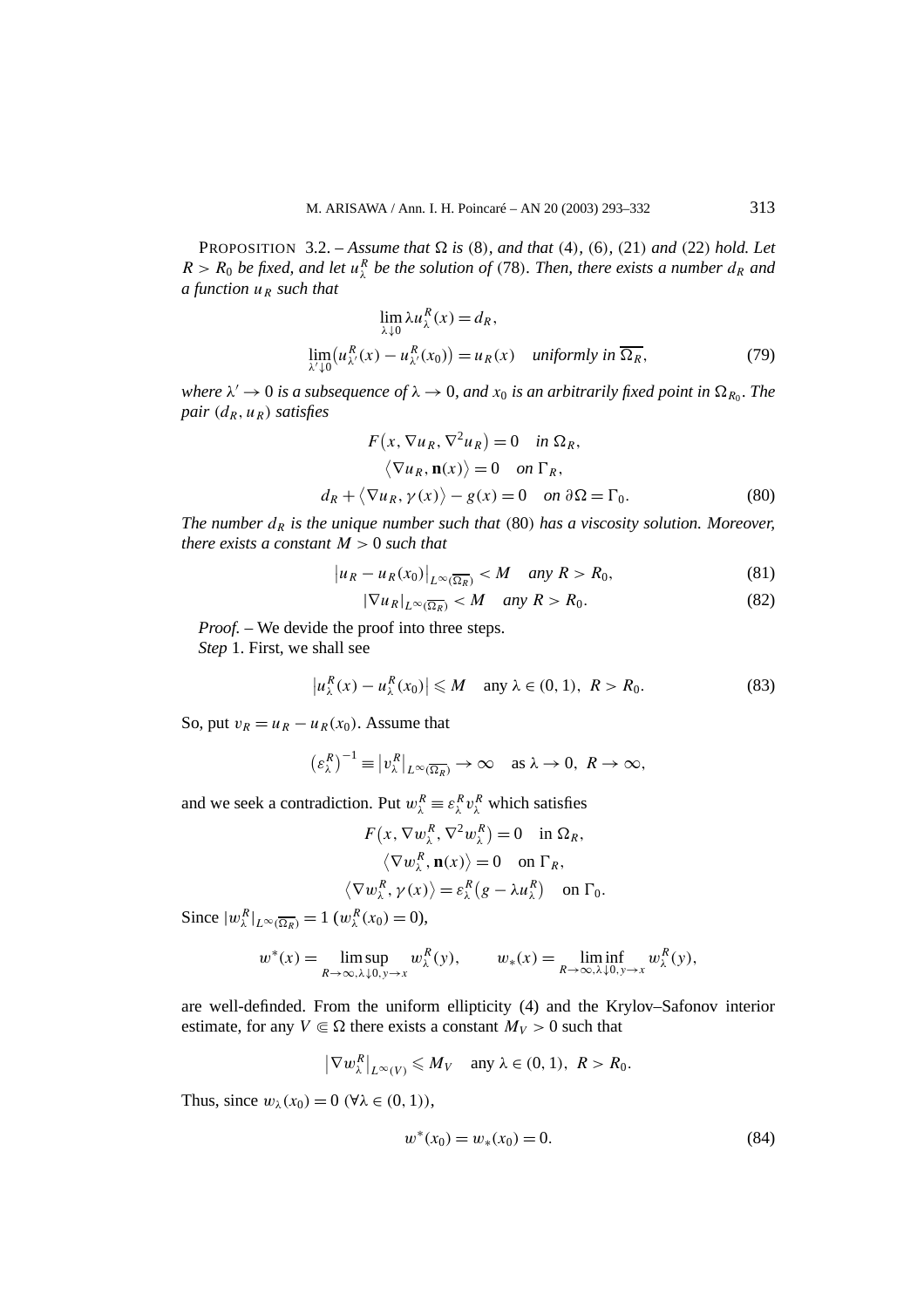Moreover from the strong maximum principle (Lemma A), for any  $R > R_0$  and  $\lambda \in$  $(0, 1)$ ,  $w_{\lambda}^{R}$  must take its maximum and minimum on  $\Gamma_{0}$ . (If it takes a maximun or a minimum on  $\Gamma_R$ , we have a contradiction to  $\langle \nabla w_{\lambda}^R, \mathbf{n}(x) \rangle = 0$  ( $x \in \Gamma_R$ ) in the sense of viscosity solutions as we have seen in the proof of Theorem 2.1, Step 1.) Hence,

$$
|w^*|_{L^{\infty}(\overline{\Omega_R})} = 1 \quad \text{or} \quad |w_*|_{L^{\infty}(\overline{\Omega_R})} = 1 \quad \text{any } R > R_0. \tag{85}
$$

Hereafter, we assume that  $|w^*|_{L^\infty(\overline{\Omega_R})} = 1$ . (The case of  $|w_*|_{L^\infty(\overline{\Omega_R})} = 1$  can be treated similarly.) The upper semicontinuous function *w*<sup>∗</sup> is a viscosity solution of

$$
F(x, \nabla w^*, \nabla^2 w^*) \leq 0 \quad \text{in } \Omega,\tag{86}
$$

$$
\langle \nabla w^*, \gamma(x) \rangle \leq 0 \quad \text{on } \Gamma_0. \tag{87}
$$

We remark that  $w^*$  takes its maximum on  $\Gamma_0$ , as  $w^R_\lambda$  ( $R > R_0$ ,  $\lambda \in (0, 1)$ ) does so.  $(w^*$  is periodic in  $x' \in (\mathbb{R}\setminus \mathbb{Z})^{n-1}$ .) Then, by the strong maximum principle (Lemma A) and the fact that  $w^*$  is not constant ((84), (85)), (86)–(87) lead a contradiction. (See the proof of Theorem 2.1, Step 1.) Therefore, there exists a constant  $M > 0$  such that

$$
\left|u_{\lambda}^{R}(x)-u_{\lambda}^{R}(x_{0})\right|\leqslant M \quad \text{any } \lambda\in(0,1), \ R>R_{0}.
$$

*Step* 2. Next, we shall show (79) and (82). For this purpose, we are to have the a priori estimates of  $|\nabla u_{\lambda}^R|$  and  $|\nabla^2 u_{\lambda}^R|$ . Put

$$
w_{\lambda}^{R} = \frac{u_{\lambda}^{R} - u_{\lambda}^{R}(x_{0})}{|\nabla(u_{\lambda}^{R} - u_{\lambda}^{R}(x_{0}))|_{L^{\infty}(\overline{\Omega_{R}})}}.
$$
\n(88)

Remark that  $w_{\lambda}^{R}$  is a solution of

$$
F(x, \nabla w_{\lambda}^{R}, \nabla^{2} w_{\lambda}^{R}) = 0 \quad \text{in } \Omega_{R},
$$
  

$$
\langle \nabla w_{\lambda}^{R}, \mathbf{n}(x) \rangle = 0 \quad \text{on } \Gamma_{R},
$$
 (89)

$$
\lambda w_{\lambda}^{R} + \langle \nabla w_{\lambda}^{R}, \gamma(x) \rangle - \bar{g} = 0 \quad \text{on } \Gamma_{0}, \tag{90}
$$

where

$$
\bar{g} = \frac{g}{\left|\nabla(u_{\lambda}^R - u_{\lambda}^R(x_0))\right|_{L^{\infty}(\overline{\Omega_R})}}.
$$

Taking account of the periodicity in  $x_i$  ( $i = 1, \ldots, n - 1$ ), the above problem is reduced to the case of bounded domains treated in Section 2. Despite the existence of the different boundary condition (89) on  $\Gamma_R$ , the argument in Section 2 (and [31]) works with a minor modification. (We do not rewrite it here.) Thus, the a priori estimate:

$$
\left|\nabla^2 w_{\lambda}^R\right|_{L^{\infty}(\overline{\Omega_R})} \leqslant M \quad \text{any } \lambda \in (0, 1), \ R > R_0,
$$

where  $M > 0$  is a constant, which leads

$$
|\nabla^2 u_\lambda^R|_{L^\infty(\Omega_R)} \leqslant M(|\nabla u_\lambda^R|_{L^\infty(\Omega_R)} + 1) \quad \text{any } \lambda \in (0, 1), \ R > R_0. \tag{91}
$$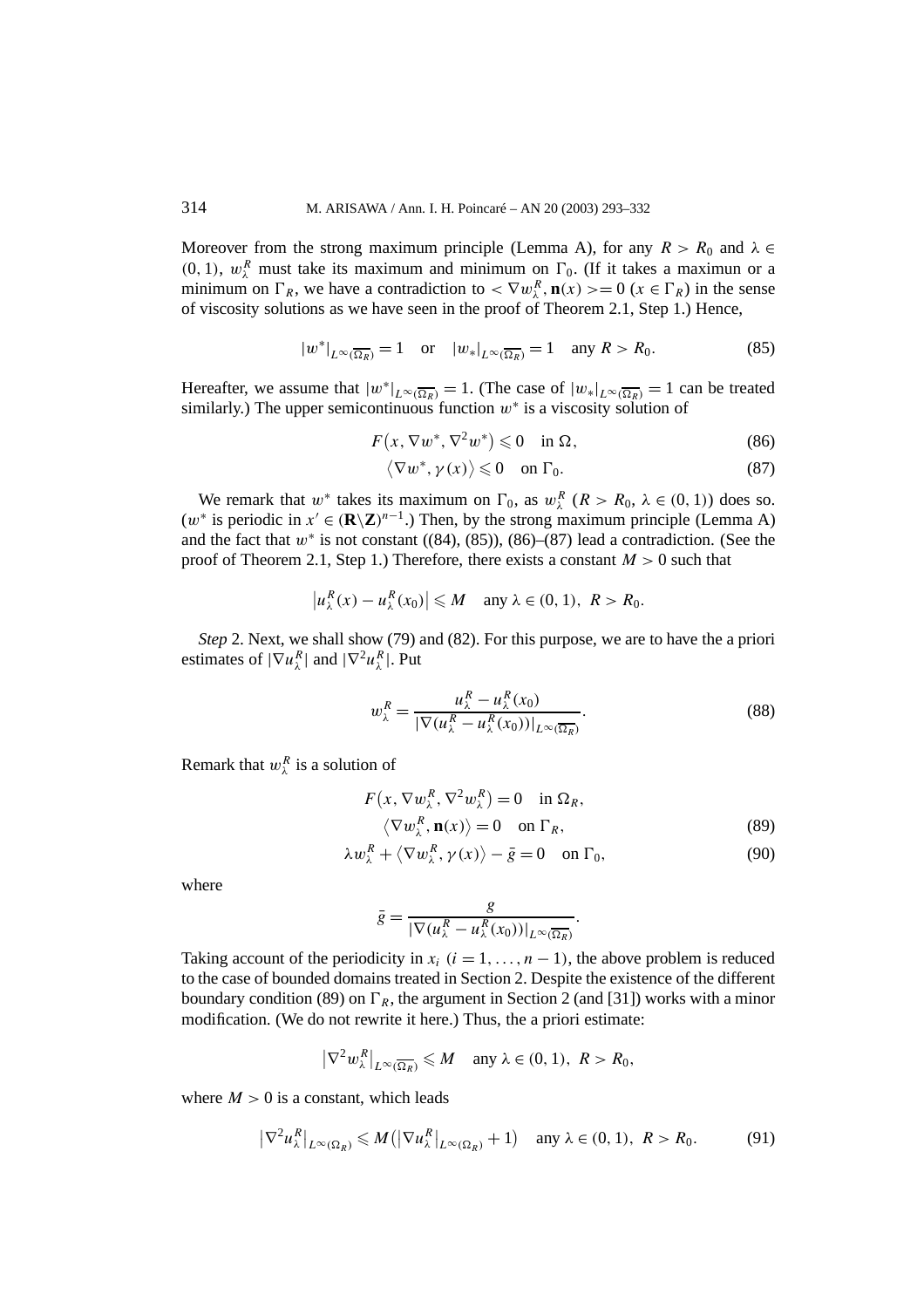As in Section 2, we use the interpolation inequality in Lemma B, with the function  $u_{\lambda}^{R} - u_{\lambda}^{R}(x_{0}), D = \Omega_{R}, j = 1, k = 2$  and  $\alpha = \beta = 0$ . That is, the interpolation inequality becomes:

$$
\left|\nabla u_{\lambda}^{R}\right|_{L^{\infty}(\overline{\Omega_{R}})} \leqslant C_{\varepsilon} \left|u_{\lambda}^{R} - u_{\lambda}^{R}(x_{0})\right|_{L^{\infty}(\overline{\Omega_{R}})} + \varepsilon \left|\nabla^{2} u_{\lambda}^{R}\right|_{L^{\infty}(\overline{\Omega_{R}})}.
$$
\n(92)

By combining (81), (91) and (92),

$$
\left|\nabla^2 u_{\lambda}^R\right|_{L^{\infty}(\Omega_R)} \leq M \quad \text{any } \lambda \in (0, 1), \ R > R_0,
$$
  

$$
\left|\nabla u_{\lambda}^R\right|_{L^{\infty}(\Omega_R)} \leq M \quad \text{any } \lambda \in (0, 1), \ R > R_0.
$$

Thus, by extracting a subsequence  $\lambda' \downarrow 0$ , there exists a number  $d_R$  and a function  $u_R$ such that

 $\lambda' u_{\lambda'}^R \to d_R$ ,  $u_{\lambda'}^R - u_{\lambda'}^R(x_0) \to u_R$ ,

and

$$
|\nabla u_R|_{L^{\infty}(\overline{\Omega_R})} \leqslant M \quad \text{any } R > R_0.
$$

Thus, we proved (79) and (82).

*Step* 3. We shall complete the proof by showing that the above limit  $d<sub>R</sub>$  is the unique number such that (80) has a viscosity solution (and is independent of the choice of  $\lambda' \rightarrow 0$ ). We argue by contradiction, and assume that there exist two pairs  $(d_R, u_R)$  and  $(d'_R, u'_R)$   $(d_R > d'_R)$  satisfying (80). Denote  $v = u_R - u'_R$ . A similar argument used in the proof of Lemma 2.6 leads

$$
-M^{+}(\nabla^{2} v) + \inf_{\alpha \in A} \{ \langle -b^{\alpha}(x), \nabla v \rangle \} \leq 0 \quad \text{in } \Omega_{R},
$$

$$
\langle \nabla v, \mathbf{n}(x) \rangle \leq 0 \quad \text{on } \Gamma_{R},
$$

$$
\langle \nabla v, \gamma(x) \rangle \leq d'_{R} - d_{R} \quad \text{on } \Gamma_{0}.
$$

Since  $v$  is not constant, from the strong maximum principle (Lemma A),  $v$  attains its maximum at  $x_0 \in \Gamma_0$ :

$$
v(x_0) > v(x) \quad \text{any } x \in \Omega_R.
$$

However, as we have seen in the proof of Theorem 2.1 Step 1, since  $d'_R - d_R < 0$ , it is not compatible with the preceding boundary conditions on  $\Gamma_0$  and  $\Gamma_R$ . Therefore, we get a contradiction and  $d_R = d'_R$  must hold.  $\square$ 

**THEOREM** 3.3. – Assume that  $\Omega$  is (8), and that (4), (6), (21) and (22) hold. Then, *there exists a unique number d such that (*1*)–(*2*) and (*71*) has a viscosity solution u.*

*Proof. –* By comparison, there exists a constant *C >* 0 such that

$$
\left|\lambda u_{\lambda}^{R}\right|_{L^{\infty}(\overline{\Omega_{R}})} \leqslant C \quad \text{any } \lambda \in (0, 1), \ R > R_{0},
$$

and thus  $|d_R| < C$  for any  $R > R_0$ . Therefore, by using (81) and (82), we can extract a subsequence  $R' \to \infty$  such that there exist a number *d* and a function *u* such that

$$
d_{R'} \to d \quad \text{as } R' \to \infty,
$$
  

$$
u_{R'} \to u \quad \text{as } R' \to \infty, \text{ locally uniformly in } \overline{\Omega}.
$$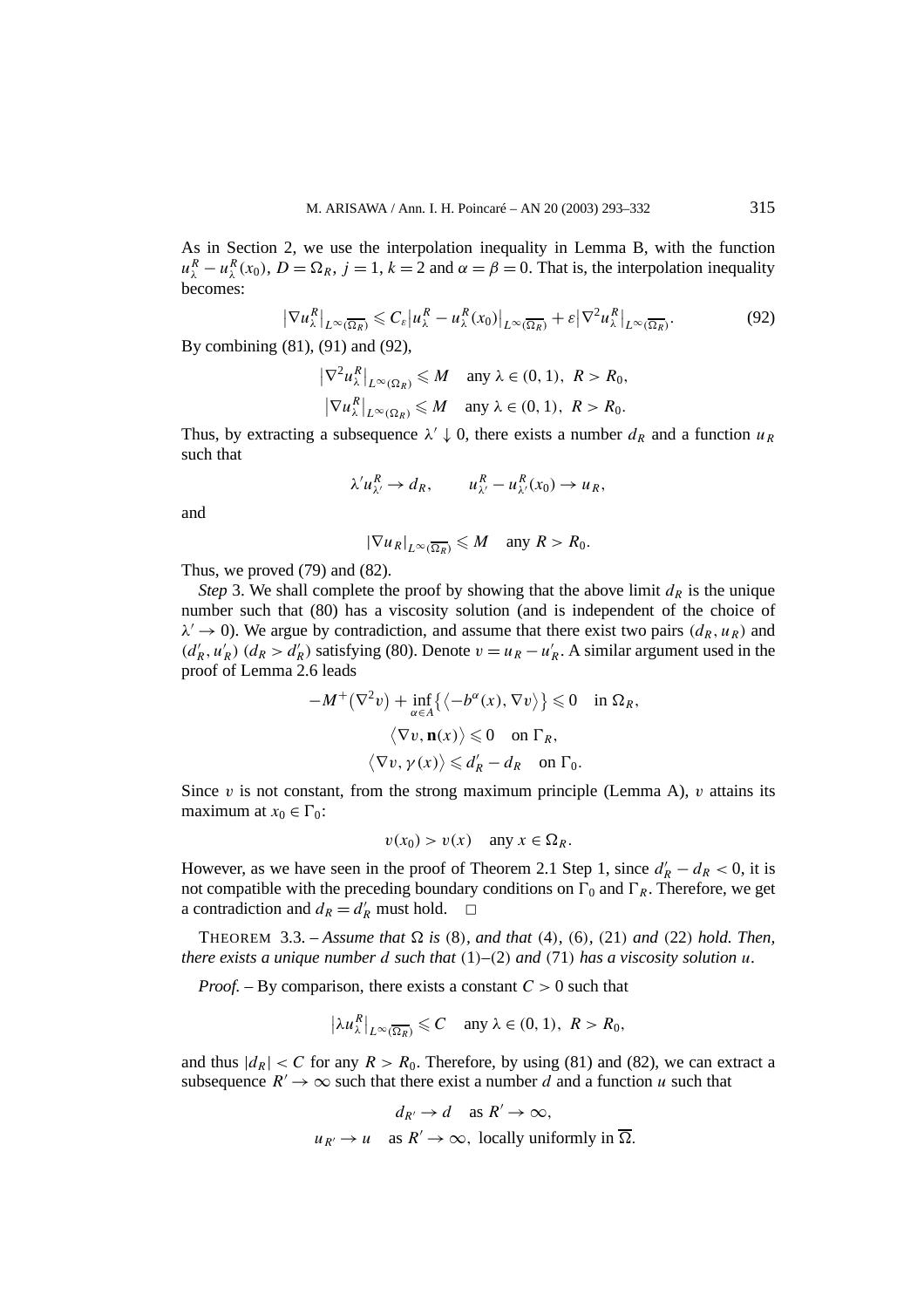From the stability results,

$$
F(x, \nabla u, \nabla^2 u) = 0 \text{ in } \Omega,
$$
  
\n
$$
d + \langle \nabla u, \gamma(x) \rangle - g(x) = 0 \text{ on } \Gamma_0,
$$
  
\n
$$
|u|_{L^{\infty}(\overline{\Omega})} < M.
$$

The uniqueness of *d* was proved in Theorem 3.1, and we can end the proof.

*Remark* 3.2. – From the view point of the stochastic process (13), the approximating system (80) gives a kind of boundary condition at infinity. It forces the admissible trajectories of  $(13)$  (corresponding to  $(1)$ – $(2)$  and  $(71)$ ) to be pushed back inward at some finite  $x_n = R$ . Therefore, the condition (72) is quite reasonable. (In [10], the ergodic problem in unbounded domain (not on the boundary like (2)) is solved with the condition  $\lim_{x \to \infty} b_n^{\alpha}(x) = -\infty$ , which is stronger than (72).)

#### **4. Remarks on some degenerate cases**

The number  $d$  in (1)–(2) exists even for degenerate operators. In this section, we give a sufficient condition for the existence (in a weeker sense) and two classes of operators satisfying the sufficient condition. The following two examples illustrate the existence and non-uniqueness of *d*. In the case of degenerate operators, the uniqueness does not hold in general.

*Example* 4.1. – Consider

$$
|\nabla u| = 0 \quad \text{in } \Omega,
$$
  
\n
$$
d + \langle \nabla u, \mathbf{n}(x) \rangle - g(x) = 0 \quad \text{on } \partial \Omega,
$$
 (93)

where  $\Omega \subset \mathbb{R}^n$  is a bounded open domain with a smooth boundary  $\partial \Omega$ , **n** is the outward unit normal to  $\Omega$ , and *g* is Lipschitz continuous on  $\partial \Omega$ . Then, any *d* such that

$$
d \leqslant \min_{x \in \partial \Omega} g(x)
$$

and  $u \equiv C$  (constant) satisfies (93) in the sense of viscosity solutions. In fact, it is clear that *u* satisfies the equation in  $\Omega$ . To see the boundary condition in the viscosity sense,

$$
\max\{|\nabla u|, d + \langle \nabla u, \mathbf{n}(x) \rangle - g(x)\} \geq 0 \quad \text{on } \partial \Omega,
$$

shows that *u* is a supersolution on  $\partial \Omega$ . For any  $\phi \in C^1$  such that  $u - \phi$  takes its strict maximum at  $x_0 \in \partial \Omega$ , if  $d \leq \min_{\partial \Omega} g$  then

$$
\langle \nabla \phi, \mathbf{n}(x) \rangle \leq 0 \leq g(x) - d \quad \text{on } \partial \Omega.
$$

Thus,

$$
\min\{|\nabla u|, d + \langle \nabla u, \mathbf{n}(x) \rangle - g(x)\} \leq 0 \quad \text{on } \partial \Omega,
$$

in the sense of viscosity solutions, and *u* is a subsolution on  $\partial\Omega$ .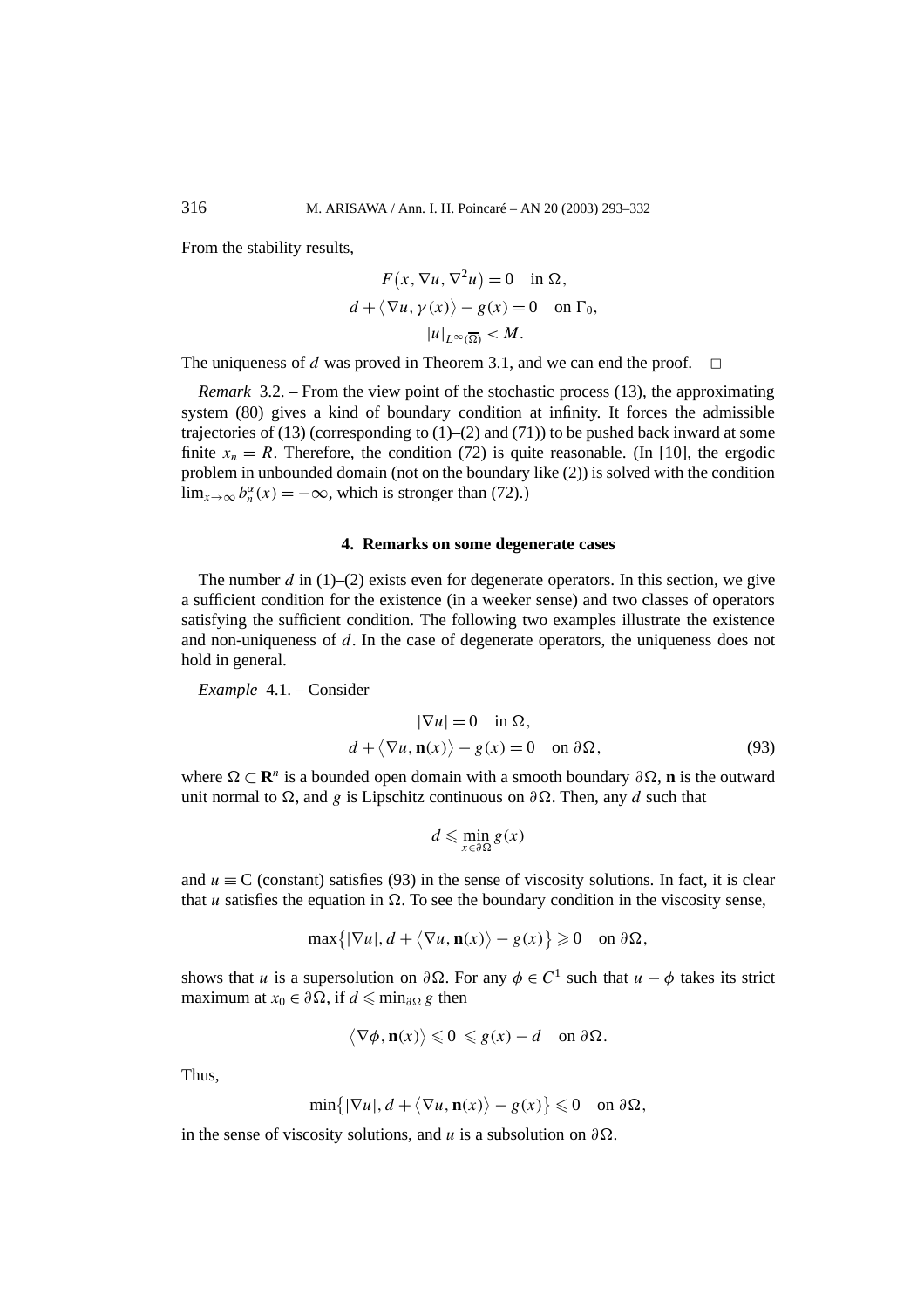*Example* 4.2. – Let  $\Omega = (\mathbf{R}/\mathbf{Z}) \times (0, 1) \subset \mathbf{R}^2$  (periodic in *x*<sub>1</sub>). Consider

$$
-\frac{\partial^2 u}{\partial x_1^2} + \left| \frac{\partial u}{\partial x_2} \right| = 0 \quad \text{in } \Omega,
$$
  

$$
d + \langle \nabla u, \mathbf{n}(x) \rangle - g(x) = 0 \quad \text{on } \partial \Omega,
$$
 (94)

where **n** is the outward unit normal to  $\Omega$ , *g* is Lipschitz continuous on  $\partial\Omega$ . Then, any *d* such that

$$
d \leqslant \min_{x \in \partial \Omega} g(x)
$$

and  $u \equiv C$  (constant) satisfies (94) in the sense of viscosity solutions. In fact clearly, *u* is a viscosity solution in  $\Omega$ . To see that *u* is a supersolution on  $\partial \Omega$ , suppose for  $\phi \in C^1$ , *u* − *φ* takes its strict minimum at  $x_0 \text{ ∈ } \partial \Omega$ . Since *u* = *C* on  $x_1 = 0, 1$ , we remark that such  $\phi \in C^2$  must not satisfy  $-\frac{\partial^2 \phi}{\partial x_1^2}(x_0) \leq 0$ . Thus,

$$
-\frac{\partial^2 \phi}{\partial x_1^2}(x_0) + \left|\frac{\partial \phi}{\partial x_2}(x_0)\right| \geqslant 0,
$$

and *u* is a viscosity super solution on  $\partial \Omega$ . The fact that *u* is a subsolution on  $\partial \Omega$  is same to Example 4.1.

*Remark* 4.1. – In the above examples the numbers *d* are not unique.

The operators *F* studied here are given in (3) with degenerate coefficients. For such operators, we approximate  $(1)$ – $(2)$  by

$$
-\varepsilon \Delta u_{\varepsilon} + F(x, \nabla u_{\varepsilon}, \nabla^2 u_{\varepsilon}) = 0 \quad \text{in } \Omega,
$$
 (95)

$$
d_{\varepsilon} + \langle \nabla u_{\varepsilon}, \gamma(x) \rangle - g(x) = 0 \quad \text{on } \partial \Omega,
$$
 (96)

where  $\varepsilon \in (0, 1)$ . The domain  $\Omega$  is either (7) or (8), and in the case of (8) the condition at infinity (71) is added. For any  $\varepsilon > 0$ , the existence and the uniqueness of  $d_{\varepsilon}$  and the existence of  $u_{\varepsilon}$  come from Theorems 2.4, 2.5, and 3.3, for (95) is uniformly elliptic.

**PROPOSITION** 4.1. – Let  $\Omega$  be a domain either (7) or (8). In the case of (7), assume *all conditions but (*4*) in Theorems* 2*.*4 *and* 2*.*5*. In the case of (*8*), assume all conditions but* (4) *in Theorem* 3.3*.* (*Thus, F is possibly degenerate.*) Let  $d_{\varepsilon}$  ( $\varepsilon > 0$ ) be the number *such that* (95)–(96) (*and* (71) *in the case of* (8)) *has a viscosity solution*  $u_{\varepsilon}$ *. Assume that there is a number*  $M > 0$  *such that* 

$$
\left|u_{\varepsilon}-u_{\varepsilon}(x_0)\right|_{L^{\infty}(\Omega)} < M \quad \text{any } \varepsilon \in (0,1). \tag{97}
$$

*Then, there exists a number d (not necessarily unique) such that (*1*)–(*2*) (and (*71*) in the case of* (8)) has a viscosity subsolution  $\mu$  and a supersolution  $\bar{u}$ *.* 

*Proof.* – Put  $v_{\varepsilon} = u_{\varepsilon} - u_{\varepsilon}(x_0)$ . Since  $d_{\varepsilon}$  is bounded in  $\varepsilon \in (0, 1)$ , we can take a subsequence  $\varepsilon' \to 0$  such that  $\lim_{\varepsilon' \to 0} d_{\varepsilon} = d$  holds for a constant *d*. From (97),

$$
v^*(x) = \limsup_{\varepsilon' \downarrow 0, y \to x} v_{\varepsilon}(y), \qquad v_*(x) = \liminf_{\varepsilon' \downarrow 0, y \to x} v_{\varepsilon}(y)
$$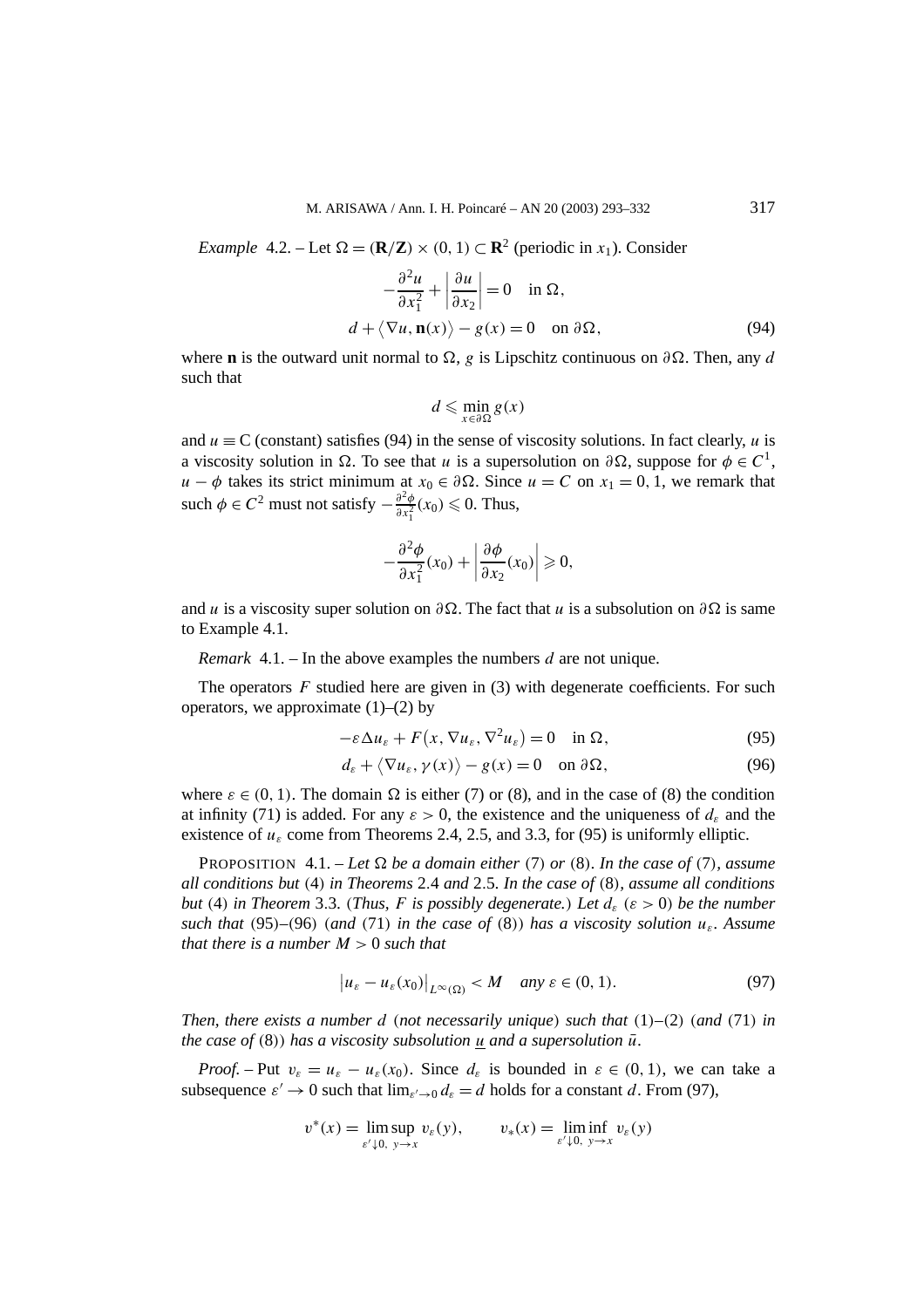are well-definded. Then, from the usual stability result (see [15]),  $(d, v<sup>*</sup>)$  and  $(d, v<sub>*</sub>)$  are respectively viscosity sub and super solutions of  $(1)$ – $(2)$  (and  $(71)$  in case of  $(8)$ ).  $\Box$ 

*Remark* 4.2. – In the above proposition  $v^* \neq v_*$  in general, and thus the result is weaker than uniformly elliptic cases.

Next, we give a class of operators satisfying (97). The first class admits the existence of the uniformly elliptic part:

there exists a point  $x_0 \in \Omega$  such that in a small neighborhood  $B(x_0, r) \subset \Omega$  (*r* > 0), there exist constants  $\lambda_2$  and  $\Lambda_2$  such that  $0 < \lambda_2 \leq \Lambda_2$  and

$$
\lambda_2 I \leq (a_{ij}^{\alpha})_{1 \leq i, j \leq n} \leq \Lambda_2 \quad \text{any } \alpha \in A, \ x \in B(x_0, r). \tag{98}
$$

The second class admits the existence of the "controllability" part (see [2]):

there exists a point  $x_0 \in \Omega$  such that for a small neighborhood  $B(x_0, r) \subset \Omega$  ( $r > 0$ ),

$$
\lim_{|p| \to \infty} F(x, p, X) \to \infty \quad \text{uniformly in } x \in \Omega, \ X \in \mathbf{S}^n. \tag{99}
$$

THEOREM 4.2. – Let  $\Omega$  be a domain either (7) or (8). In the case of (7), assume all *conditions but (*4*) in Theorems* 2*.*4 *and* 2*.*5*. In the case of (*8*), assume all conditions but (*4*) in Theorem* 3*.*3*. (Thus, F is possibly degenerate.) Assume also that F satisfies*  $(31)$ *,*  $(32)$  *and*  $(33)$ *, and that either*  $(98)$  *or*  $(99)$  *holds. Then, the solutions*  $u_{\varepsilon}$  ( $\varepsilon > 0$ ) *of (*95*)–(*96*) (and (*71*) in the case of (*8*)) satisfy (*97*). Moreover, there exists a number d (not necessarily unique) such that (*1*)–(*2*) (and (*71*) in the case of (*8*)) has a viscosity subsolution u and a supersolution*  $\bar{u}$ *.* 

*Proof.* – Assume that (97) does not hold, and we shall look for a contradiction. Let  $x_0$ be a point satisfying (98) or (99), and assume that  $|u_{\varepsilon} - u_{\varepsilon}(x_0)|_{L^{\infty}(\Omega)} \to \infty$  as  $\varepsilon > 0$ goes to 0. Put

$$
v_{\varepsilon} = \frac{u_{\varepsilon} - u_{\varepsilon}(x_0)}{|u_{\varepsilon} - u_{\varepsilon}(x_0)|_{L^{\infty}(\Omega)}}.
$$

The function *vε* satisfies

$$
-\varepsilon \Delta v_{\varepsilon} + F(x, \nabla v_{\varepsilon}, \nabla^2 v_{\varepsilon}) = 0 \quad \text{in } \Omega,
$$
  

$$
\langle \nabla v_{\varepsilon}, \gamma \rangle = \frac{g(x) - d_{\varepsilon}}{|u_{\varepsilon} - u_{\varepsilon}(x_0)|_{L^{\infty}(\Omega)}} \quad \text{on } \partial \Omega.
$$

Since  $|v_{\varepsilon}|_{L^{\infty}(\Omega)} = 1$ ,

$$
v^*(x) = \limsup_{\varepsilon \downarrow 0, y \to x} v_{\varepsilon}(y), \qquad v_*(x) = \liminf_{\varepsilon \downarrow 0, y \to x} v_{\varepsilon}(y),
$$

are well definded. Now, in the case of (98), we use the Krylov–Safonov inequality as before to have

$$
v^*(x_0) = v_*(x_0) = 0.
$$
\n(100)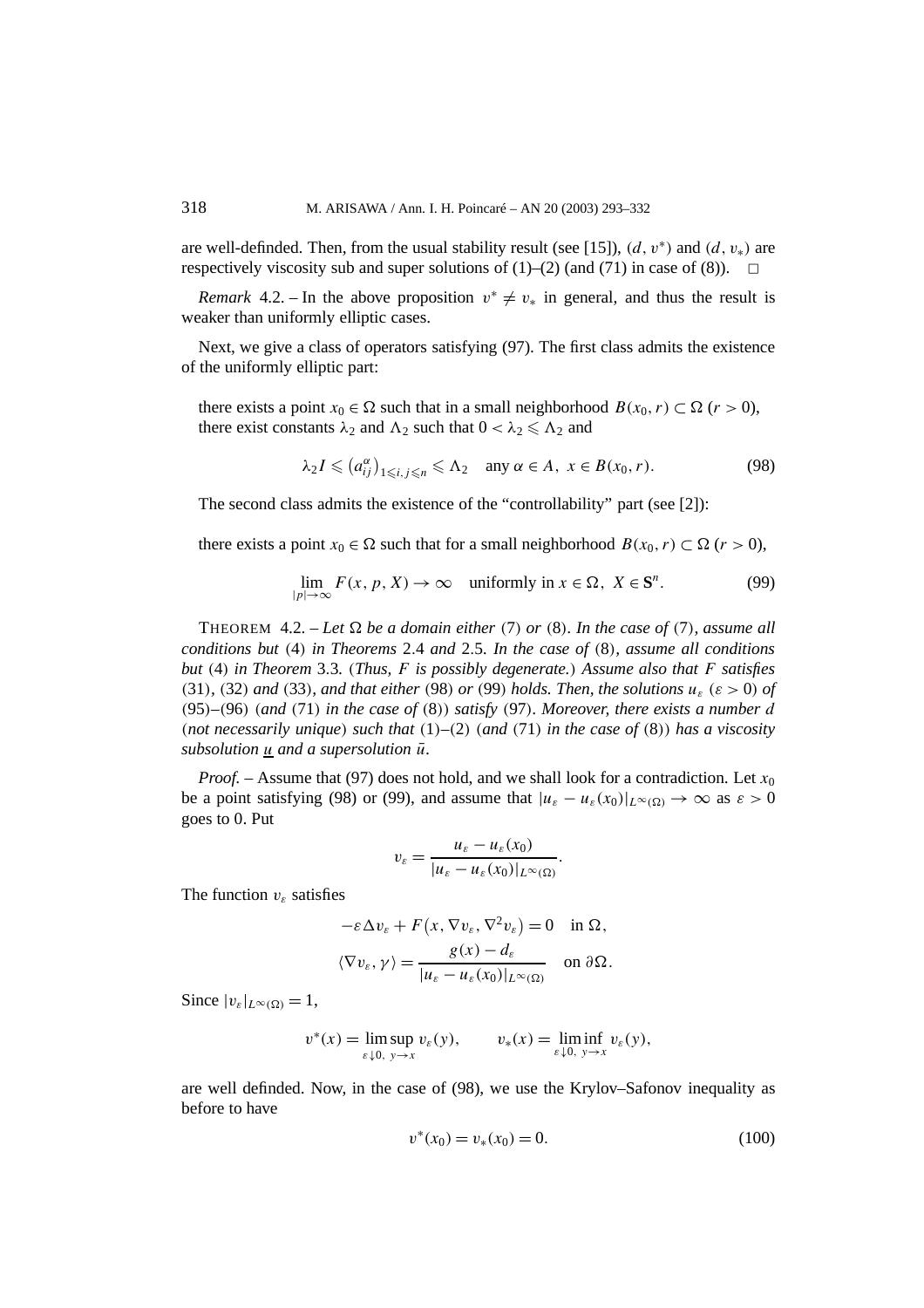In the case of (99), by using the argument in  $[24,27]$  we have also the uniform continuity of  $u_{\varepsilon}$  ( $\varepsilon \in (0, 1)$ ) in  $B(r, x_0)$ , and (100) holds. In conclusion, (100) holds in both cases of (98) and (99).

We continue the proof, and see easily either  $|v^*|_{L^{\infty}(\overline{\Omega})} = 1$  or  $|v_*|_{L^{\infty}(\overline{\Omega})} = 1$  holds. If  $|v^*|_{L^{\infty}(\overline{\Omega})} = 1$ , since

$$
F(x, \nabla v^*, \nabla^2 v^*) \leq 0 \quad \text{in } \Omega, \langle \nabla v^*, \gamma \rangle \leq 0 \quad \text{on } \partial \Omega,
$$

the strong maximum principle (Lemma A) leads a contradiction, for  $v^*$  is not constant (100). (See the proof of Theorem 2.1, Step 1.) If  $|v_*|_{L^{\infty}(\Omega)} = 1$ , the same argument works, too. Therefore,  $u_{\varepsilon}$  satisfies (97), and Proposition 4.1 leads the remained  $claim.  $\Box$$ 

As for the uniqueness of *d*, we do not have the general result, and shall give the following example in which the uniqueness holds.

*Example* 4.3. – Let  $\Omega = \{(x_1, x_2) | x_1 \in \mathbb{R} \setminus \mathbb{Z}, x_2 > 0\} \subset \mathbb{R}^2$  (periodic in  $x_1$ ). Assume that there exists a number *d* such that

$$
-\frac{\partial^2 u}{\partial x_2^2} - \frac{\partial u}{\partial x_1} = 0 \quad \text{in } \Omega,
$$
  

$$
d + \langle \nabla u, \mathbf{n}(x) \rangle - g(x) = 0 \quad \text{on } \partial \Omega,
$$

where *u* is bounded, and **n** is the outward unit normal to  $\Omega$ . Then,  $d = \int_0^1 g(x_1, 0) dx_1$ .

In fact, by integrating the above problem in  $x_1 \in [0, 1]$ ,  $\overline{u}(x_2) = \int_0^1 u(x_1, x_2) dx_1$ satisfies

$$
-\frac{\partial^2 \bar{u}(x_2)}{\partial x_2^2} = 0 \quad \text{in } (0, \infty),
$$

$$
d - \frac{\partial \bar{u}(0)}{\partial x_2} - \int_0^1 g(x_1, 0) dx_1 = 0 \quad \text{on } x_2 = 0,
$$

and  $\bar{u}$  is bounded. From Theorem 3.3, we know that such a number  $d$  is unique. Since  $d = \int_0^1 g(x_1) dx_1$  and  $\overline{u} \equiv C$  (constant) satisfy the above, we proved the claim.

# **5. Homogenization of oscillating Neumann type boundary conditions**

In this section, we study the following homogenization problem.

$$
G(x, \nabla u_{\varepsilon}, \nabla^2 u_{\varepsilon}) = \sup_{\alpha \in A} \left\{ -\sum_{i,j=1}^2 a_{ij}^{\alpha}(x) \frac{\partial^2 u_{\varepsilon}}{\partial x_i \partial x_j} - \sum_{i=1}^2 b_i^{\alpha}(x) \frac{\partial u_{\varepsilon}}{\partial x_i} \right\} = 0 \qquad (101)
$$
  
in  $\Omega_{\varepsilon} = \left\{ (x_1, x_2) \mid -a \leq x_1 \leq a, \ f_0(x_1) + \varepsilon f_1 \left( x_1, \frac{x_1}{\varepsilon} \right) \leq x_2 \leq b \right\} \subset \mathbf{R}^2,$   

$$
\langle \nabla u_{\varepsilon}, \mathbf{n}_{\varepsilon} \rangle + c \left( x_1, \frac{x_1}{\varepsilon} \right) u_{\varepsilon} = g \left( x_1, \frac{x_1}{\varepsilon} \right) \qquad (102)
$$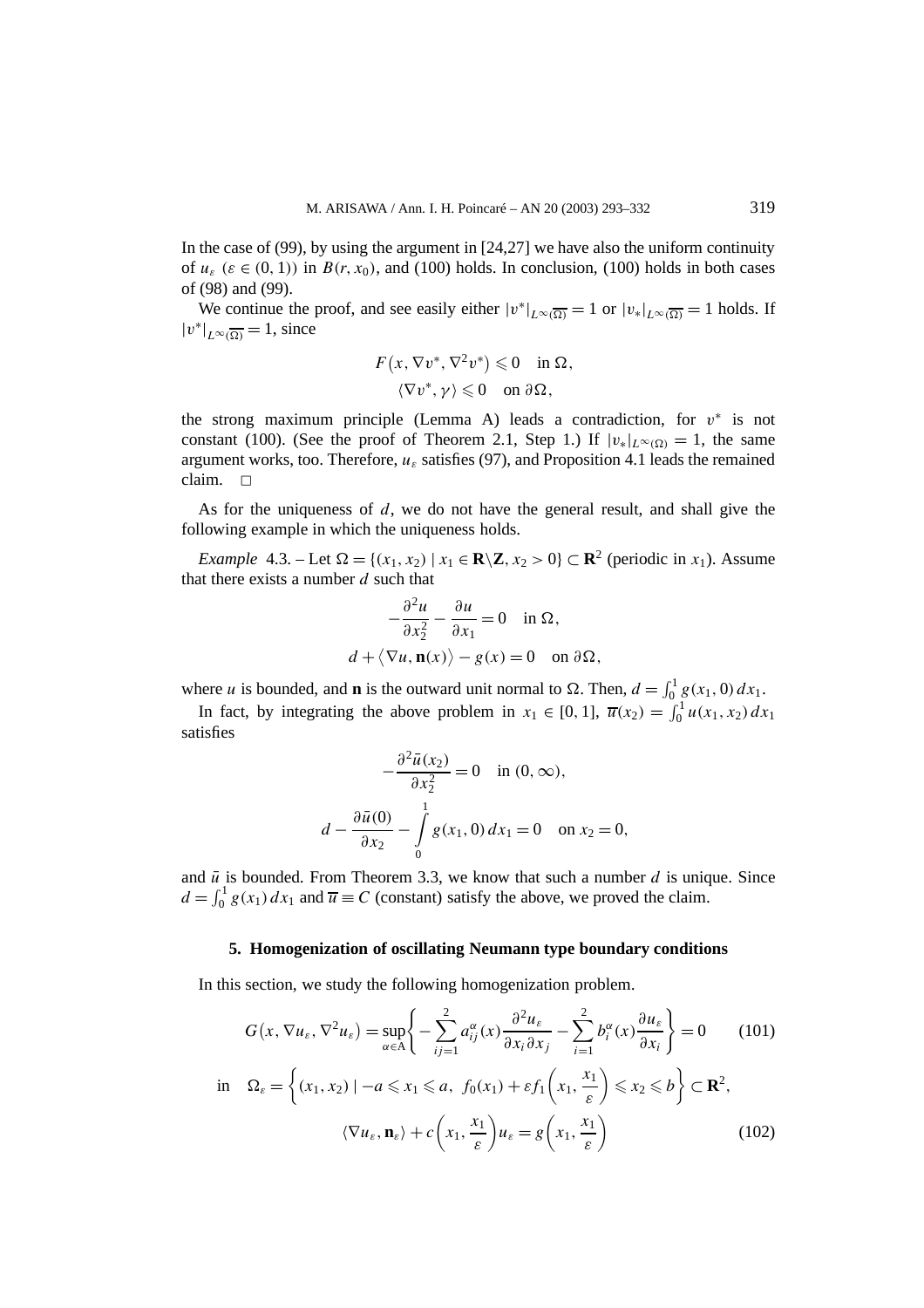320 M. ARISAWA / Ann. I. H. Poincaré – AN 20 (2003) 293–332

on 
$$
\Gamma_{\varepsilon} = \left\{ (x_1, x_2) \mid -a \le x_1 \le a, x_2 = f_0(x_1) + \varepsilon f_1\left(x_1, \frac{x_1}{\varepsilon}\right) \right\},\
$$
  
\n $u_{\varepsilon} = 0 \quad \text{on } \partial \Omega_{\varepsilon} \backslash \Gamma_{\varepsilon},$  (103)

where  $\varepsilon > 0$ ,  $a_{ij}^{\alpha}(x)$ ,  $b_i^{\alpha}(x)$  are Lipschitz in *x* satisfying (5),  $\mathbf{n}_{\varepsilon}(x)$  is the outward unit normal to  $Ω<sub>ε</sub>$ ,

*c*, *g*, 
$$
f_1(x_1, \xi_1)
$$
 are defined in  $\Omega_{\varepsilon} \times \mathbf{R}$ , periodic in  $\xi_1 \in \mathbf{R} \setminus \mathbf{Z}$ , (104)

$$
0 \leqslant f_1(x_1, \xi_1), \quad 0 < C < c(x, \xi_1) \quad \text{in } \Omega_\varepsilon \times \mathbf{R} \setminus \mathbf{Z}, \tag{105}
$$

where  $C > 0$  is a constant,

$$
f_0'(\pm a) = 0, \qquad \frac{\partial f_1}{\partial \xi_1}(\pm a, \xi_1) = 0,
$$
 (106)

denoting  $A_{\alpha} = (a_{ij}^{\alpha}(x))_{1 \le i, j \le n}$ ,

$$
\lambda_1 \leq A_\alpha \leq \Lambda_1 \quad \text{any } \alpha \in A. \tag{107}
$$

We are interested in the limit of  $u_{\varepsilon}$  of (101)–(103) as  $\varepsilon$  goes to 0. Remark that this problem is a straightforward generalization of Example 1.2, a similar case of which was treated in [22] by the variational method. For our nonlinear problem, we need further assumptions listed in the following. These assumptions come from the formal asymptotic expansion of *uε* which we describe in below. (See also Remark 5.1 and Lemma 5.1 in below.)

$$
b_1^{\alpha} \equiv 0, \quad b_2^{\alpha} = a_{11}^{\alpha} f_0^{\prime\prime} \quad \text{any } \alpha \in A, \ x \in \Omega_{\varepsilon}, \tag{108}
$$

$$
\left\{a_{11}^{\alpha}(1+f_0^{\prime 2}) - 2a_{12}^{\alpha}f_0' + a_{22}^{\alpha}\right\}^2 \ge 4\left(a_{11}^{\alpha}a_{22}^{\alpha} - a_{12}^{\alpha}^2\right) \quad \text{for all } \alpha \in A, \ x \in \Omega_{\varepsilon}, \ (109)
$$

and for

$$
O(x_1) = \{ (\xi_1, \xi_2) \mid \xi_2 \ge f_1(x_1, \xi_1), \text{ periodic in } \xi_1 \},\
$$
  

$$
\partial O(x_1) \text{ is } C^{3,1}. \tag{110}
$$

The existence and uniqueness of  $u_{\varepsilon}$  ( $\varepsilon > 0$ ) is established in the general viscosity solutions theory. (See [15].) Our goal is to show the existence of  $u(x)$  such that

$$
\lim_{\varepsilon \to 0} u_{\varepsilon}(x) = u(x) \quad \text{uniformly in } \overline{\Omega}, \tag{111}
$$

where  $\Omega = \{(x_1, x_2) \mid -a \leq x_1 \leq a, f_0(x_1) \leq x_2 \leq b\}$ , and to find the effective limit P.D.E. and B.C. for *u*. As for (111), we remark that our convergence is in  $L^{\infty}$ , while in [22] the convergence was in  $H<sup>1</sup>$ . The limit (effective) P.D.E. and B.C. are given by using the long time averaged result in Section 3. Let us begin by deriving the cell problem for  $(101)$ – $(103)$  by the formal asymptotic expansions method:

$$
u_{\varepsilon} = u(x) + \varepsilon v\left(\frac{x_1}{\varepsilon}, \frac{x_2 - f_0(x_1)}{\varepsilon}\right) + O(\varepsilon^2),\tag{112}
$$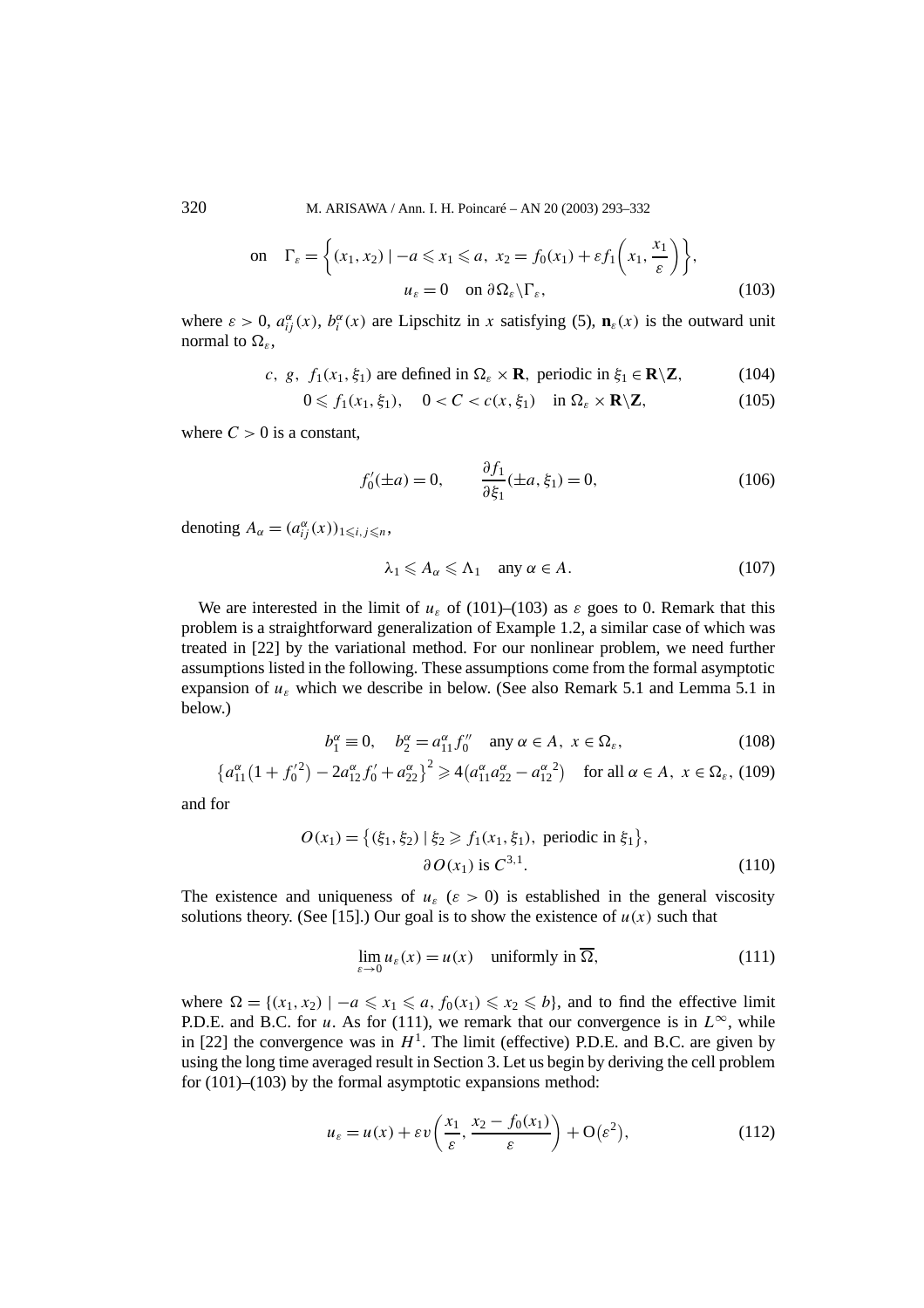where we are assuming that "the corrector" *v* depends only on  $\xi_1 = \frac{x_1}{\varepsilon}$  and  $\xi_2 = \frac{x_2 - f_0(x_1)}{\varepsilon}$ (*ξ*1, *ξ*<sup>2</sup> are rescaled variables). From (112), we obtain

$$
\frac{\partial u_{\varepsilon}}{\partial x_1} = \frac{\partial u}{\partial x_1} + \frac{\partial v}{\partial \xi_1} - f'_0(x_1) \frac{\partial v}{\partial \xi_2} + \mathcal{O}(\varepsilon),
$$
  

$$
\frac{\partial u_{\varepsilon}}{\partial x_2} = \frac{\partial u}{\partial x_2} + \frac{\partial v}{\partial \xi_2} + \mathcal{O}(\varepsilon),
$$
 (113)

$$
\frac{\partial^2 u_{\varepsilon}}{\partial x_1^2} = \frac{\partial^2 u}{\partial x_1^2} - f_0''(x_1) \frac{\partial v}{\partial \xi_2} + \frac{1}{\varepsilon} \left\{ \frac{\partial^2 v}{\partial \xi_1^2} - 2f_0'(x_1) \frac{\partial^2 v}{\partial \xi_1 \partial \xi_2} + (f_0')^2 \frac{\partial^2 v}{\partial \xi_2^2} \right\} + \mathcal{O}(\varepsilon),
$$
  

$$
\frac{\partial^2 u_{\varepsilon}}{\partial x_1 \partial x_2} = \frac{\partial^2 u}{\partial x_1 \partial x_2} + \frac{1}{\varepsilon} \left( \frac{\partial^2 v}{\partial \xi_1 \partial \xi_2} - f_0'(x_1) \frac{\partial^2 v}{\partial \xi_2^2} \right) + \mathcal{O}(\varepsilon),
$$
  

$$
\frac{\partial^2 u_{\varepsilon}}{\partial x_2^2} = \frac{\partial^2 u}{\partial x_2^2} + \frac{1}{\varepsilon} \frac{\partial^2 v}{\partial \xi_2^2} + \mathcal{O}(\varepsilon).
$$
 (114)

First, by introducing (113) and (114) into

$$
-\sum_{i,j=1}^{2} a_{ij}^{\alpha} \frac{\partial^2 u_{\varepsilon}}{\partial x_i \partial x_j} - \sum_{i=1}^{2} b_i^{\alpha} \frac{\partial u_{\varepsilon}}{\partial x_i}
$$
  
=  $-\left\{ a_{11}^{\alpha} \frac{\partial^2 u}{\partial x_1^2} + 2 a_{12}^{\alpha} \frac{\partial^2 u}{\partial x_1 \partial x_2} + a_{22}^{\alpha} \frac{\partial^2 u}{\partial x_2^2} - a_{11}^{\alpha} f_0''(x_1) \frac{\partial v}{\partial \xi_2} + b_1^{\alpha} \left( \frac{\partial u}{\partial x_1} + \frac{\partial v}{\partial \xi_1} - f_0' \frac{\partial v}{\partial \xi_2} \right) + b_2 \left( \frac{\partial u}{\partial x_2} + \frac{\partial v}{\partial \xi_2} \right) \right\}$   

$$
-\frac{1}{\varepsilon} \left[ a_{11}^{\alpha} \left\{ \frac{\partial^2 v}{\partial \xi_1^2} - 2 f_0'(x_1) \frac{\partial^2 v}{\partial \xi_1 \partial \xi_2} + (f_0')^2 \frac{\partial^2 v}{\partial \xi_2^2} \right\} + 2 a_{12}^{\alpha} \left( \frac{\partial^2 v}{\partial \xi_1 \partial \xi_2} - f_0'(x_1) \frac{\partial^2 v}{\partial \xi_2^2} \right)
$$
  
+  $a_{22}^{\alpha} \frac{\partial^2 v}{\partial \xi_2^2} \right]$ 

and by using (108),

$$
= -\left(a_{11}^{\alpha}\frac{\partial^2 u}{\partial x_1^2} + 2a_{12}^{\alpha}\frac{\partial^2 u}{\partial x_1 \partial x_2} + a_{22}^{\alpha}\frac{\partial^2 u}{\partial x_2^2}\right) -\frac{1}{\varepsilon} \left[a_{11}^{\alpha}\frac{\partial^2 v}{\partial \xi_1^2} + 2(a_{12}^{\alpha} - a_{11}^{\alpha} f_0'(x_1))\frac{\partial^2 v}{\partial \xi_1 \partial \xi_2} + \left\{a_{11}^{\alpha}(f_0')^2 - 2a_{12}^{\alpha} f_0' + a_{22}^{\alpha}\right\}\frac{\partial^2 v}{\partial \xi_2^2}\right].
$$
 (115)

*Remark* 5.1. – The condition (108) was used to efface the dependence on *ξ* (microscopic variable) in the ordinary order  $(O(1))$  part in (115).

Let  $(x, r, p) \in \Omega \times \mathbf{R} \times \mathbf{R}^2$   $(p = (p_1, p_2))$  be arbitrarily fixed, and define the following operators.

$$
P_{x,r,p}^{\alpha}(D_{\xi}^{2}v(\xi_{1},\xi_{2}))
$$
  

$$
\equiv -\left[a_{11}^{\alpha}\frac{\partial^{2}v}{\partial\xi_{1}^{2}} + 2(a_{12}^{\alpha} - a_{11}^{\alpha}f_{0}')\frac{\partial^{2}v}{\partial\xi_{1}\partial\xi_{2}} + \left\{a_{11}^{\alpha}(f_{0}')^{2} - 2a_{12}^{\alpha}f_{0}' + a_{22}^{\alpha}\right\}\frac{\partial^{2}v}{\partial\xi_{2}^{2}}\right]
$$
(116)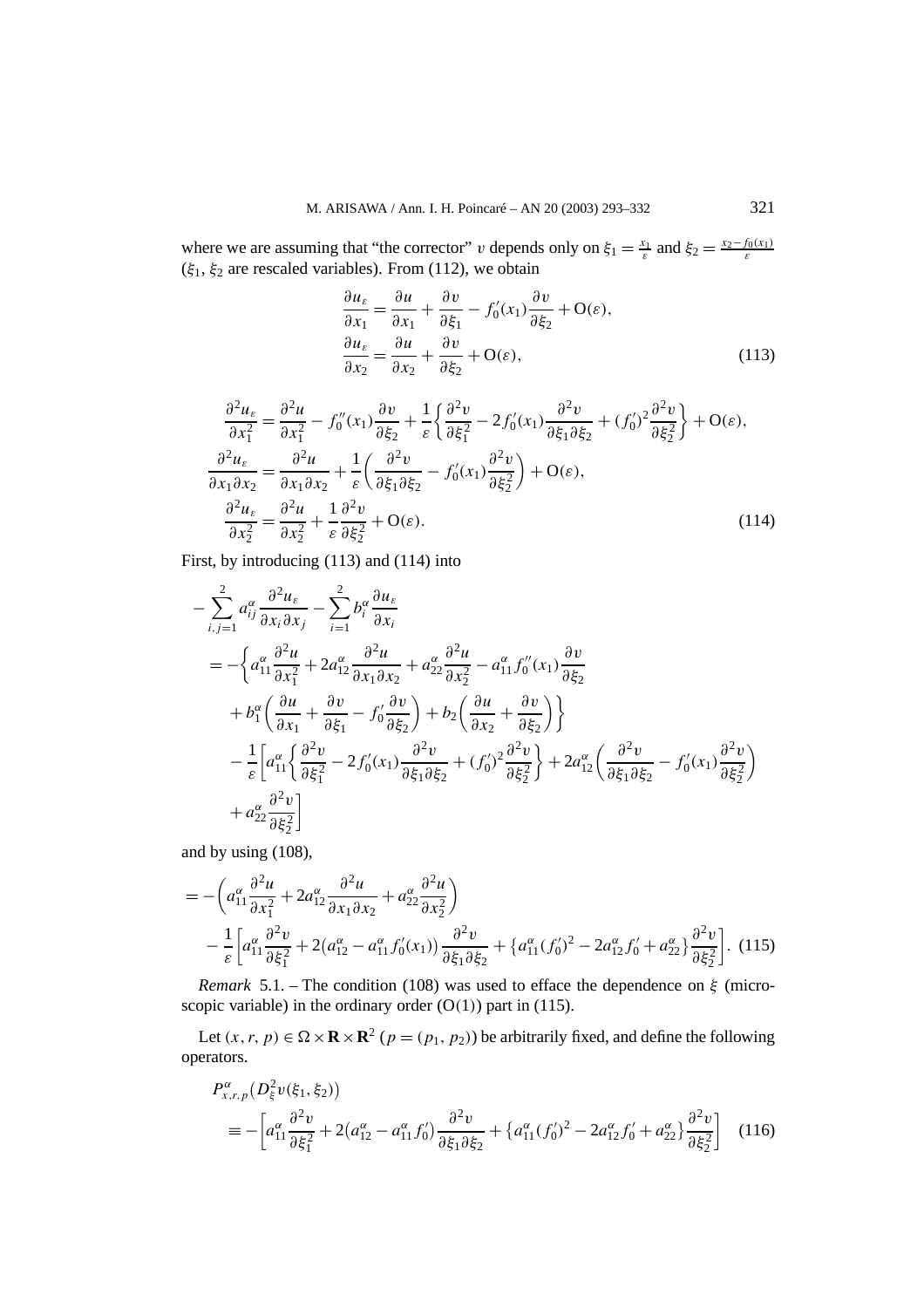in  $O(x_1)$ , and

$$
P_{x,r,p}(D_{\xi}^{2}v(\xi_{1},\xi_{2})) \equiv \sup_{\alpha \in A} \{ P_{x,r,p}^{\alpha}(D_{\xi}^{2}v(\xi_{1},\xi_{2})) \} \text{ in } O(x_{1}). \tag{117}
$$

Next, by introducing (113) into (102), we have

$$
\frac{1}{\sqrt{1 + (f'_0 + \frac{\partial f}{\partial \xi_1})^2}} \left\{ \left( f'_0 + \frac{\partial f_1}{\partial \xi_1} \right) \frac{\partial u}{\partial x_1} - \frac{\partial u}{\partial x_2} \right\}
$$
\n
$$
= g(x, \xi_1) - c(x, \xi_1)u - \frac{1}{\sqrt{1 + (f'_0 + \frac{\partial f_1}{\partial \xi_1})^2}} \left\{ \left( f'_0 + \frac{\partial f_1}{\partial \xi_1} \right) \left( \frac{\partial v}{\partial \xi_1} - f'_0 \frac{\partial v}{\partial \xi_2} \right) - \frac{\partial v}{\partial \xi_2} \right\}.
$$

By denoting the outward unit normal to the boundary of

$$
\Omega = \{(x_1, x_2) \mid -a \leq x_1 \leq a, x_2 \geq f_0(x_1)\}
$$

as

$$
\nu = \frac{1}{\sqrt{1 + (f_0')^2}} (f_0', -1),
$$

the above equation on the boundary becomes

$$
\langle \nabla u, v \rangle = \frac{1}{\sqrt{1 + (f_0')^2}} \left[ -\frac{\partial u}{\partial x_1} \frac{\partial f_1}{\partial \xi_1} - \sqrt{1 + \left( f_0' + \frac{\partial f_1}{\partial \xi_1} \right)^2} (cu - g) - \left( f_0' + \frac{\partial f_1}{\partial \xi_1} \right) \frac{\partial v}{\partial \xi_1} + \left\{ f_0' \left( f_0' + \frac{\partial f_1}{\partial \xi_1} \right) + 1 \right\} \frac{\partial v}{\partial \xi_2} \right].
$$
 (118)

Let

$$
\gamma(\xi_1, \xi_2) = \frac{(f_0' + \frac{\partial f_1}{\partial \xi_1}, -\{f_0'(f_0' + \frac{\partial f_1}{\partial \xi_1}) + 1\})}{\sqrt{1 + (f_0')^2}} \quad \text{on } \partial O(x_1), \tag{119}
$$

and for  $(x, r, p) \in \Omega \times \mathbf{R} \times \mathbf{R}^2$ 

$$
H(x, r, p, \xi) = \frac{1}{\sqrt{1 + (f_0')^2}} \left\{ -\sqrt{1 + \left(f_0' + \frac{\partial f_1}{\partial \xi_1}\right)^2} \left(c(x, \xi_1)r - g\right) - p_1 \frac{\partial f_1}{\partial \xi_1}\right\}.
$$
 (120)

Then, (118) becomes

$$
\langle \nabla u, v \rangle = -\{ \langle \gamma, \nabla_{\xi} v \rangle - H(x, r, p, \xi) \}.
$$
 (121)

From (115), (116), (117) and (121), the cell problem for  $(101)–(103)$  should be the following: for any fixed  $(x, r, p) \in \Omega \times \mathbb{R} \times \mathbb{R}^n$ , find a unique number  $d(x, p, r)$  such that the following problem has a viscosity solution (corrector)  $v(\xi_1, \xi_2)$ .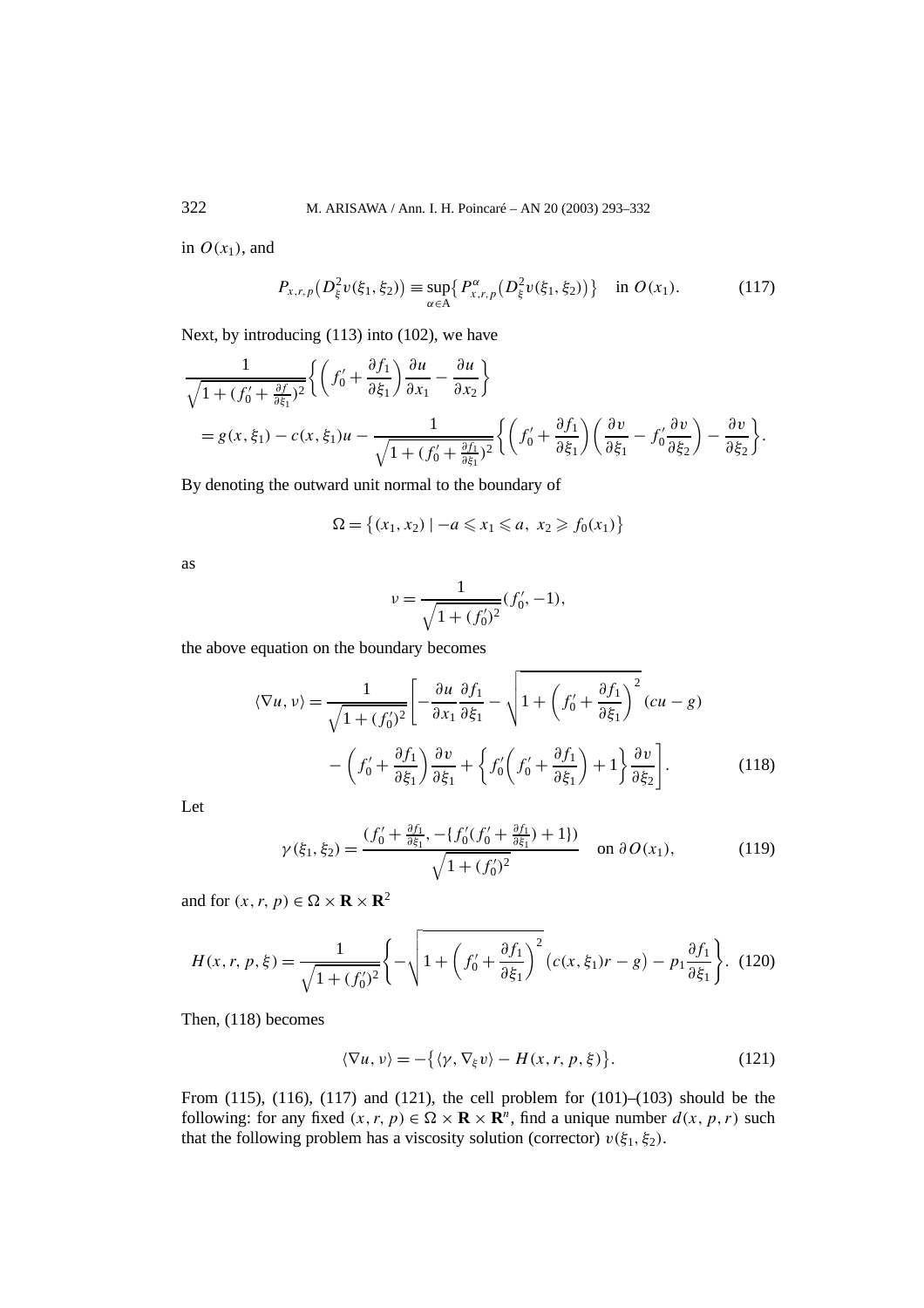$$
P_{x,r,p}(D_{\xi}^{2}v(\xi_{1},\xi_{2})) = 0 \quad \text{in } O(x_{1}),
$$
  
\n
$$
d(x,r,p) + \langle \nabla_{\xi} v, \gamma \rangle - H(x,r,p,\xi) = 0 \quad \text{on } \partial O(x_{1}),
$$
  
\n*v* is bounded in  $\overline{O(x_{1})}$ . (122)

LEMMA 5.1. – *Let (*109*) hold. Then, the operators P<sup>α</sup> x,r,p(ξ*1*, ξ*2*) are uniformly elliptic operators uniformly in*  $\alpha \in A$ : *there exist constants*  $0 < \lambda_1^{\prime\prime} < \Lambda_1^{\prime}$  *such that* 

$$
\lambda_1' I \leq \begin{pmatrix} a_{11}^{\alpha} & a_{12}^{\alpha} - a_{11}^{\alpha} f_0' \\ a_{12}^{\alpha} - a_{11}^{\alpha} f_0' & a_{22}^{\alpha} - 2a_{12}^{\alpha} f_0' + a_{11}^{\alpha} f_0' \end{pmatrix} \leq \Lambda_1' I \quad \text{any } \alpha \in A.
$$

*Proof. –* The claim can easily confirmed by an elementary calculation. And we leave it to the readers.  $\Box$ 

LEMMA 5.2. – Let  $\alpha \in A$  and  $(x, r, p)$  be fixed, and let  $O(x_1)$ ,  $P^{\alpha}_{x,r,p}(D^2_{\xi})$ ,  $\gamma(\xi)$  and *H (x, r, p, ξ ) be defined in (*110*), (*116*), (*119*) and (*120*). Assume that (*104*)–(*110*) hold. Then, there exists a unique number*  $d^{\alpha}(x, r, p)$  *such that the following problem has a* viscosity solution  $v(\xi_1, \xi_2)$ *.* 

$$
P_{x,r,p}^{\alpha}(D_{\xi}^{2}v(\xi_{1},\xi_{2})) = 0 \quad \text{in } O(x_{1}),
$$
  
\n
$$
d^{\alpha}(x,r,p) + \langle \nabla_{\xi} v, \gamma \rangle - H(x,r,p,\xi) = 0 \quad \text{on } \partial O(x_{1}),
$$
  
\n*v is bounded in*  $\overline{O(x_{1})}$ . (123)

*Proof.* – From (119), we confirm easily that there exists a positive constant  $\gamma_1 > 0$ such that

$$
\langle \gamma, \zeta \rangle > \gamma_1 > 0 \quad \text{on } \partial O(x_1),
$$

where  $\zeta = \left(\frac{\partial f_1}{\partial \xi_1}, -1\right)/\sqrt{\left(\frac{\partial f_1}{\partial \xi_1}\right)^2 + 1}$  the outward unit normal to  $\partial O(x_1)$ . Then from Theorem 3.3, there exists a unique number  $d^{\alpha}(x, r, p)$  such that (123) has a viscosity solution  $v$ .  $\Box$ 

LEMMA 5.3. – *We assume the same assumptions as in Lemma* 5*.*2*. For any fixed (x, r, p), there exists a unique number d such that (*122*) has a viscosity solution v(ξ*1*, ξ*2*). Moreover,*

$$
d(x, r, p) \leq d^{\alpha}(x, r, p) \quad \text{any } \alpha \in A. \tag{124}
$$

*Proof.* – From Theorem 3.3, there exists a unique number  $d(x, r, p)$  such that (122) has a viscosity solution *v*. The inequality (124) comes from the construction of the number *d* and  $d^{\alpha}$  in the proofs of Proposition 3.2 and Theorem 3.3. That is,

$$
d = \lim_{R \to \infty} d_R, \qquad d^{\alpha} = \lim_{R \to \infty} d_R^{\alpha},
$$

where *d* and  $d_R$  ( $R \in \mathbb{N}$ ) are characterized by the following: for  $O_R(x_1) = O(x_1) \cap$  $\{\xi_2 \leq R\}$ 

$$
P_{x,r,p}(D_{\xi}^{2}v_{R}(\xi_{1},\xi_{2})=0 \text{ in } O_{R}(x_{1}),
$$
  
\n
$$
d_{R}(x,r,p)+\langle \nabla_{\xi}v_{R},\gamma\rangle-H(x,r,p,\xi)=0 \text{ on }\partial O(x_{1}),
$$
  
\n
$$
\langle \nabla_{\xi}v_{R},\mathbf{n}\rangle=0 \text{ on }\{\xi_{2}=R\},
$$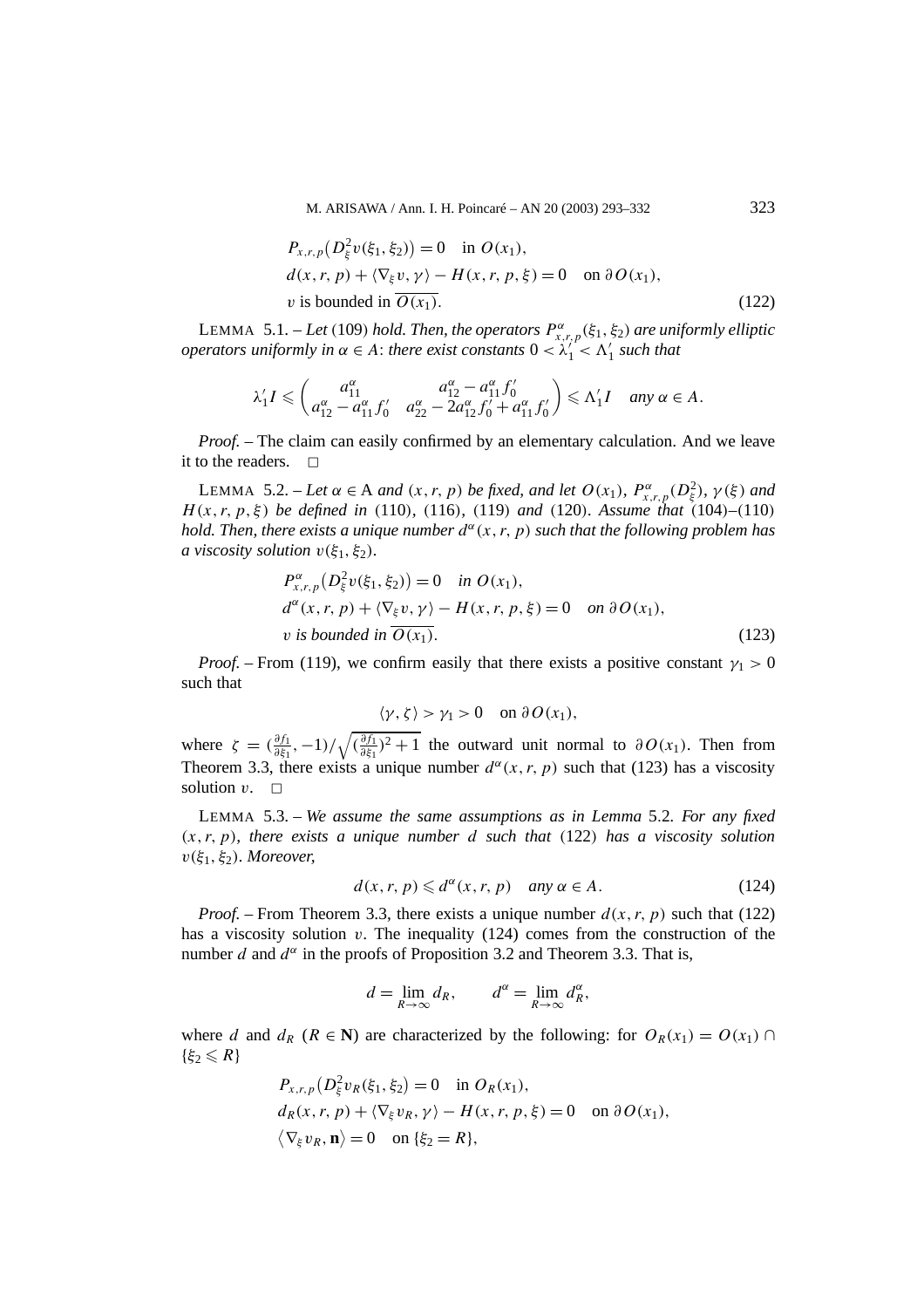and

$$
P_{x,r,p}^{\alpha}(D_{\xi}^{2}v_{R}^{\alpha}(\xi_{1},\xi_{2}))=0 \text{ in } O_{R}(x_{1}),
$$
  
\n
$$
d_{R}^{\alpha}(x,r,p)+\langle \nabla_{\xi}v_{R}^{\alpha},\gamma\rangle-H(x,r,p,\xi)=0 \text{ on }\partial O(x_{1}),
$$
  
\n
$$
\langle \nabla_{\xi}v_{R}^{\alpha},\mathbf{n}\rangle=0 \text{ on }\{\xi_{2}=R\},
$$

where **n** is the outward unit normal to  $\partial O_R(x_1)$  on  $\{\xi_2 = R\}$ . From the stochastic representations (15) of  $d_R$  and  $d_R^{\alpha}$  in the approximating problems (78), we see that

$$
d_R \leq d_R^{\alpha} \quad \text{any } R \in \mathbf{N}.
$$

Therefore, (124) was proved.  $\Box$ 

Since the oscillating Neumann boundary condition prevent us from obtaining the uniform gradient bounds of  $u_{\varepsilon}$  ( $\varepsilon > 0$ ), we need to treat the upper and lower envelopes.

LEMMA 5.4. – *Assume that* (5), (104)–(110) *hold. Let*  $u_{\varepsilon}$  *be the solution of* (101)– *(*103*). Then, there exists a constant M >* 0 *such that*

$$
|u_{\varepsilon}| < M \quad \text{any } \varepsilon \in (0, 1). \tag{125}
$$

*Proof.* – Let  $x_0 = (0, b + r) \in \mathbb{R}^2$ , where  $r > 0$ . Define

$$
v(x) = A(r^{-p} - |x - x_0|^{-p}) \quad x \in \Omega_{\varepsilon}.
$$

Then, for  $A > 0$  large enough, *v* is a super solution of (101)–(103) for any  $\varepsilon \in (0, 1)$ . From the comparison result for (101)–(103), we get (125).  $\Box$ 

From (125),

$$
u^*(x) = \limsup_{\varepsilon \downarrow 0, y \to x} u_{\varepsilon}(y), \quad u_*(x) = \liminf_{\varepsilon \downarrow 0, y \to x} u_{\varepsilon}(y) \qquad x \in \overline{\Omega},
$$

are well-definded. Moreover, from (107) and the Krylov–Safonov inequality we can extract a subsequence  $\varepsilon' \to 0$  such that

$$
\lim_{\varepsilon' \downarrow 0} u_{\varepsilon'} = u \quad \text{locally uniformly in } \Omega, \ u^* \geqslant u \geqslant u_*. \tag{126}
$$

We claim the following.

LEMMA 5.5. – Assume that  $(104)$ – $(110)$  hold. Then,  $u^*$  and  $u_*$  are respectively *viscosity sub and super solutions of the following problem.*

$$
\sup_{\alpha \in A} \left\{ -\sum_{i,j=1}^{n} a_{ij}^{\alpha} \frac{\partial^2 u}{\partial x_i \partial x_j} - \sum_{i=1}^{n} b_i^{\alpha} \frac{\partial u}{\partial x_i} \right\} = 0 \quad \text{in } \Omega,
$$
 (127)

$$
\langle \nabla u, v \rangle + \overline{L}(x, u, \nabla u) = 0 \quad on \ \Gamma_0,\tag{128}
$$

*where ν is the outward unit normal to defined on*

 $\Gamma_0 = \{(x_1, x_2) \mid -a \leq x_1 \leq a, x_2 = f_0(x_1)\},\$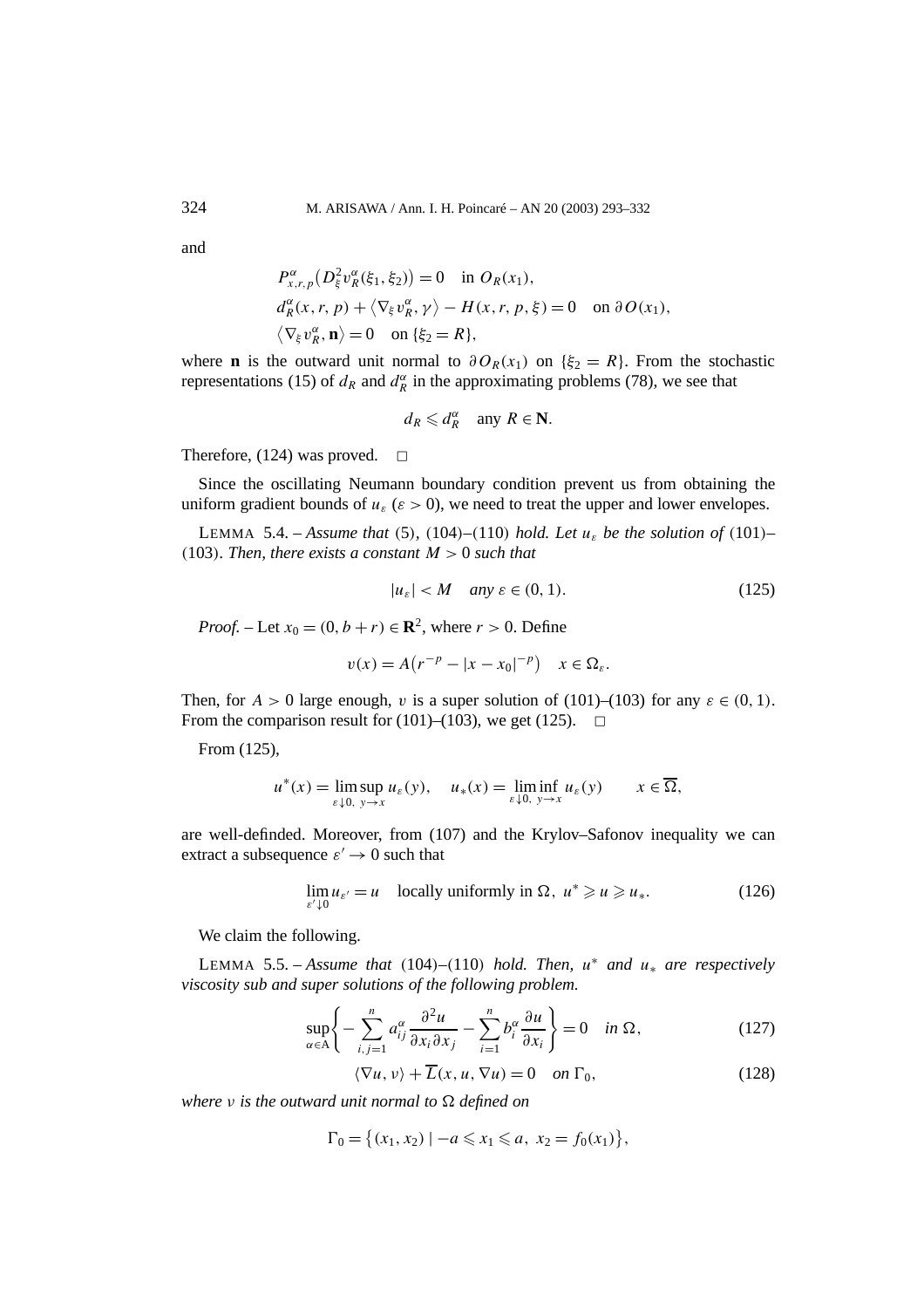*and for*  $(x, r, p) \in \overline{\Omega} \times \mathbf{R} \times \mathbf{R}^2$ ,

$$
\overline{L}(x, r, p) = -d(x, r, p),\tag{129}
$$

*where*  $d(x, r, p)$  *is defined in* (122)*.* 

*Proof. –* From (126) and by the usual stability results of the viscosity solutions, it is clear that (127) holds. In the following, we shall see (128).

*Step* 1. We shall show that *u*<sup>∗</sup> satisfies

$$
\langle \nabla u^*, v \rangle + \overline{L}(x, \nabla u^*, \nabla^2 u^*) \leq 0 \quad \text{on } \Gamma_0,
$$

in the sense of viscosity solutions. Remark that  $\Omega_{\varepsilon} \subset \Omega$  for any  $\varepsilon \in [0, 1)$ . Let  $\phi \in C^2(\overline{\Omega})$ be such that  $u^* - \phi$  takes its strict maximum at  $x_0 = (x_{01}, x_{02}) \in \Gamma_0$  with  $u^*(x_0) = \phi(x_0)$ . From the definition of the Neumann type boundary condition in the sense of viscosity solutions, we are to show either

$$
\sup_{\alpha \in A} \left\{ -\sum_{ij} a_{ij}^{\alpha} \frac{\partial^2 \phi}{\partial x_i \partial x_j}(x_0) - \sum_i b_i^{\alpha} \frac{\partial \phi}{\partial x_i}(x_0) \right\} \leq 0,
$$
\n(130)

or

$$
\langle \nabla \phi(x_0), v \rangle + \overline{L}(x_0, \nabla \phi(x_0), \nabla^2 \phi(x_0)) \leq 0.
$$
 (131)

We shall assume that both (130) and (131) are not true, and shall seek a contradiction. Thus, assume there exist constants  $\theta_1$  and  $\theta_2$  such that

$$
\sup_{\alpha \in A} \left\{ -\sum_{ij} a_{ij}^{\alpha} \frac{\partial^2 \phi}{\partial x_i \partial x_j} (x_0) - \sum_i b_i^{\alpha} \frac{\partial \phi}{\partial x_i} (x_0) \right\} \equiv \theta_1 > 0,
$$
\n(132)

$$
\langle \nabla \phi(x_0), v \rangle + \overline{L}(x_0, \nabla \phi(x_0), \nabla^2 \phi(x_0)) \equiv \theta_2 > 0.
$$
 (133)

For  $(x_0, r_0, p_0) = (x_0, \phi(x_0), \nabla \phi(x_0))$ , from Lemma 5.2 there exists a number  $d(x_0, r_0, p_0)$  and *v* of

$$
P_{x_0, r_0, p_0}(D_{\xi}^2 v(\xi_1, \xi_2)) = 0 \text{ in } O(x_{01}),
$$
  
\n
$$
d(x_0, r_0, p_0) + \langle \nabla_{\xi} v, \gamma \rangle - H(x_0, r_0, p_0, \xi) = 0 \text{ on } \partial O(x_1).
$$
\n(134)

Since  $\xi_2 \ge f_1(x_1, \xi_1)$  for any  $(\xi_1, \xi_2) \in O(x_1)$ , we may define

$$
\phi_{\varepsilon}(x_1, x_2) = \phi(x_1, x_2) + \varepsilon v\left(\frac{x_1}{\varepsilon}, \frac{x_2 - f_0(x_1)}{\varepsilon}\right) \quad \text{in } \overline{\Omega_{\varepsilon}}.
$$

We claim that  $\phi_{\varepsilon}$  is the viscosity supersolution of

$$
\sup_{\alpha \in A} \left\{ -\sum_{ij} a_{ij}^{\alpha} \frac{\partial^2 \phi_{\varepsilon}}{\partial x_i \partial x_j} - \sum_i b_i^{\alpha} \frac{\partial \phi_{\varepsilon}}{\partial x_i} \right\} > \frac{1}{4} \theta_1 \quad \text{in } B(x_0, r) \cap \Omega_{\varepsilon}, \tag{135}
$$

$$
\langle \nabla \phi_{\varepsilon}, \mathbf{n}_{\varepsilon} \rangle + c \left( x, \frac{x_1}{\varepsilon} \right) \phi_{\varepsilon} - g \left( x, \frac{x_1}{\varepsilon} \right) > \frac{1}{4} \theta_2 \quad \text{on } B(x_0, r) \cap \Gamma_{\varepsilon}, \tag{136}
$$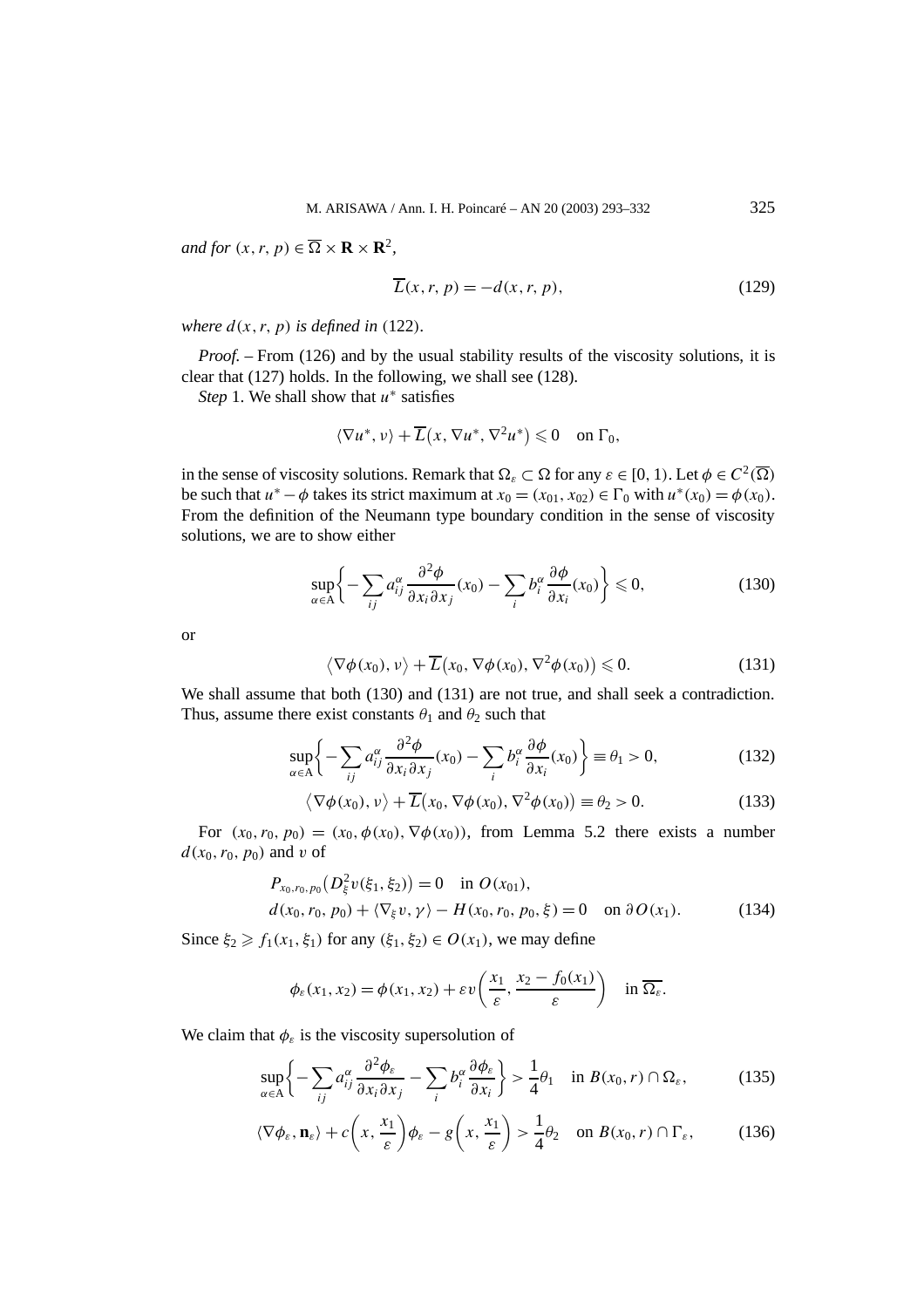in the sense of viscosity solutions in some small neighborhood of  $x_0$ ,  $B(x_0, r)$  ( $r > 0$  is uniform in  $\varepsilon \in (0, 1)$ ). To see this, assume for  $\psi \in C^2(\overline{\Omega})$ ,  $\phi_{\varepsilon} - \psi$  takes its minimum at  $(\overline{x_1}, \overline{x_2})$  with  $\phi_{\varepsilon}(\overline{x_1}, \overline{x_2}) = \psi_{\varepsilon}(\overline{x_1}, \overline{x_2})$ .

First, let us assume that  $(\overline{x_1}, \overline{x_2}) \in \Omega_{\varepsilon}$ . We write

$$
\eta(\xi_1, \xi_2) \equiv \frac{1}{\varepsilon} (\psi - \phi)(\varepsilon \xi_1, \varepsilon \xi_2 + f_0(\varepsilon \xi_1)) \quad (\xi_1, \xi_2) \in O(x_1),
$$
  

$$
\overline{\xi_1} \equiv \frac{\overline{x_1}}{\varepsilon}, \qquad \overline{\xi_2} \equiv \frac{\overline{x_2} - f_0(\overline{x_1})}{\varepsilon}.
$$
 (137)

Hence,

$$
(v-\eta)(\overline{\xi_1},\overline{\xi_2}) \leq (v-\eta)(\xi_1,\xi_2),
$$

in a neighborhood of  $(\frac{x_{01}}{\varepsilon}, \frac{x_{02} - f_0(x_{01})}{\varepsilon}) \equiv (\xi_{01}, \xi_{02})$ . Now, from (137),

$$
\frac{\partial \eta}{\partial \xi_1} = \frac{\partial}{\partial x_1} (\psi - \phi) + \frac{\partial}{\partial x_2} (\psi - \phi) f'_0(\varepsilon \xi_1),
$$
  

$$
\frac{\partial \eta}{\partial \xi_2} = \frac{\partial}{\partial x_2} (\psi - \phi),
$$
 (138)

$$
\frac{\partial^2 \eta}{\partial \xi_1^2} = \varepsilon \left\{ \frac{\partial^2}{\partial x_1^2} (\psi - \phi) + 2 \frac{\partial^2}{\partial x_1 \partial x_2} (\psi - \phi) f_0' + \frac{\partial^2}{\partial x_2^2} (\psi - \phi) (f_0')^2 + \frac{\partial}{\partial x_2} (\psi - \phi) f_0'' \right\},\
$$
  

$$
\frac{\partial^2 \eta}{\partial \xi_1 \partial \xi_2} = \varepsilon \left\{ \frac{\partial^2}{\partial x_1 \partial x_2} (\psi - \phi) + \frac{\partial^2}{\partial x_2^2} (\psi - \phi) (f_0') \right\},\
$$
  

$$
\frac{\partial^2 \eta}{\partial \xi_2^2} = \varepsilon \frac{\partial^2}{\partial x_2^2} (\psi - \phi).
$$
 (139)

Since  $v(\xi_1, \xi_2)$  is the viscosity solution of (134), by (137), (138) and (139), for any  $\delta > 0$ there exists a control  $\overline{\alpha} \in A$  such that

$$
-\left[a_{11}^{\overline{\alpha}}\left\{\frac{\partial^2}{\partial x_1^2}(\psi-\phi)+2\frac{\partial^2}{\partial x_1\partial x_2}(\psi-\phi)f_0'+\frac{\partial^2}{\partial x_2^2}(\psi-\phi)(f_0')^2+\frac{\partial}{\partial x_2}(\psi-\phi)f_0''\right\}\right] +2\left(a_{12}^{\overline{\alpha}}-a_{11}^{\overline{\alpha}}f_0'\right)\left\{\frac{\partial^2}{\partial x_1\partial x_2}(\psi-\phi)+\frac{\partial^2}{\partial x_2^2}(\psi-\phi)(f_0')\right\} + \left(a_{22}^{\overline{\alpha}}-2a_{12}^{\overline{\alpha}}f_0'+a_{11}^{\overline{\alpha}}(f_0')^2\right)\frac{\partial^2}{\partial x_2^2}(\psi-\phi)(\overline{x_1},\overline{x_2})\right]\geq -\delta.
$$

We can simplify the above by using  $a_{11}^{\overline{\alpha}} f_0'' = b_2^{\overline{\alpha}}$  ((108)) to

$$
\left(-\sum_{ij} a_{ij}^{\overline{\alpha}}(x_0) \frac{\partial^2 \psi}{\partial x_i \partial x_j} - \sum_i b_i^{\overline{\alpha}}(x_0) \frac{\partial \psi}{\partial x_i} + \sum_{ij} a_{ij}^{\overline{\alpha}}(x_0) \frac{\partial^2 \phi}{\partial x_i \partial x_j} + \sum_i b_i^{\overline{\alpha}}(x_0) \frac{\partial \phi}{\partial x_i} \right) (\overline{x_1}, \overline{x_2}) \ge -\delta.
$$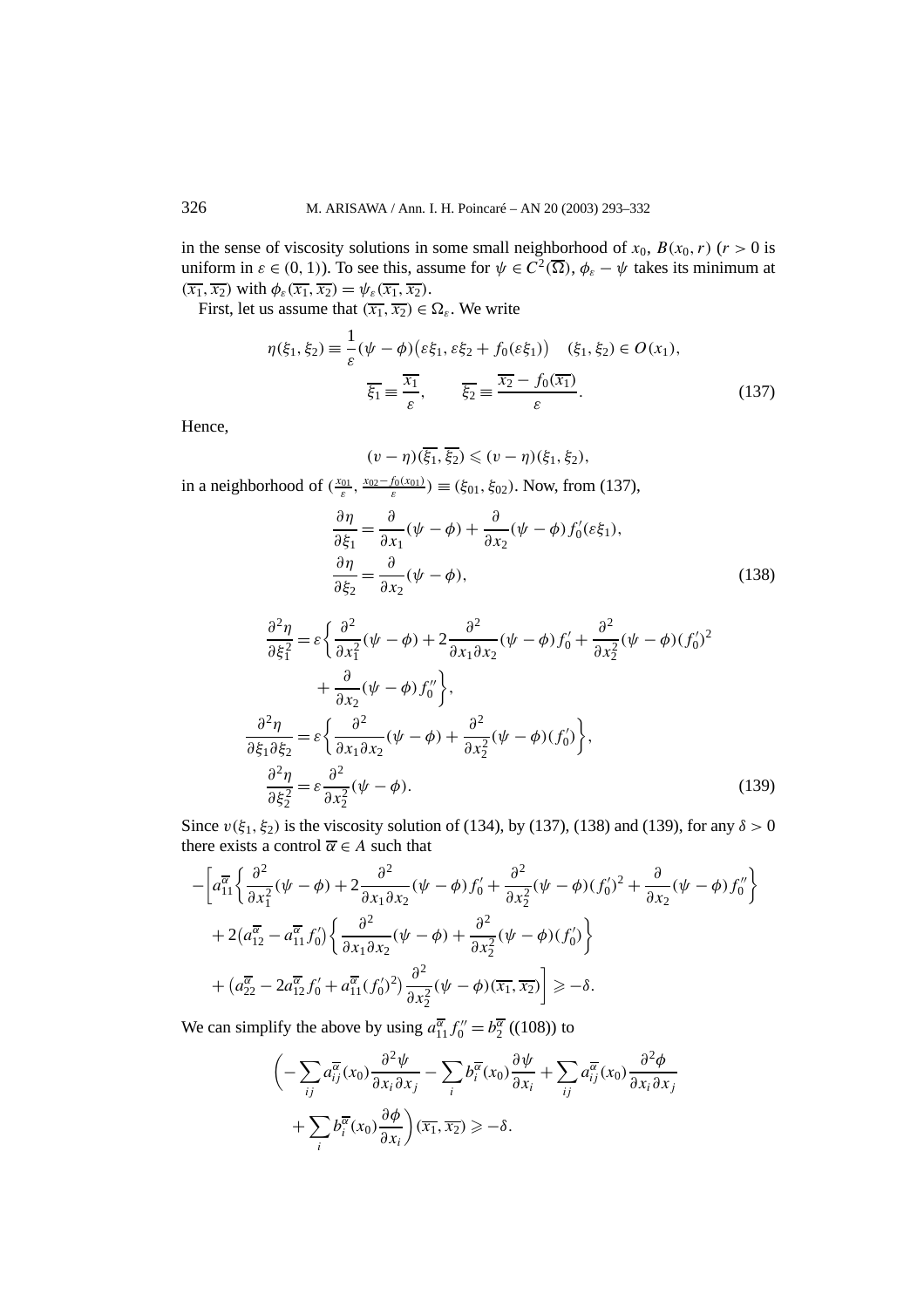Thus, since  $\delta > 0$  is arbitrary,

$$
\sup_{\alpha \in A} \left\{ -\sum_{ij} a_{ij}^{\alpha}(x_0) \frac{\partial^2 \psi}{\partial x_i \partial x_j} - \sum_i b_i^{\alpha}(x_0) \frac{\partial \psi}{\partial x_i} \right\} (\overline{x_1}, \overline{x_2})
$$
\n
$$
\geq \left( -\sum_{ij} a_{ij}^{\overline{\alpha}}(x_0) \frac{\partial^2 \psi}{\partial x_i \partial x_j} - \sum_i b_i^{\overline{\alpha}}(x_0) \frac{\partial \psi}{\partial x_i} \right) (\overline{x_1}, \overline{x_2})
$$
\n
$$
\geq -\delta + \left( -\sum_{ij} a_{ij}^{\overline{\alpha}}(x_0) \frac{\partial^2 \phi}{\partial x_i \partial x_j} - \sum_i b_i^{\overline{\alpha}}(x_0) \frac{\partial \phi}{\partial x_i} \right) (\overline{x_1}, \overline{x_2}) \geq \frac{\theta_1}{2},
$$

for  $(\overline{x_1}, \overline{x_2})$  is near to  $x_0$ , and for  $r > 0$  small enough. Therefore, (135) was shown. Next, we assume

$$
(\overline{x_1}, \overline{x_2}) \in \Gamma_{\varepsilon}.\tag{140}
$$

Again, we use the same function *η* defined in (137) and denote  $\xi_1 = \frac{x_1}{\varepsilon}, \xi_2 = \frac{x_2 - f_0(x_1)}{\varepsilon}$ ,

$$
(\overline{\xi_1}, \overline{\xi_2}) = \left(\frac{\overline{x_1}}{\varepsilon}, \frac{\overline{x_2} - f_0(\overline{x_1})}{\varepsilon}\right), \qquad (\overline{\xi_0_1}, \overline{\xi_0_2}) = \left(\frac{\overline{x_0_1}}{\varepsilon}, \frac{\overline{x_0_2} - f_0(\overline{x_0_1})}{\varepsilon}\right).
$$

Thus,

$$
(v-\eta)(\overline{\xi_1}, \overline{\xi_2}) \leq (v-\eta)(\xi_1, \xi_2),\tag{141}
$$

in a small neighborhood of  $(\overline{\xi_{01}}, \overline{\xi_{02}})$ . By (140)  $\overline{x_2} = f_0(\overline{x_1}) + \varepsilon f_1(\overline{x}, \overline{\frac{x_1}{\varepsilon}})$ , and

$$
\overline{\xi_2} = f_1(\bar{x}, \overline{\xi_1}), \quad (\overline{\xi_1}, \overline{\xi_2}) \in \partial O(x_1).
$$

Since  $v$  satisfies (134), from the definition of the viscosity solution

$$
P_{x_0,\phi(x_0),\nabla\phi(x_0)}\left(D_\xi^2\eta\right)\left(\overline{\xi_1},\overline{\xi_2}\right) \geqslant 0,\tag{142}
$$

or

$$
d(x_0, \phi(x_0), \nabla \phi(x_0)) + \langle \nabla_{\xi} \eta, \gamma \rangle(\overline{\xi_1}, \overline{\xi_2}) - H(x_0, \phi(x_0), \nabla \phi(x_0), \overline{\xi_1}, \overline{\xi_2}) \geq 0. \quad (143)
$$

In the case of (142), as before we obtain

$$
\sup_{\alpha \in A} \left\{ -\sum_{ij} a_{ij}^{\alpha}(\bar{x}) \frac{\partial^2 \psi}{\partial x_i \partial x_j}(\bar{x}) - \sum_i b_i^{\alpha}(\bar{x}) \frac{\partial \psi}{\partial x_i}(\bar{x}) \right\} > \frac{1}{4} \theta_1.
$$
 (144)

In the case of (143), from (129), (120) and (143),

$$
- \overline{L}(x_0, \phi(x_0), \nabla \phi(x_0)) + \frac{1}{\sqrt{(f'_0)^2 + 1}} \Big\langle \nabla_{\xi} \eta, \left( f'_0 + \frac{\partial f_1}{\partial \xi_1}, -f'_0 \left( f'_0 + \frac{\partial f_1}{\partial \xi_1} \right) - 1 \right) \Big\rangle
$$

$$
- \frac{1}{\sqrt{(f'_0)^2 + 1}} \Bigg( - \sqrt{1 + \left( f'_0 + \frac{\partial f_1}{\partial \xi_1} \right)^2} c(x, \xi_1) \phi
$$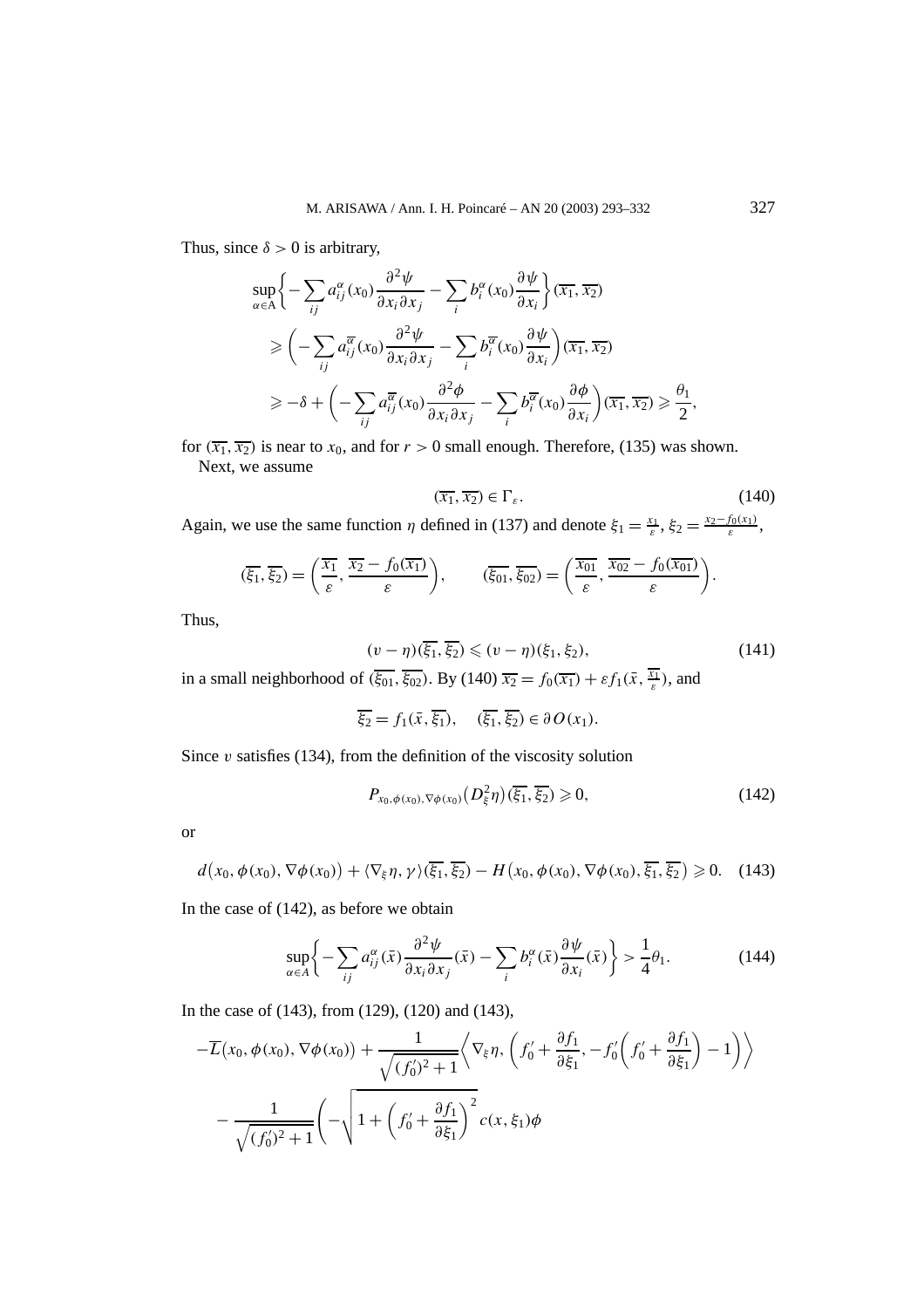$$
-\frac{\partial \phi}{\partial x_1} \frac{\partial f_1}{\partial \xi_1} + \sqrt{1 + \left(f'_0 + \frac{\partial f_1}{\partial \xi_1}\right)^2} g\right) \ge 0.
$$
 (145)

Introducing (138) to (145)

$$
- \overline{L}(x_0, \phi(x_0), \nabla \phi(x_0)) + \frac{1}{\sqrt{(f'_0)^2 + 1}} \Big\langle \nabla(\psi - \phi)(x_0), (f'_0 + \frac{\partial f_1}{\partial \xi_1}, -1) \Big\rangle
$$

$$
- \frac{1}{\sqrt{(f'_0)^2 + 1}} \Bigg( -\sqrt{1 + \left(f'_0 + \frac{\partial f_1}{\partial \xi_1}\right)^2} c\phi
$$

$$
- \frac{\partial \phi}{\partial x_1} \frac{\partial f_1}{\partial \xi_1} + \sqrt{1 + \left(f'_0 + \frac{\partial f_1}{\partial \xi_1}\right)^2} g \Bigg) \geqslant o(\varepsilon),
$$

and deviding the both hands sides of the above by  $\sqrt{1 + (f'_0 + \frac{\partial f_1}{\partial \xi_1})^2}$ , by remarking that

$$
\mathbf{n}_{\varepsilon} = \left(\frac{f_0' + \frac{\partial f_1}{\partial \xi_1}}{\sqrt{1 + (f_0' + \frac{\partial f_1}{\partial \xi_1})^2}}, \frac{-1}{\sqrt{1 + (f_0' + \frac{\partial f_1}{\partial \xi_1})^2}}\right) + o(\varepsilon),
$$

we have

$$
\frac{1}{\sqrt{(f'_0)^2+1}}\langle \nabla \psi(x_0), \mathbf{n}_{\varepsilon} \rangle - \frac{\overline{L}(x_0, \phi(x_0), \nabla \phi(x_0))}{\sqrt{1+(f'_0+\frac{\partial f_1}{\partial \xi_1})^2}}\n\geq \frac{1}{\sqrt{1+(f'_0+\frac{\partial f_1}{\partial \xi_1})^2}}\langle \nabla \phi, \nu \rangle - \frac{1}{\sqrt{(f'_0)^2+1}}c\phi + \frac{1}{\sqrt{(f'_0)^2+1}}g + o(\varepsilon).
$$

By using (133) and multiplying the both hands sides of the above by  $\sqrt{(f_0')^2 + 1}$ , we get

$$
\langle \nabla \psi(x_0), \mathbf{n}_{\varepsilon} \rangle + c\phi(x_0) - g \ge \overline{L}(x_0, \phi(x_0), \nabla \phi(x_0)) + \langle \nabla \phi(x_0), \nu \rangle \equiv \theta_2 > 0,
$$

and for  $r > 0$  and  $\varepsilon > 0$  small enough,

$$
\langle \nabla \psi(x_1), \mathbf{n}_{\varepsilon} \rangle + c\phi(x_1) - g \geqslant \frac{1}{2}\theta_2.
$$
 (146)

We have proved (136). Thus, in  $B(x_0, r) \cap \overline{\Omega_{\varepsilon}}$ , we have (135)–(136) and (1)–(2). Therefore,

$$
\max_{B(x_0,r)\cap\Omega_{\varepsilon}}(u_{\varepsilon}-\phi_{\varepsilon})=\max_{\partial(B(x_0,r)\cap\Omega_{\varepsilon})}(u_{\varepsilon}-\phi_{\varepsilon}).
$$

From (102) and (136), by using a similar argument in the proof of Lemma 2.6,

$$
\langle \nabla (u_{\varepsilon} - \phi_{\varepsilon}), \mathbf{n}_{\varepsilon} \rangle + c(u_{\varepsilon} - \phi_{\varepsilon}) < -\frac{1}{4}\theta_2 < 0
$$
 on  $\Gamma_{\varepsilon} \cap B(x_0, r)$ ,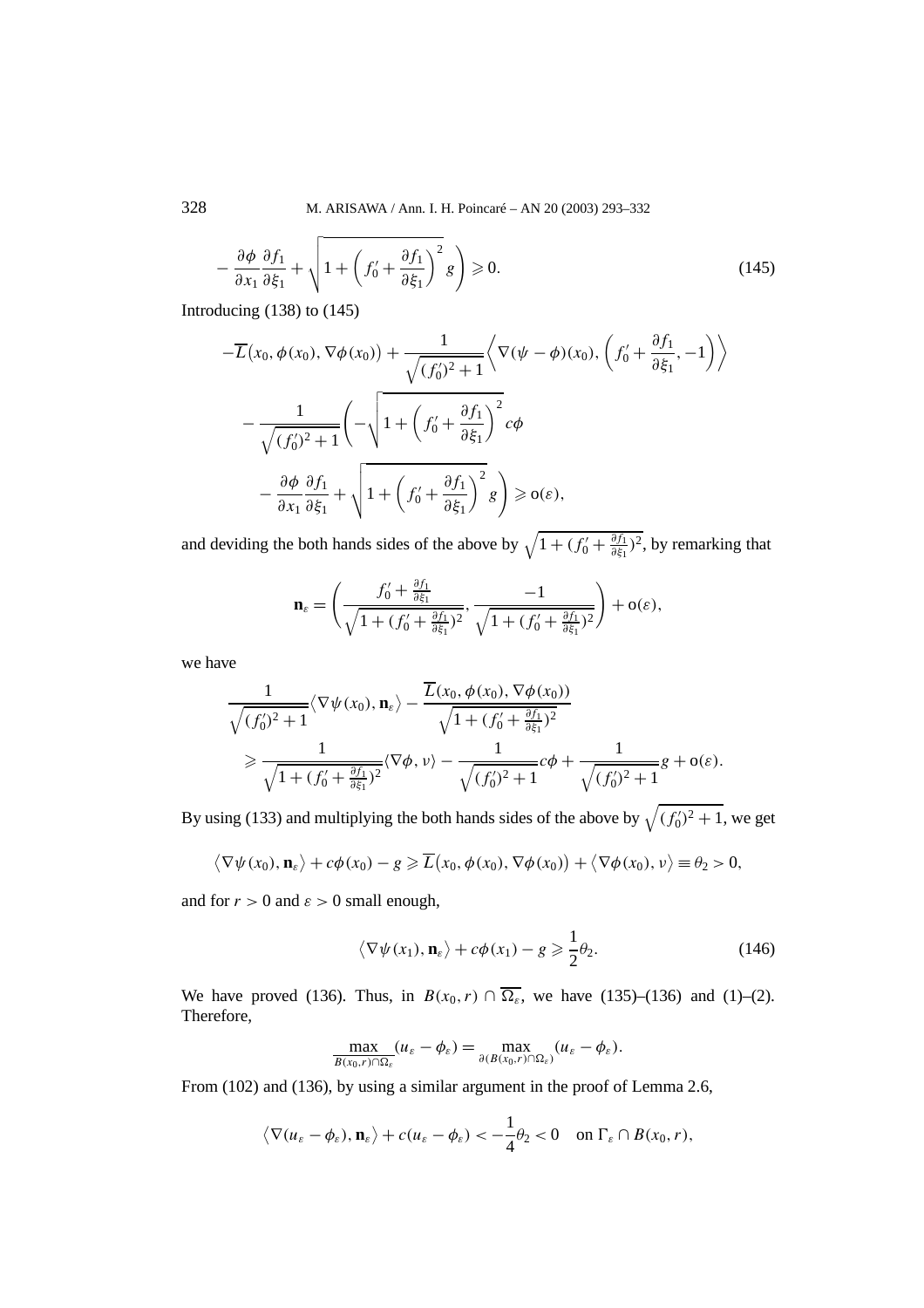in the sense of viscosity solutions. By letting  $\varepsilon$  tends to zero, max $(u_{\varepsilon} - \phi_{\varepsilon})$  goes to zero and there exists  $\varepsilon_0 > 0$  such that

$$
\langle \nabla (u_{\varepsilon} - \phi_{\varepsilon}), \mathbf{n}_{\varepsilon} \rangle < -\frac{1}{8} \theta_2 < 0
$$
 on  $\Gamma_{\varepsilon} \cap B(x_0, r)$  any  $\varepsilon \in (0, \varepsilon_0)$ .

From this, if  $u_{\varepsilon} - \phi_{\varepsilon}$  ( $\varepsilon \in (0, \varepsilon_0)$ ) takes its local maximum on  $\Gamma_{\varepsilon} \cap B_r(x_0)$  the strong maximum principle (Lemma A) leads a contradiction. Thus,  $u_{\varepsilon} - \phi_{\varepsilon}$  must take its maximum on  $\partial \overline{B(x_0, r) \cap \Omega_{\epsilon}} \backslash \Gamma_{\epsilon}$ , that is on  $\partial B(x_0, r)$ . However this contradicts to the fact that *u* − *φ* takes its strong maximum in  $\overline{B(x_0, r) \cap \Omega}$  at  $x_0$ . Thus, we proved (130)– (131).

*Step* 2. The fact that *u*<sup>∗</sup> is a supersolution of

$$
\langle \nabla u_*, v \rangle + \overline{L}(x, \nabla u_*, \nabla^2 u_*) \leq 0 \quad \text{on } \Gamma_0,
$$

in the sense of viscosity solutions can be shown similarly to (and slightly easier than) Step 1. We omit the details, since the argument is parallel.

From the above, we complete the proof of Lemma 5.5.  $\Box$ 

LEMMA 5.6. – *Assume that (*104*)–(*110*) hold. Then,*

$$
u^* = u_* = 0 \quad x \in \partial \Omega \backslash \Gamma_0.
$$

*Proof.* – Let  $x_0 \in \partial \Omega_\varepsilon \setminus \Gamma_\varepsilon$  be arbitrarily fixed. We can take <u>*v*</u> and  $\overline{v}$ , sub and super solutions of

$$
\sup_{\alpha \in A} \left\{ -\sum_{ij} a_{ij}^{\alpha} \frac{\partial^2 \underline{v}}{\partial x_i \partial x_j} - \sum_{i} b_i^{\alpha} \frac{\partial \underline{v}}{\partial x_i} \right\} \leq 0 \quad \text{in } \Omega_{\varepsilon},
$$

$$
\langle \nabla \underline{v}, \mathbf{n}_{\varepsilon} \rangle + c \underline{v} \leq g \quad \text{on } \Gamma_{\varepsilon},
$$

$$
\underline{v}(x_0) = 0, \quad \underline{v}(x) \leq 0 \quad \text{on } \partial \Omega \setminus \Gamma_{\varepsilon},
$$

and

$$
\sup_{\alpha \in A} \left\{ -\sum_{ij} a_{ij}^{\alpha} \frac{\partial^2 \overline{v}}{\partial x_i \partial x_j} - \sum_i b_i^{\alpha} \frac{\partial \overline{v}}{\partial x_i} \right\} \ge 0 \quad \text{in } \Omega_{\varepsilon},
$$

$$
\langle \nabla \overline{v}, \mathbf{n}_{\varepsilon} \rangle + c \overline{v} \ge g \quad \text{on } \Gamma_{\varepsilon},
$$

$$
\overline{v}(x_0) = 0, \quad \overline{v}(x) \ge 0 \quad \text{on } \partial \Omega \setminus \Gamma_{\varepsilon}.
$$

From the comparison,

$$
\underline{v} \leqslant u_{\varepsilon} \leqslant \overline{v} \quad \text{any } \varepsilon \in (0, 1),
$$

and thus

$$
\underline{v} \leq u_* \leq u^* \leq \overline{v} \quad \text{any } x \in \overline{\Omega}.
$$

In particular, at  $x_0$ ,

$$
\underline{v}(x_0) = u_*(x_0) = u^*(x_0) = \overline{v}(x_0) = 0.
$$

LEMMA 5.7. – *The function*  $\overline{L}(x, r, p)$  *is increasing in r.*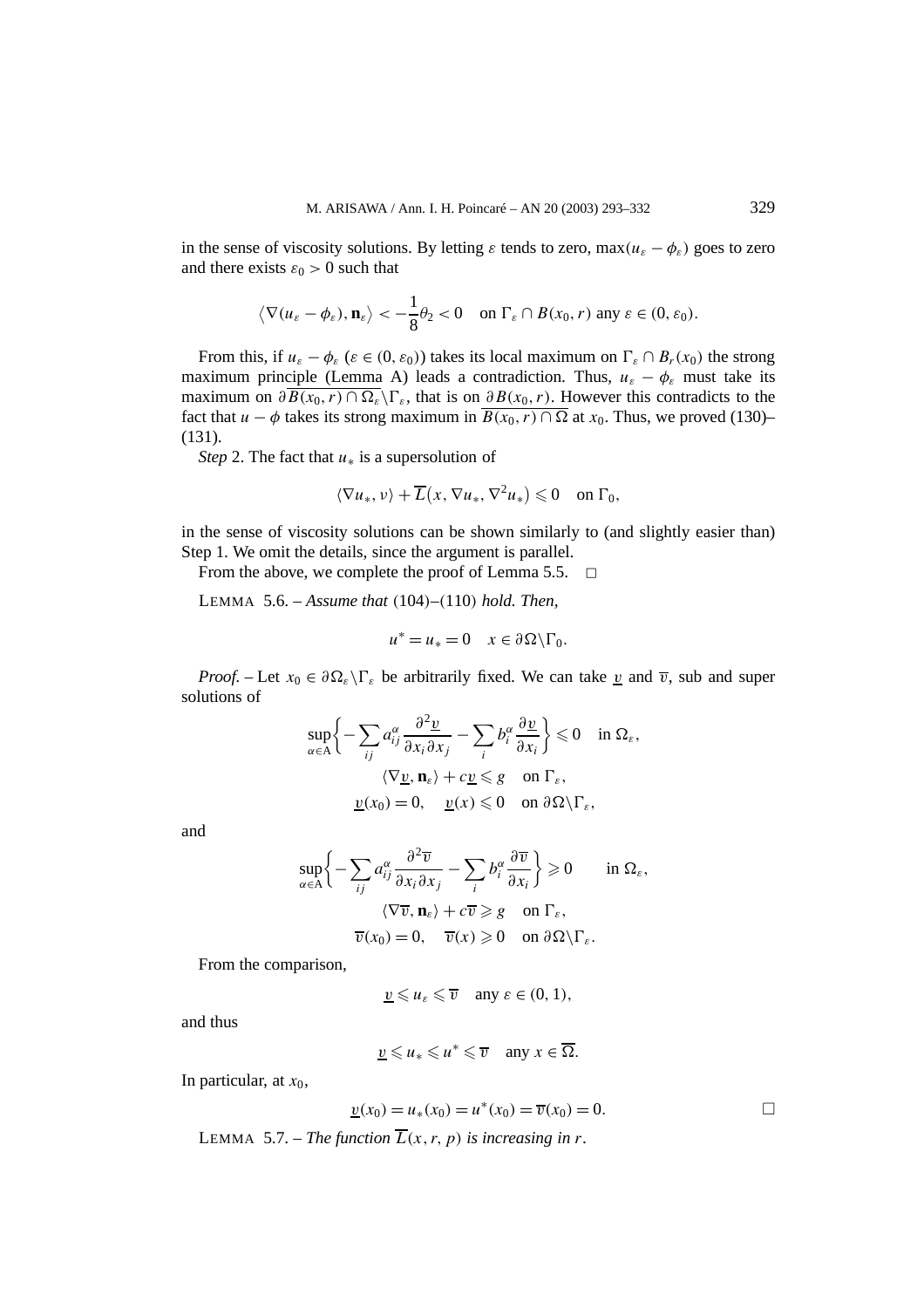*Proof.* – From the definition of  $\overline{L}$ , we are to show that  $d(x, r, p)$  is decreasing in *r*. As we mentioned in the proof of (124) in Lemma 5.3, this fact is clear from the construction of *d* and its meaning in (15).  $\Box$ 

From Lemmas 5.5–5.7, we arrive at the following result.

THEOREM 5.8. – *Assume that (*104*)–(*110*) hold. Then, there exists a unique function u(x) such that*

$$
\lim_{\varepsilon \downarrow 0} u_{\varepsilon}(x) = u(x) \quad locally \text{ uniformly in } \overline{\Omega},
$$

*which is the unique solution of (*127*), (*128*), and (*103*).*

*Proof.* – From Lemmas 5.5, 5.6 and 5.7, the limit  $u^* = u_* = u$  is unique and is a solution of the above problem. Moreover, since from Lemma 5.7 the uniqueness holds for  $(127)$ – $(128)$  and  $(103)$ , *u* is the unique solution. (We refer the readers to [15] and Barles [8] for such uniqueness results.) And, we proved the claim.  $\Box$ 

*Remark* 5.2. – The effective boundary condition (128) is in general nonlinear. However, for the linear problem as in Example 1.2, (128) is lenear and matchs to the result in [22].

*Example* 5.1. – Let  $f_0' \equiv 0$ , and assume that  $a_{11} = a_{22} = 1$ ,  $a_{12} = 0$ . Then,

$$
\overline{L}(x, r, p) = -d(x, r, p),
$$

is obtained by the following long time averaged problem:

$$
P_{x,r,p}(D_{\xi}^{2}v(\xi_{1},\xi_{2})) = -\frac{\partial^{2}v}{\partial \xi_{1}^{2}} - \frac{\partial^{2}v}{\partial \xi_{2}^{2}} = 0 \quad \text{in } O(x_{1}),
$$
  

$$
d(x,r,p) - \left\langle \nabla_{\xi}v, \left(\frac{\partial f_{1}}{\partial \xi_{1}}, -1\right) \right\rangle - \left\{ -\sqrt{1 + \left(\frac{\partial f_{1}}{\partial \xi_{1}}\right)^{2}} \left(c(x,\xi_{1})r - g\right) - p_{1}\frac{\partial f_{1}}{\partial \xi_{1}}\right\} = 0
$$
  
in  $O(x_{1}),$ 

where

 $O(x_1) = \{(\xi_1, \xi_2) | \text{periodic in } \xi_1 \in \mathbb{R} \setminus \mathbb{Z}, \xi_2 \geq f_1(x, \xi_1)\}.$ 

By integrating the above problem in  $\xi_1 \in [0, 1]$ , and by remarking that  $f_1$  and  $v$  are periodic in *ξ*1, we have

$$
d(x,r,p) = -r \int_0^1 \sqrt{1 + \left(\frac{\partial f_1}{\partial \xi_1}\right)^2} c(x,\xi_1) d\xi_1 + \int_0^1 \sqrt{1 + \left(\frac{\partial f_1}{\partial \xi_1}\right)^2} g d\xi_1.
$$

Therefore,  $\overline{L}(x, r, p)$  is linear in *r*.

*Remark* 5.3. – Although in this paper we considered a particular example of the oscillating Neumann condition (102) in  $\mathbb{R}^2$ , we can apply the same method to more general homogenization of the oscillating boundary conditions in **R***<sup>n</sup>*. We shall give more general formulation of this kind of problem in the future occassion.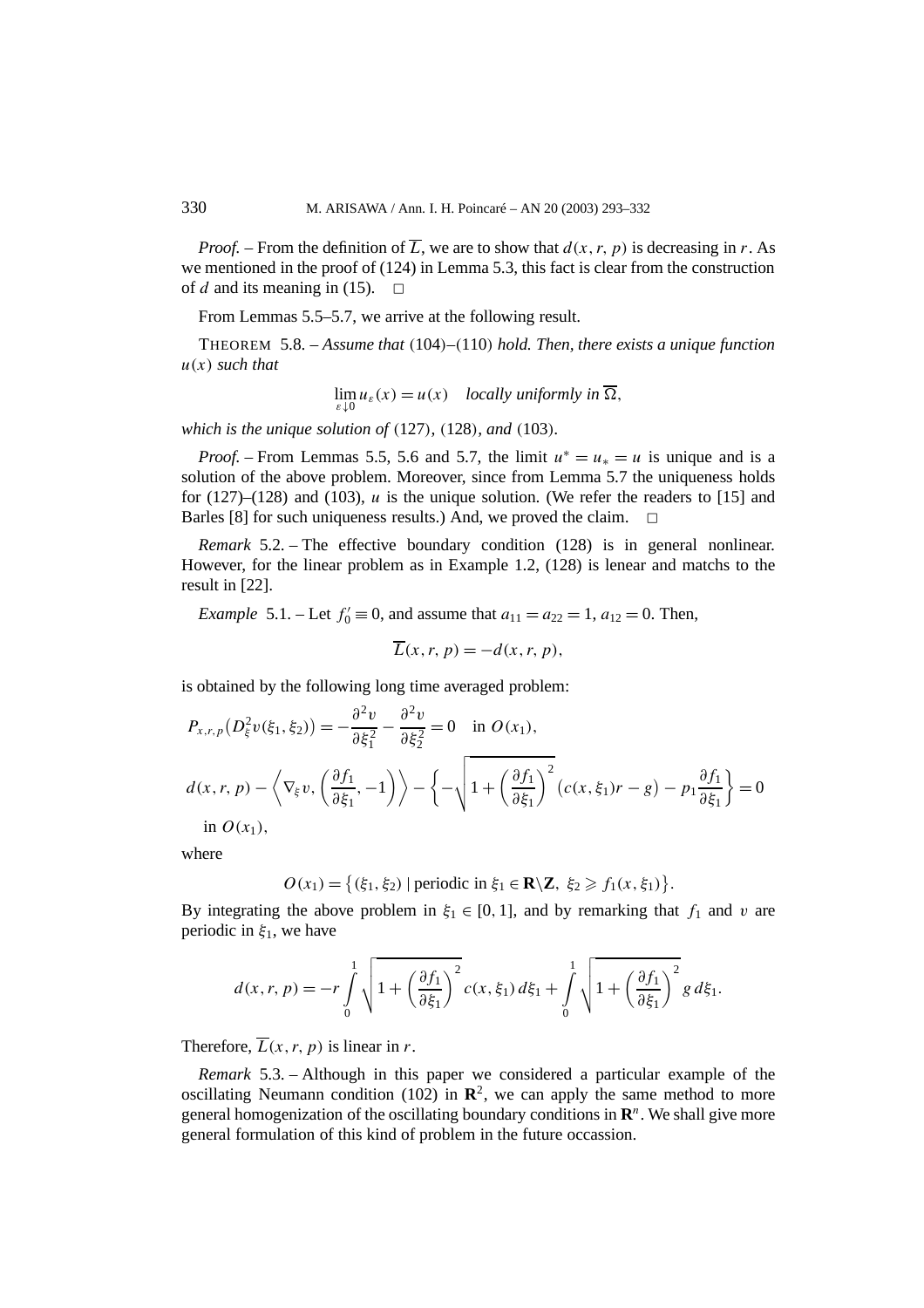#### **Acknowledgements**

The author is grateful to Professors P.-L. Lions, H. Ishii and Y. Giga for their helpful comments and encouragements. She thanks to Professors O. Alvarez, G. Barles and T. Mikami for the discussions and suggestions on this subject. Finally, she also thanks to anonymous referee for his kind comments and interesting suggestions.

### **REFERENCES**

- [1] M. Arisawa, Ergodic problem for the Hamilton–Jacobi–Bellman equations I, Existence of the ergodic attractor, Ann. IHP Anal. Non Lineaire 14 (1997) 415–438.
- [2] M. Arisawa, Ergodic problem for the Hamilton–Jacobi equations II, Ann. IHP Anal. Non Linearire 15 (1998) 1–24.
- [3] M. Arisawa, Multiscale homogenizations for first order Hamilton–Jacobi–Bellman equations, Differential and Integral Equations, to appear.
- [4] M. Arisawa, Quasi-periodic homogenizations for second order Hamilton–Jacobi–Bellman equations, J. Math. Sci. Appl., to appear.
- [5] M. Arisawa, Y. Giga, Anisotropic curvature flows in a very thin domain, Hokkaido University Preprint Series in Mathematics 495 (2000), to appear in Indiana U. Math. J.
- [6] M. Arisawa, P.-L. Lions, On ergodic stochastic control, Comm. Partial Differential Equations 23 (11–12) (1998) 2187–2217.
- [7] M. Bardi, F. Da Lio, On the strong maximum principle for fully nonlinear degenerate elliptic equations, Arch. Math. 73 (4) (1999) 276–285.
- [8] G. Barles, Nonlinear Neumann boundary conditions for quasilinear degenerate elliptic equations and applications, J. Differential Equations 154 (1999) 191–224.
- [9] G. Barles, B. Perthame, Exit time problems in optimal control and the vanishing viscosity method, SIAM J. Control Optim. 26 (1988) 1133–1148.
- [10] A. Bensoussan, Perturbation Methods in Optimal Control, in: Series in Modern Applied Mathematics, Wiley, Gauthier-Villars, 1988.
- [11] A. Bensoussan, J.L. Lions, G. Papanicolaou, Asymptotic Analysis for Periodic Structures, North-Holland, Amsterdam, 1978.
- [12] X. Cabre, L.A. Caffarelli, Fully Nonlinear Elliptic Equations, in: AMS Colloquium Publications, Vol. 43, 1995.
- [13] G. Chechkin, A. Friedman, A. Piatnitski, The boundary value problems in domains with very rapidly oscillating boundary, J. Math. Anal. Appl. 231 (1) (1999) 213–234.
- [14] M.G. Crandall, K. Fok, M. Kocan, A. Swiech, Remarks on nonlinear uniformly parabolic equations, Indiana Univ. Math. J. 47 (4) (1998) 1293–1326.
- [15] M.G. Crandall, H. Ishii, P.-L. Lions, User's guide to viscosity solutions of second order partial differential equations, Bull. AMS 27 (1) (1992).
- [16] M.G. Crandall, P.-L. Lions, Viscosity solutions of Hamilton–Jacobi equations, Trans. Amer. Math. Soc. 277 (1983) 1–42.
- [17] L.C. Evans, Classical solutions of fully nonlinear, convex, second-order elliptic equations, Comm. Pure Appl. Math. XXXV (1982) 333–363.
- [18] L.C. Evans, The perturbed test function method for viscosity solutions of nonlinear P.D. E's, Proc. Roy. Soc. Edinburgh 111A (1989) 359–375.
- [19] L.C. Evans, Periodic homogeneization of certain fully nonlinear partial differential equations, Proc. Roy. Soc. Edinburgh 120A (1992) 245–265.